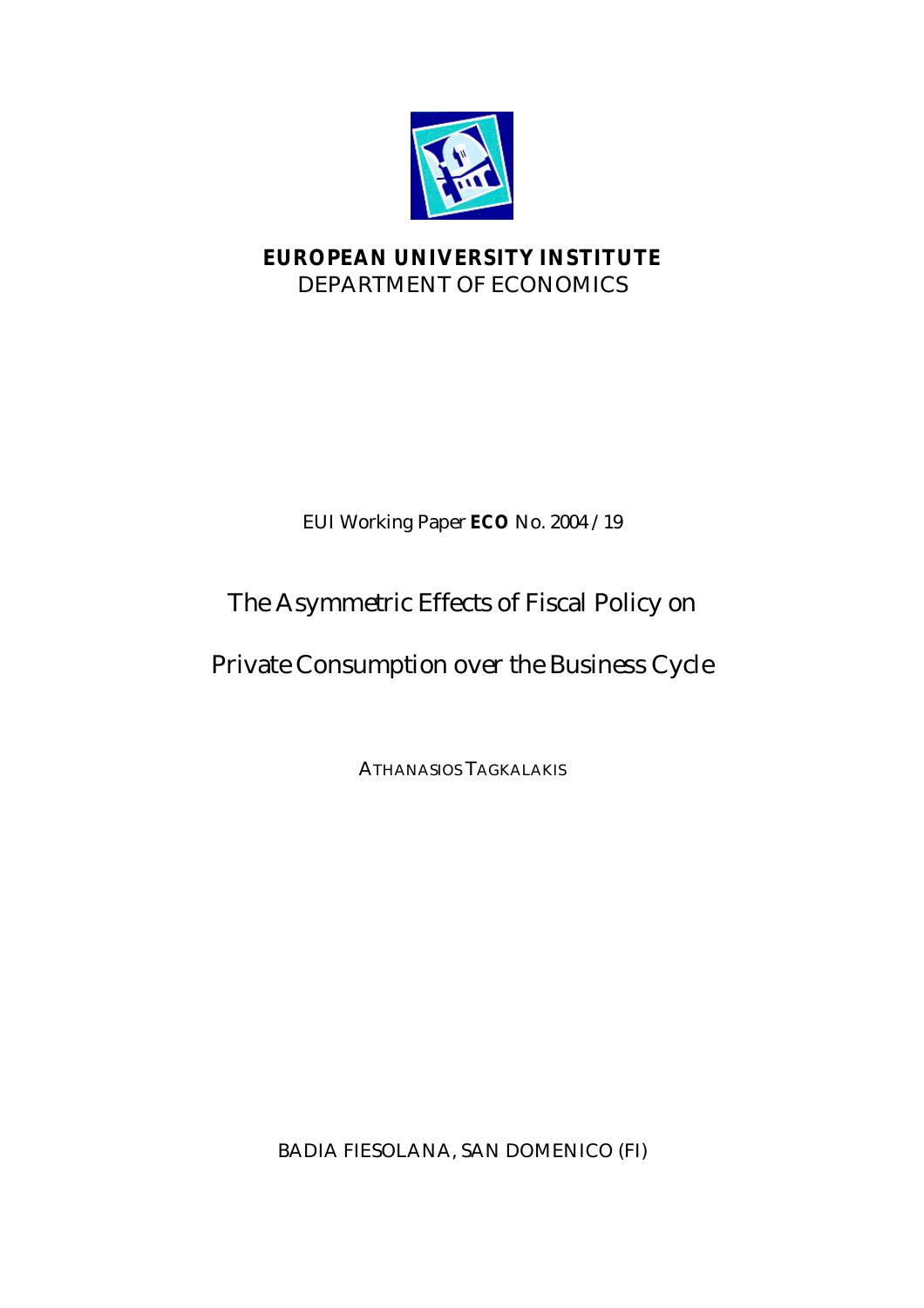All rights reserved. No part of this paper may be reproduced in any form Without permission of the author(s).

> ©2004 Athanasios Tagkalakis Published in Italy in May 2004 European University Institute Badia Fiesolana I-50016 San Domenico (FI) Italy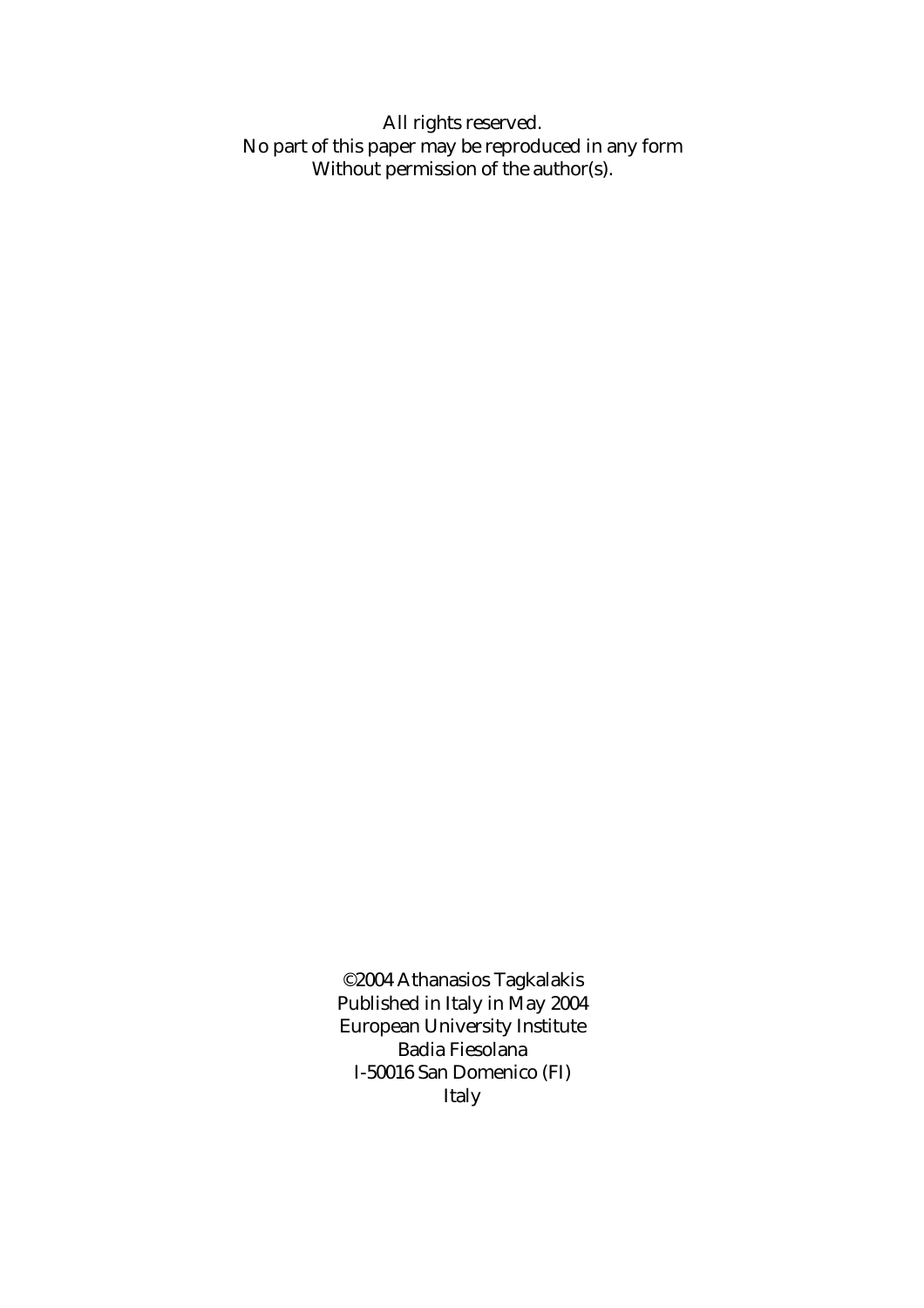# The Asymmetric Effects of Fiscal Policy on Private Consumption over the Business Cycle

Athanasios Tagkalakis<sup>†</sup>

21 May 2004

#### Abstract

This paper explores on a yearly panel of nineteen OECD countries from 1970-2001 the effects of fiscal policy on private consumption in recessions and expansions. In the presence of binding liquidity constraints on households, fiscal policy is more effective in boosting private consumption in recessions than in expansions. The effect is more pronounced in countries characterized by a less developed consumer credit market. This happens because the fraction of individuals that face binding liquidity constraints in a recession will consume the extra income generated following a tax cut or government spending increase.

JEL: E62, E21, E32.

Keywords: Fiscal policy, liquidity constraints, consumption, recessions.

## 1 Introduction

Several recent studies<sup>1</sup> have examined the effects that fiscal policy has on private consumption and investment, identifying the government spending multiplier on output. However, what is not accounted for by this literature is the possibility that fiscal policy can have different effects over the business cycle. It can be less or more effective as a policy instrument depending on the state of the economy. For example, fiscal policy might be more effective in mitigating economic slumps than in muting booms<sup>2</sup>, alternatively it might be less effective at lenghtening expansions than

I am grateful to Roberto Perotti for his helpful comments and constant support. I also thank Michael J. Artis, E.C.Mamatzakis and Omar Licandro as well as seminar participants at the Bank of England and Macroeconomics Working Group at the EUI for their usefull suggestions and comments.

<sup>&</sup>lt;sup>†</sup>Address for Correspondence: Department of Economics, European University Institute, Villa San Paolo, Via della Piazzuola 43, 50133 Florence, Italy. email: athanasios.tagkalakis@iue.it

<sup>1</sup>For example, Blanchard and Perotti (2002), Fatas and Mihov (2001), Perotti (2002), Mountford and Uhlig (2000).

<sup>2</sup> Sorensen and Yosha (2001) study whether state Öscal policy in the U.S. is asymmetric over the business cycle. Their finding indicate that tax revenue increases more than spending in booms; whereas in slowdowns both revenue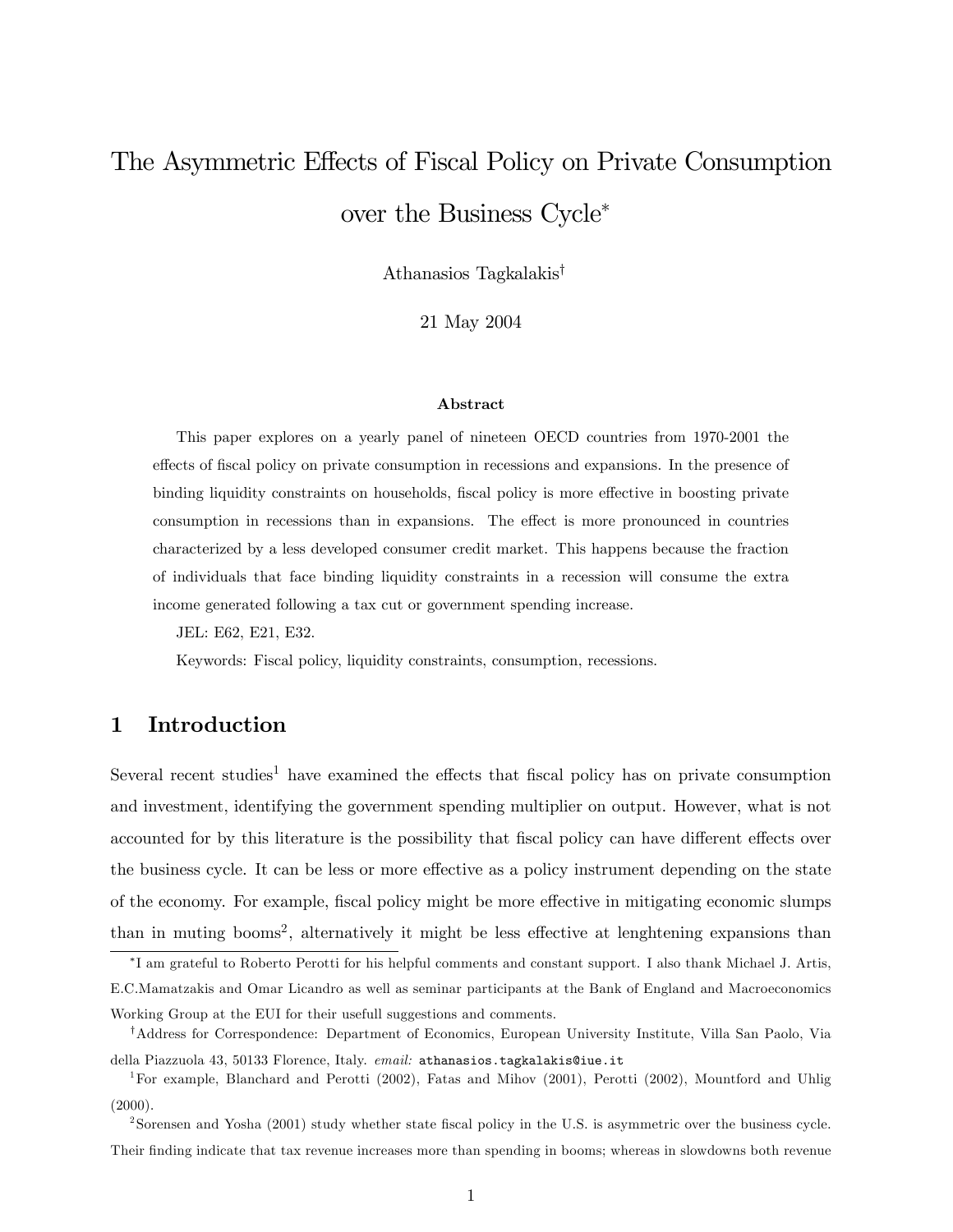at shortening recessions. Liquidity constraints can explain the asymmetric effects of fiscal policy over the business cycle. In recessions liquidity constraints become binding across a wider range of households and firms (the opposite in booms). This will affect fiscal policy actions, and their propagation and transmission in the economy.

As Gali, Lopez-Salido and Valles (2003) point out there is a consensus in the empirical literature that government purchases have positive effects on aggregate output; what has not been dealt with is the size of the Öscal multiplier, i.e. whether it is above or below unity. To determine this, it is the effect of fiscal policy on private consumption (the bigger component of aggregate demand) that has to be examined. Private consumption behaves in a quite different manner depending on whether or not liquidity constraints bind.

Standard Real Business Cycle models predict that the wealth effect of fiscal policy generates adverse effects on private consumption<sup>3</sup>. The presence of binding liquidity constraints alters the implications of fiscal policy actions on private consumption. The wealth effect of fiscal policy weakens, because fewer people have access to credit markets. Thus, it is likely that private consumption is increased after a fiscal expansion, amplifying the effects of government spending on output. This effect is strengthened further in recessions when liquidity constraints affect a larger fraction of the population. Hence, fiscal policy could have Keynesian effects (Gali et al  $(2002))^4$ , particularly in downturns of economic activity. In periods of expansion, liquidity constraints are less likely to bind or bind for a smaller fraction of the population. Households prefer to save if they are uncertain about their future income. Hence, a fiscal contraction, to avoid inflationary pressure in the economy, would lead to stronger positive reaction of private consumption (because of the stronger positive wealth effect of lower future taxation, or because income uncertainty is reduced as in Barsky et al  $(1986)^5$ ), cancelling the contractionary effects of fiscal policy on aggregate demand.

After presenting our motivation and a short discussion of relevant literature, we present a stylized two period theoretical framework, where three types of individuals coexist. Neoclassical consumers that can "borrow and save", Keynesian that can only save and rule-of-thumb (ROT) and spending decline, but revenue remain at low levels for more time. The implication of their analysis is that state

<sup>3</sup>An increase in government spending, that has to be financed by current and future taxes, will decrease private consumption because the present discounted value of disposable income will be reduced by the higher taxation (negative wealth effect of taxation).

Öscal policy (procyclical budget surpluses) mutes economic expansions to the same extent as it mitigates downturns.

<sup>4</sup>Moreover, as long as a fiscal expansions lead to higher interest rates and lower asset prices, and people have access to a whole range of interest bearing assets, then the wealth effect could be even weaker in recessions (the opposite in booms).

<sup>5</sup>In Barsky et al (1986) a decrease in distortionary taxation in the present period to be financed by higher taxes in the future will lead to an increase in consumption is future income is uncertain and individuals have a precautionary saving motive.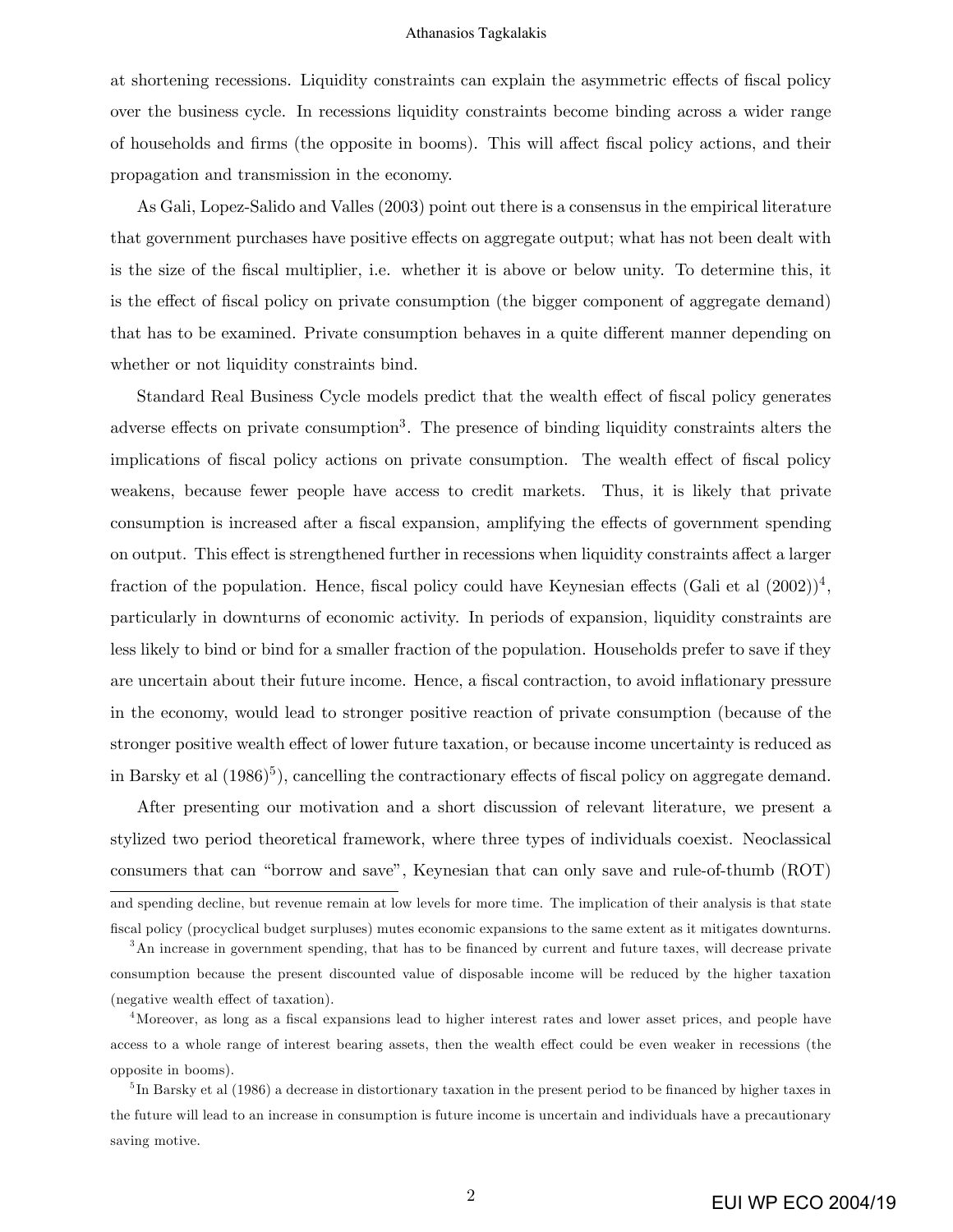#### *The Asymmetric Effects of Fiscal Policy on Private Consumption over the Business Cycle*

consumers. We employ the assumption that government spending has a positive effect on disposable income. This is the case when government spending has a positive impact on output in the presence of nominal or real rigidities. We study the effect of fiscal policy in two cases of a two period model. In the first, liquidity constraints do not bind in the first period; we refer to this as ìGood timesî. Whereas, in the second, liquidity constraints bind, and this case is characterized as "Bad times". The main implication of the simple theoretical framework is that, under certain assumptions, a fiscal expansion will generate a stronger response of private consumption in Bad times compared to Good times. This effect will be bigger, the larger the fraction of liquidity constrained individuals

Turning to the empirical estimations, we use an unbalanced yearly panel data set of nineteen OECD countries. Periods of recession (Bad times) are characterized for each of the countries, several alternative definitions being considered. Following work by Jappelli and Pagano (1994) and Perotti (1999) we use as a proxy of the degree of credit constraints, the maximum ratio of loan to the value of house in housing mortgages (LTV ratio), and we assign pairs of country-decades into high and low LTV groups.

The empirical evidence confirms the theoretical predictions suggesting that both a government spending and a tax shock have a stronger positive effect on private consumption in recessions than in expansions. The effect is more pronounced in countries characterized by less developed consumer credit markets that are more likely to have a larger group of liquidity constrained individuals.

## 2 Motivation and Related Literature

The motivation for this paper comes from two adjacent fields of research. The first is related with the theoretical and empirical literature on the assessment of fiscal policy shocks, and its effects on private spending. The second one investigates the conditions under which Öscal policy can have Non-Keynesian effects, and implicitly or explicitly introduces a role for liquidity constraints in the analysis.

As discussed above, following a government spending shock that is financed by future lump-sum taxes RBC models predict, through the negative wealth effect, a decline in consumption and an increase in employment that raises the return to capital and boosts investment. On the other hand, the keynesian analysis predicts that private consumption will increase after a government spending shock financed by future lump-sum taxes, because disposable income increases. Investment may be crowded out because the increase in consumption could raise the interest rate; though this depends on monetary policy. Both models' prediction could be in line with a fiscal multiplier bigger or smaller than one. Nevertheless much of the empirical studies seem to confirm the traditional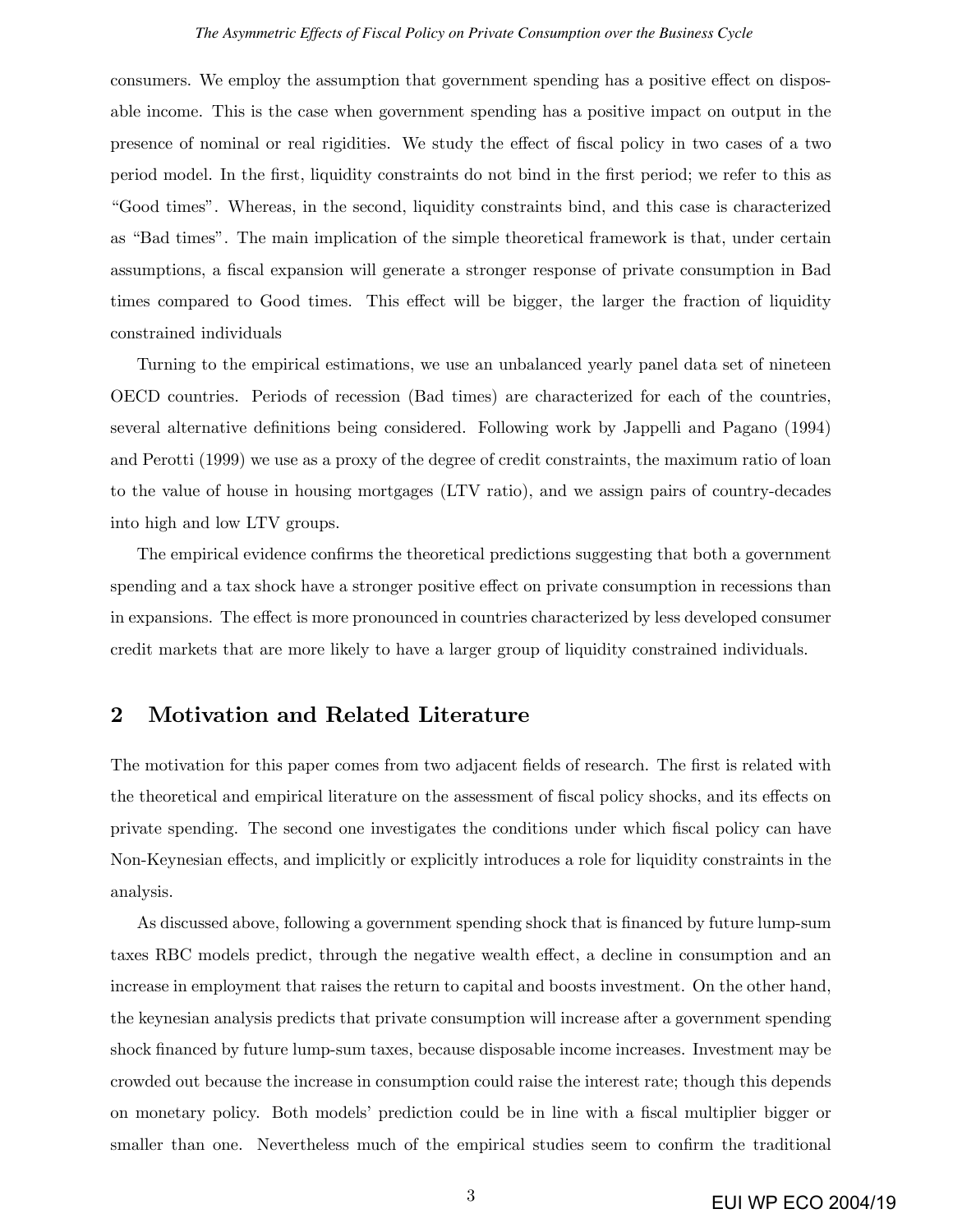Keynesian view, finding a non-negative or positive response of private consumption to government spending (e.g. Blanchard and Perotti  $(2002)$ , Perotti  $(2002)$ , Fatas and Mihov  $(2001)^6$ ).

In a recent contribution to the literature, Gali et al (2003), very elegantly, bring the above approaches together by developing a dynamic general equilibrium model with sticky prices and infinite horizon optimizing, as well as, rule-of-thumb consumers  $(ROT)^7$ . Conditional on having a large fraction of ROT consumers (around fifty percent of the population), and a high degree of price stickiness (average price duration of about four quarters) they conclude that a government spending shock generates an increase in aggregate consumption only if it is not very persistent; otherwise the negative wealth effect of higher taxation dominates. However, Gali et al (2003) do not consider the possibility of having asymmetric effects over the business cycle; which as we claim will be driven by the presence of (binding) liquidity constraints.

The second field of research relates fiscal policy outcomes to borrowing constraints. Several papers (Perotti (1999), Giavazzi and Pagano (1990, 1996)) implicitly or explicitly add the assumption that there exist credit market imperfections; hence both constrained and unconstrained individuals coexist in the economy<sup>8</sup>. This implies that the wealth effect of fiscal policy will be stronger when the fraction of unconstrained individuals is high enough, so that fiscal consolidations (by reducing tax burden<sup>9</sup> and boosting private consumption) can be expansionary. On the contrary, if the fraction of constrained agents is large enough, the wealth effect weakens and fiscal policy has Keynesian effects [this effect is stronger especially when the present discounted value of future taxation is quite high (convex tax distortions). These Non-Keynesian effects of fiscal policy are more likely in cases of bad initial conditions<sup>10</sup> i.e. high or growing debt-to-GDP-ratio (Perotti 1999), when the Öscal correction is large and persistent (Giavazzi and Pagano 1990, 1996). Crucial is also the composition of Öscal consolidation (Alesina and Perotti 1995, 1997); an expenditure cut has higher probability of success than a consolidation based on tax increases<sup>11</sup>. Nevertheless,

8 Studies of consumption behavior have suggested that the excess sensitivity of consumption growth to labor income is an indication of liquidity constraints (Attanasio 1999).

<sup>9</sup>Conditional on having a small expected increase in future taxes.

 $10$ Crucial is the assumption that politicians discount the future more than consumers, so that consumers perceive the future tax burden as higher.

 $11$ Giavazzi, Jappelli and Pagano (2000) find that non-keynesian effects are more likely when taxes and transfers change (however they focus on national savings). Moreover non-keynesian responses appear asymmetric and stronger for fiscal contractions rather than expansion. Tax increases have no effect on saving during periods of large fiscal

 ${}^{6}$ However, Burnside, Eichenbaum and Fisher (2002) extending the standard RBC model with habit formation and investment adjustment costs confirm its predictions.

 $K<sup>7</sup>$ Keynesian effects of fiscal policy are possible when some individuals are not optimizing fully over long horizons when choosing consumption, but follow "rules of thumb" that place a lot of weight on current income. It that case, e.g. a bond-Önanced tax cut will make them increase their consumption despite the fact that their lifetime budjet constraint is not affected.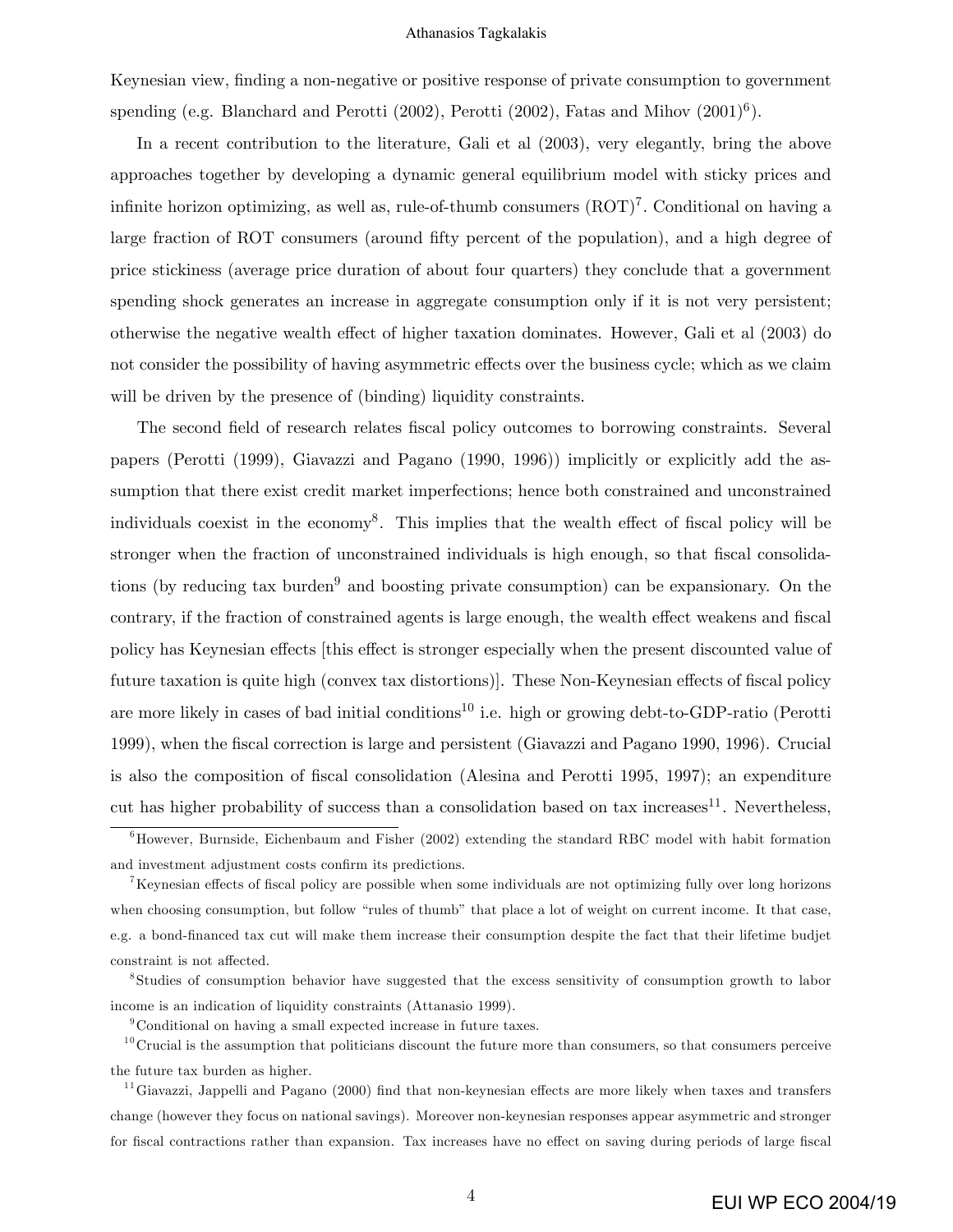so far there has not been established a link between borrowing constraints that bind depending on the state of the economy and Öscal policy actions that generate Keynesian or non-Keynesian effects.

### 3 Theoretical framework

Consider a simple two period theoretical frameowork  $(t=1, 2)$ . Suppose that there exits three types of individuals. Rule-of-thumb (ROT) consumers that consume their disposable income in each period, LC type (Keynesian individuals) who are supposed to be liquidity constrained (can save, but cannot borrow) and the U type (neoclassical individual) who are unconstrained (can borrow and save). Following Perotti (1999) we assume the presence of nominal or real rigidities so that fiscal policy has a positive effect on output. With respect to **timing** we assume that production takes place at the beginning of each period, while consumption and investment decisions take place at the end.

We examine two cases. In the first case, if the economy is in a Good state (expansion) in  $t=1$ , it will pass to a Bad state in period  $t=2$ . In the second case if the economy is in a Bad state (recession) in  $t=1$ , it will switch to a Good state in period  $t=2$ . The transition probabilities are assumed to be 1, and are supposed to be known by all individuals at the beginning of period t=1. During an expansion all individuals (except of ROT consumers) want to save, while during a recession all (except of ROT consumers) want to borrow, though this is not possible for the LC type of individuals. This way we abstract, for simplicity, from the real life phenomenon of having liquidity constraints binding under both states of nature (though in Bad times they will be a§ecting more people). However, incorporating both ROT and LC type consumers in the analysis we can replicate some of the real life phenomena, because even in Good times a fraction of the population will not have access to Önancial markets, while in Bad times this fraction will increase. Moreover, this will be relevant both for more and less financially developed economies.

#### 3.1 Individuals

There exists a continuum of individuals indexed by  $i \in [0, 1]$ . A fraction  $\lambda_1$  of them is of the ROT type,  $\lambda_2$  are LC type individuals, whereas the rest  $(1 - \lambda_1 + \lambda_2)$  are of the U type<sup>12</sup>. The U type individuals have full access (can save and borrow) to credit markets under all states of nature at the going interest rate r. When savings are positive (in Good times), both U and LC types invest in government securities and earn gross return equal to  $(1 + r)$ . In Bad times, only the U

contractions.

<sup>&</sup>lt;sup>12</sup>We assume that total population is  $L = \overline{L} = 1$ , i.e there is no population growth.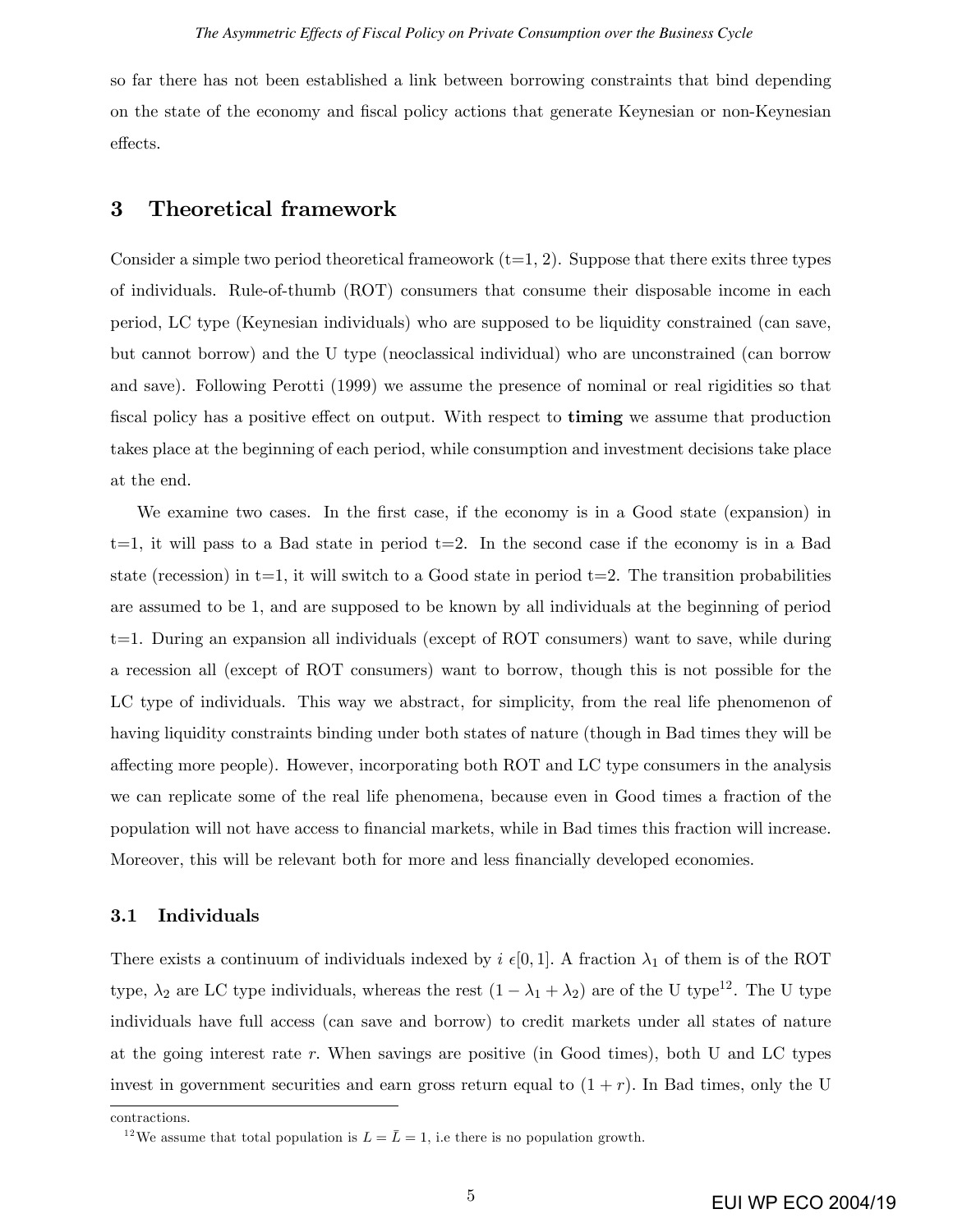type individuals can borrow, and they repay in the second period. The LC types are constrained to consume their disposable income. The ROT individuals at all times consume their disposable income.

Both types of individuals own one unit of labor which they supply inelastically. In the first period individuals receive a real wage  $w_1^G$  or  $w_1^B$  depending on whether they are in a Good or Bad state, moreover  $w^G>w^B$ , this assumption is considered to be a real life phenomenon since wages are mildly procyclical. If in Good state at time t=1, then next period they receive  $w_2^B$ . Analogously, if in Bad state at time  $t=1$  then next period they receive  $w_2^G$ .

Each U type individual maximizes expected utility

$$
EU(C_1, C_2) \tag{1}
$$

where  $C_1$  and  $C_2$  are first and second period consumption respectively and E denotes expectations conditional on information available at the beginning of period 1.  $U(.)$  is a von Neuman-Morgenstern utility function. The government imposes lump-sum taxes  $(T)$  on all individuals, except of the ROT consumers, in both periods.

The intertemporal budget constraint of the U type individuals when moving from Good to Bad times can be written as:

$$
c_1^U + R c_2^U = w_1^G + R w_2^B - T_1 - R T_2 \tag{2}
$$

 $R = \frac{1}{1+r}$  where  $(1+r)$  is the real rate of return on savings<sup>13</sup>.

When switching from Bad to Good times the intertemporal budget constraint for the U type of individuals is:

$$
c_1^U + R c_2^U = w_1^B + R w_2^G - T_1 - R T_2 \tag{3}
$$

When moving from Good to Bad times, the LC type individuals maximize a function like (1) with respect to the following intertemporal budget constraint:

$$
c_1^{LC} + Rc_2^{LC} = w_1^G + Rw_2^B - T_1 - RT_2 \tag{4}
$$

analogously with the U types when considering the switch from Bad to Good times. Furthermore, the LC type individuals face the following complementary slackness condition:

$$
\mu_1 S_1^{LC} = \mu_1 (w_1 - T_1 - c_1^{LC}) = 0
$$
  

$$
\mu_1 \geq 0
$$

 $13$  For simplicity we assume that the rate of time preference equals the market rate of return.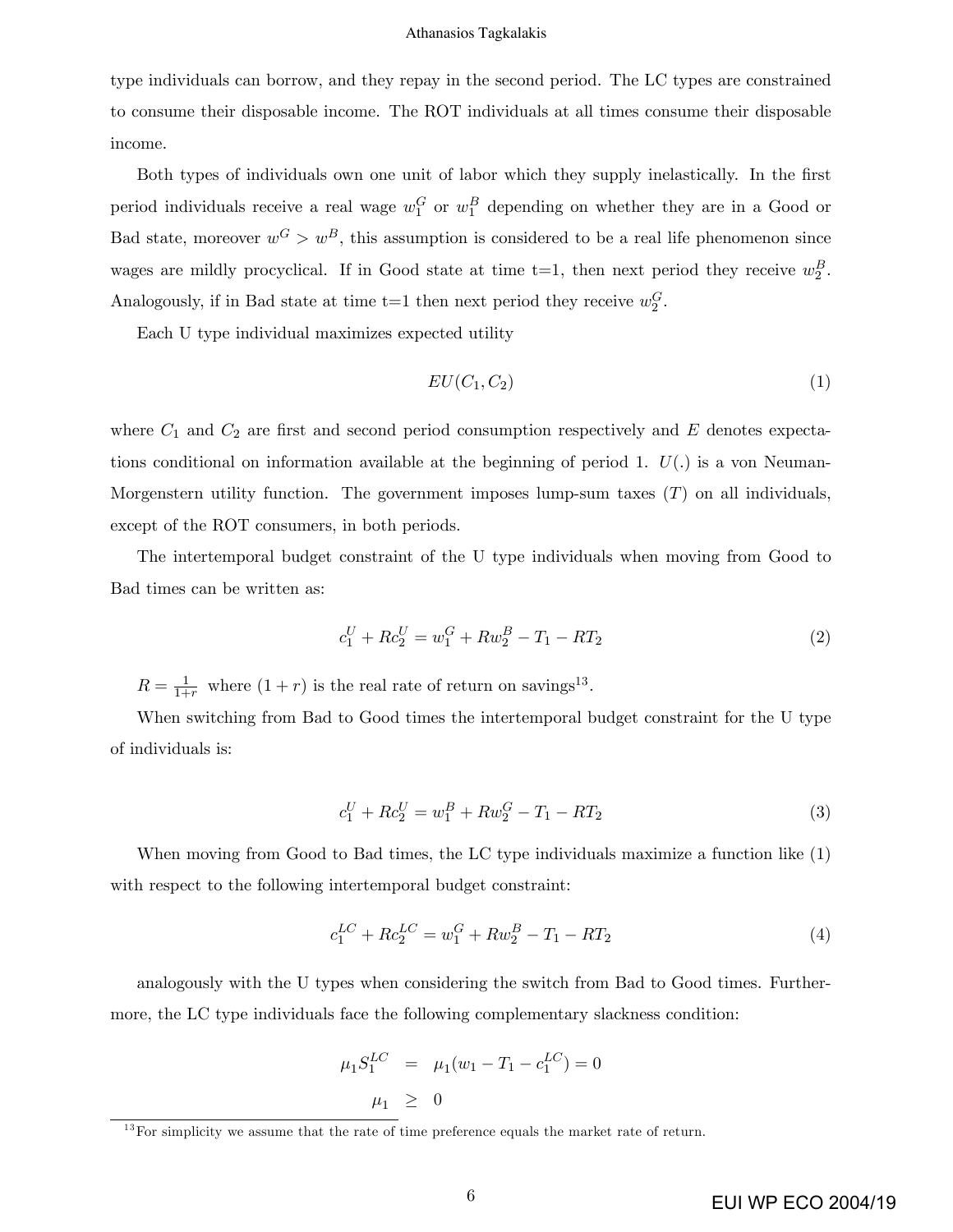so when  $\mu_1 = 0$  then  $S_1^{LC} > 0$ ; the liquidity constraints<sup>14</sup> do not bind and people want to save i.e. we are in a situation of Good times; whereas when  $\mu_1 > 0$ , then  $S_1^{LC} = 0$ , so the liquidity constraints bind, people would like to borrow but they cannot, i.e we are in a situation of Bad Times.

The ROT consumers each period maximise

$$
U(C_t) \tag{5}
$$

with respect to the zero saving constraint  $c_t^{ROT} = w_t$ , for  $t = 1, 2$ .

Finally aggregate consumption for  $t = 1, 2$  is given by:

$$
c_t = \lambda_1 c_t^{LC} + \lambda_2 c_t^{ROT} + (1 - \lambda_1 + \lambda_2) c_t^U
$$
\n
$$
(6)
$$

#### 3.1.1 Fiscal Policy

We assume that the government "consumes" a quantity  $G_t$ ,  $t = 1, 2$  of the goods produced in the private sector of the economy. Implicitly we assume that the economy is characterized by real or nominal rigidities making government spending on goods and services have positive effects on labor demand and output<sup>15</sup>. It finances its spending by imposing lump sum taxes on the U and LC type individuals in each time period. In the first period the government budget constraint is  $G_1 + B_1 = T_1$ , whereas in the second  $G_2 = T_2 + (1+r)B_1$ .  $B_1$  is the stock of debt at the end of period 1 and is defined in real terms.

Next we discuss the type of discretionary fiscal policy action undertaken by the government. First keep in mind the timing of events: following the realization of the productivity shock (we call it A) that pushes the economy into a recession  $(A^{LOW})$  or an expansion  $(A^{HIGH})$ , fiscal policy actions are taken, then production takes place, at the end of each period comes consumption and investment decisions. Before the government's fiscal policy decision, individuals form expectations of the government's action in light of the productivity shock. Therefore the government sets the public spending equal to

$$
G_1 = \bar{G}_1 + \rho u_{1/A1}^G + \varepsilon_1^G \tag{7}
$$

 $14$ There have been several ways of introducing liquidity constraints in the literature: (i) there is a wedge between the borrowing and lending rates, (ii) the interest rate varies continuously with amount borrowed or saved, (iii) there is an exogenous limit (could be zero) to the amount that they can borrow, (iv) there can also be a "natural" debt limit which is the maximum amount that the individuals can repay, and is obtained if the consumer budget constraint is solved with respect to the asset holdings and then is iterated forward; in this case the individuals can borrow only a fraction of their natural debt limit.

<sup>&</sup>lt;sup>15</sup> Implicitly it is assumed that nominal rigidities faced by firms arise in an environment of monopolistic competition with downward sloping demand curves and constant elasticity of substitution among firms' products.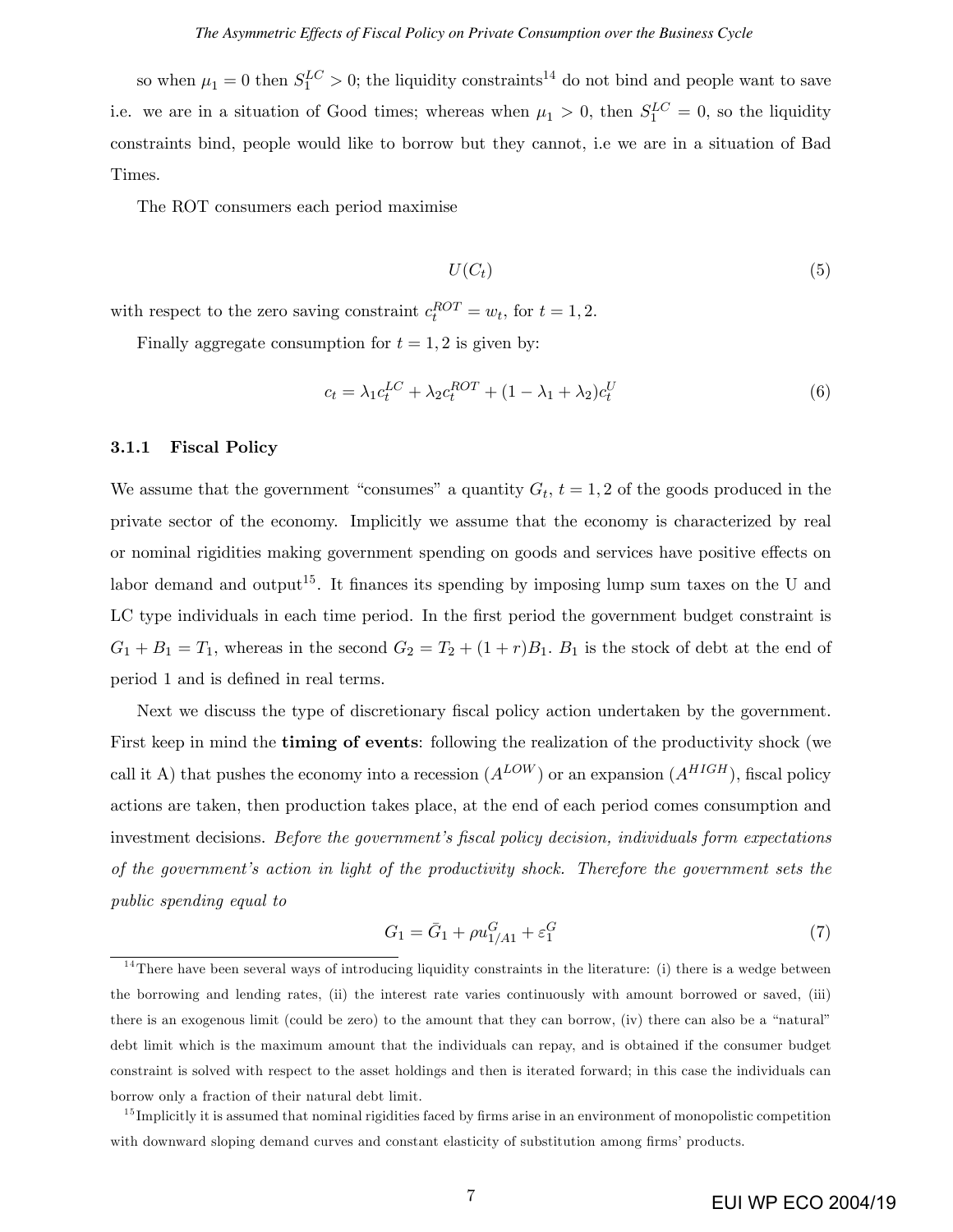and the taxes equal to

$$
T_1 = \bar{T}_1 + \phi u_{1/A1}^T + \varepsilon_1^T \tag{8}
$$

Where  $\bar{G}_1 = G + \eta G_0$  and  $\bar{T}_1 = T + \chi T_0$ ,  $G_0$  and  $T_0$  represents beginning of period values before the productivity shock takes place. Moreover  $E(G_1) = \bar{G}_1 + \rho u_{1/A_1}^G$  and  $E(T_1) = \bar{T}_1 + \phi u_{1/A_1}^T$ . This means that the individuals knowing the state of the economy correctly anticipate that the government will respond setting spending and taxation to the above stated values (which are composed of a fixed part  $(\bar{G}_1 \text{ and } \bar{T}_1)$  and a part  $(u_{1/A1}^G \text{ and } u_{1/A1}^T)$  that is set according to the realization of the productivity shock A), however they do not foresee  $\varepsilon_1^G$  and  $\varepsilon_1^T$  which represent the unanticipated component of fiscal policy actions. Unanticipated as of the information available to individuals following the realization of the productivity shock at the beginning of **period t=1.** We employ this assumption because we want to *analyze how individuals respond to* fiscal shocks when already in a recession or an expansion.

Analogously in the second period we have

$$
G_2 = \bar{G}_2 + \rho u_{2/A2}^G + \varepsilon_2^G \tag{9}
$$

$$
T_2 = \bar{T}_2 + \phi u_{2/A2}^T + \varepsilon_2^T \tag{10}
$$

with  $\bar{G}_2 = G + \eta G_1$  and  $\bar{T}_2 = T + \chi T_1$ . Moreover  $E_1(G_2) = \bar{G}_2 + \rho u_{2/A2}^G$  and  $E_1(T_2) = \bar{T}_2 + \rho u_{2/A2}^T$ , i.e. the individuals knowing the value of the productivity shock in the second period anticipate  $(in period 1)$  part of the government's actions that will be undertaken in the second period.

Higher government spending affects postively real wages in both periods depending on the severity and the type of the rigidities assumed<sup>16</sup>, while by assuming the presence of lump-sum taxation we exclude any effects of taxation on real wages.

#### 3.2 Implications for Private Consumption

In this section we discuss what are the implications of these unexpected government shocks on the private consumption of the three types of individuals. Keep in mind that we are examining changes in consumption in period  $t=1$  after the fiscal policy shock has occured, compared to what would have been the case hadn't the fiscal shock occurred, conditional on knowing the realization of the productivity shock. The changes in disposable income are driven by the effects of the fiscal

 $16$  We employ the assumption that the economy is characterized by an upward sloping labor supply function. As Lane and Perotti (2003) argue, an upward sloping labor supply curve arises as the equilibrium of a unionized labor market, where each union defines a sector; that is the mass of firms for which the union sets the wage (Alesina and Perotti (1999)).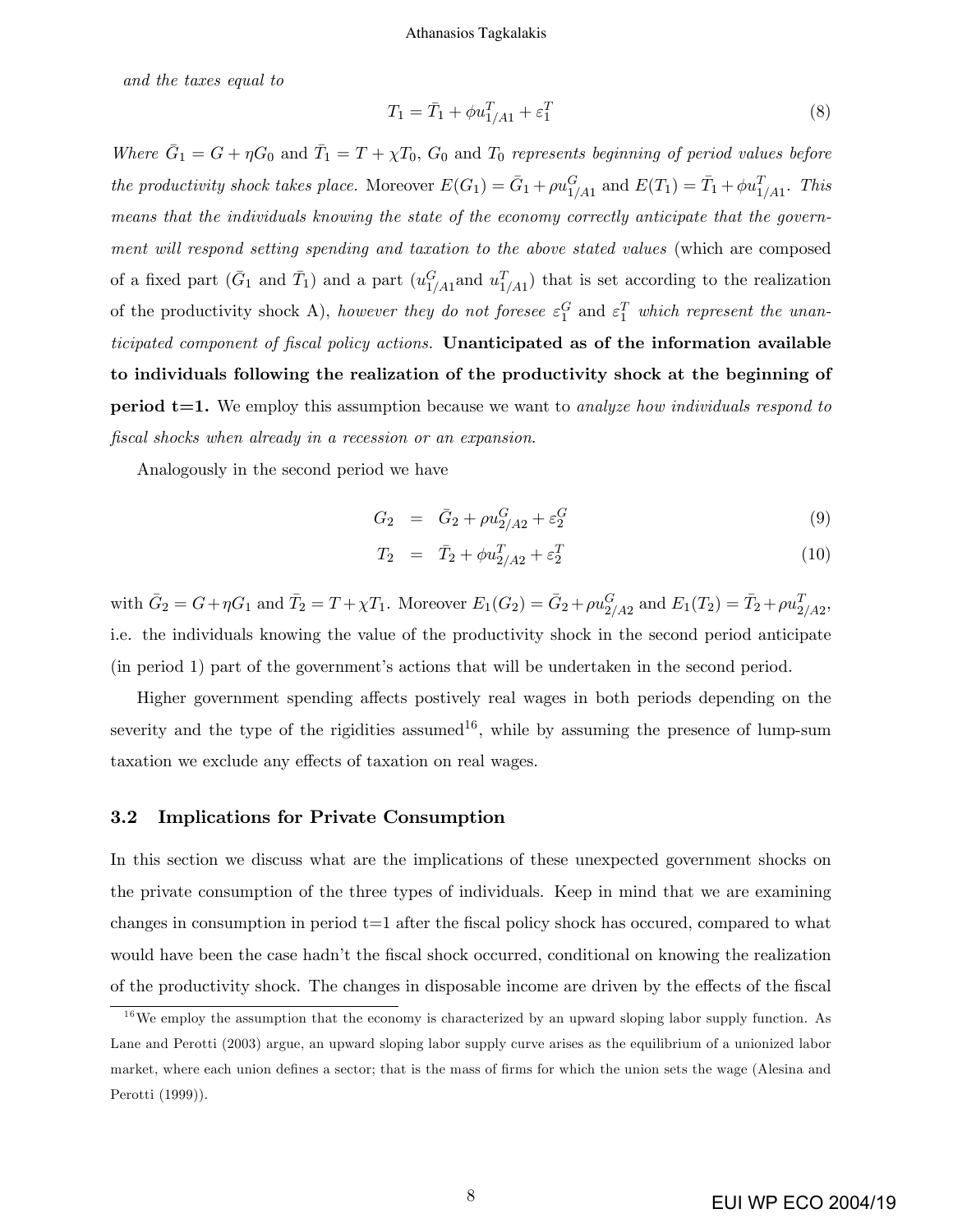#### *The Asymmetric Effects of Fiscal Policy on Private Consumption over the Business Cycle*

policy changes on real wages and taxation. The disposable income  $(Y)$  is given by<sup>17</sup>:

$$
Y_1 = a_1 w_1 - a_2 T_1 \tag{11}
$$

with  $a_1, a_2 > 0$  (using lump-sum taxes can have  $a_2 = 1$ ), while real wages are approximated by:

$$
w_1 = b_1 G_1 + b_2 A_1 + b_3 \Phi_1 \tag{12}
$$

we assume that  $b_1 > 0$ .  $A_1$  is the productivity shock and takes a low value in Bad times and a high value in Good times, its coefficient  $(b_2 > 0)$  captures all the effect a productivity shock could have on wages and wage setting.  $\Phi_1 = \xi \Phi_0 + v_1$  is a process that summarizes all remaining factors that affect wage setting,  $v_1$  is a stochastic disturbance (uncorrelated with the productivity shock and the fiscal shocks and not anticipated by individuals),  $\Phi_0$  indicates beginning of period value, prior to the realization of the productivity shock  $(b_3 \gt 0)$ . Using equations (7)-(8) and (11)-(12) we can write the end-of-period  $t=1$  disposable income as follows:

$$
Y_1 = a_1 b_1 (G + \eta G_0 + \rho u_{1/A1}^G + \varepsilon_1^G) + a_1 b_2 A_1 + a_1 b_3 \Phi_1 - a_2 (T + \chi T_0 + \phi u_{1/A1}^T + \varepsilon_1^T)
$$
(13)

Notice that what we want to compare the disposable income after all fiscal policy actions have taken place with the disposable income after the realization of the productivity shock but prior to any fiscal policy action. This change in disposable income in period  $t=1$  can be separated into an anticipated and an unanticipated component. The anticipated component is  $\Delta Y_{1/anticipated} =$  $Y_{1/anticipated}-Y_{1/41}$ ; where  $Y_{1/anticipated}$  represents the disposable income following the anticipated fiscal policy action, whereas  $Y_{1/A}$  represents the realization of disposable income following the productivity shock but before the Öscal policy action is taken. The unanticipated component is  $Y_1 - Y_1$ <sub>/anticipated</sub> =  $\Delta Y_{1/\varepsilon_1}$ , i.e the value of disposable income at the end of period one minus the value of disposable income following the anticipated fiscal policy change, this effect is due only to the fiscal shocks  $\varepsilon_1^G$  and  $\varepsilon_1^T$  and the stochastic disturbance  $v_1$ . Hence we can write:

$$
\Delta Y_{1/\varepsilon_1} = Y_1 - Y_{1/anticipated} = a_1 b_1 \varepsilon_1^G - a_2 \varepsilon_1^T + a_1 b_3 v_1 \tag{14}
$$

$$
\Delta Y_{1/antic} = Y_{1/anticipated} - Y_{1/Al} = a_1 b_1 \rho u_{1/Al}^G - a_2 \phi u_{1/Al}^T \tag{15}
$$

In the second period we have:

$$
Y_2 = a_1 w_2 - a_2 T_2 \tag{16}
$$

$$
w_2 = b_1 G_2 + b_2 A_2 + b_3 \Phi_2 \tag{17}
$$

 $A_2$  is the value of the productivity shock in the second period.  $\Phi_2 = \xi \Phi_1 + v_2$  is a process that summarizes all remaining factors that affect wage setting,  $v_2$  is a stochastic disturbance

 $17$  We assume that the lump-sum taxation does not affect real wages.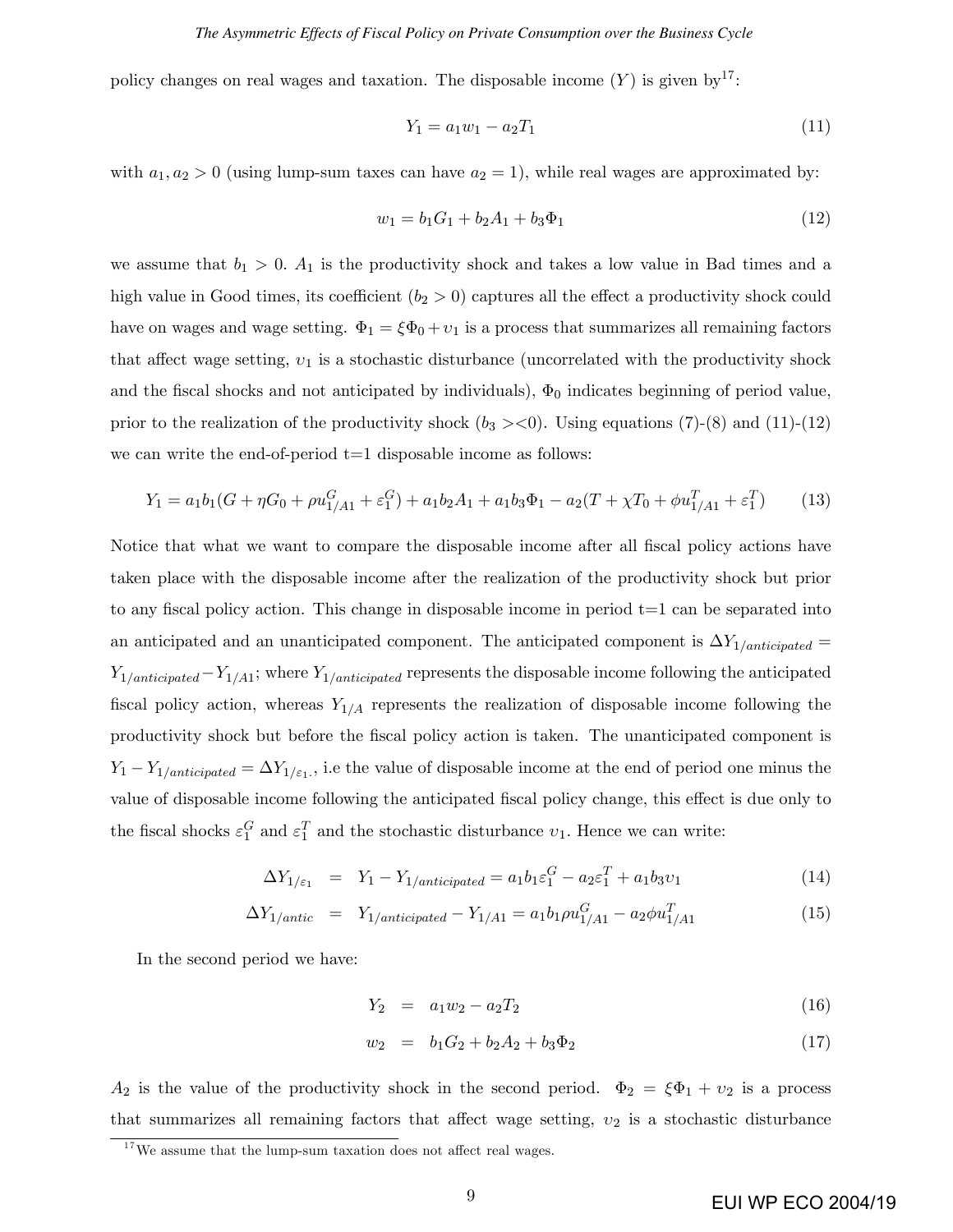(uncorrelated with the productivity shock and the Öscal shocks and not anticipated by individuals),  $\Phi_1$  is the end of period one value prior to the adjustment of the productivity shock to its new value in the second period. What is relevant for the analysis is not the end of period two value of disposable income i.e.  $Y_2$ , but the expectation in period 1 of the value in disposable income in period 2, i.e.  $E_1(Y_2) = Y_{2/1}$ . This implies that the fiscal shocks  $\varepsilon_2^G$  and  $\varepsilon_2^T$  and the stochastic disturbance  $v_2$  are not included since they are unanticipated as of the information available to individuals in period one. Keep in mind that  $A_2$  is included (as well as the fiscal policy actions implied by the new value of the  $A$  parameter) because we have assume that the individuals know with certainty at  $t=1$  the value of the productivity shock in period  $t=2$  (i.e. if it will be a Bad or Good period). Therefore compining  $(9)-(10)$  and  $(16)-(17)$  we find that:

$$
E_1(Y_2) = Y_{2/1} = a_1 b_1 (G + \eta G_1 + \rho u_{2/2}^G) + a_1 b_2 A_1 + a_1 b_3 \Phi_1 - a_2 (T + \chi T_1 + \phi u_{2/2}^T)
$$
(18)

substituting  $(7)$  and  $(8)$  we have:

$$
E_1(Y_2) = Y_{2/1} = a_1b_1G + a_1b_1\eta(\bar{G}_1 + \rho u_{1/A1}^G + \varepsilon_1^G) + a_1b_1\rho u_{2/A2}^G + a_1b_2A_1 + a_1b_3\Phi_1 \tag{19}
$$

$$
-a_2T - a_2\chi(\bar{T}_1 + \phi u_{1/A1}^T + \varepsilon_1^T) - a_2\phi u_{2/A2}^T
$$

Similarly the change in the second period's disposable income following the shock can be separated into anticipated and unanticipated components as of the information available to individuals following the productivity shock at the beginning of the first period. So the anticipated component is  $Y_{2/1anti} - Y_{2/41} = \Delta Y_{2/1anti}$  and the unanticipated component is  $Y_{2/1} - Y_{2/1unit} = \Delta Y_{2/\varepsilon_1}$ . Therefore:

$$
\Delta Y_{2/\varepsilon_1} = Y_{2/1} - Y_{2/1\text{antic}} = a_1 b_1 \eta \varepsilon_1^G - a_2 \chi \varepsilon_1^T \tag{20}
$$

$$
\Delta Y_{2/antic} = Y_{2/1antic} - Y_{2/Al} = a_1 b_1 \eta \rho u_{1/Al}^G - a_2 \chi \phi u_{1/Al}^T + a_1 b_1 \rho u_{2/Al}^G - a_2 \phi u_{2/Al}^T
$$
 (21)

Turning now to examine the changes in consumption we know that when moving from Good to Bad times the U and LC types can save and thus smooth their consumption between the two periods; hence under a quadratic utility function<sup>18</sup>,  $\Delta C_1 = \frac{\Delta Y_{1/\varepsilon_1} + R \Delta Y_{2/\varepsilon_1}}{1+R}$ , i.e. the individuals

 $18$ This way we abstact from precautionary saving because the marginal utility is assumed to linear. However allowing for convex marginal  $(U^{'''} > 0)$  utility of consumption will induce people who want to save to save more and people who want to borrow to borrow less. The simplest form of utility function assumed could be:  $c_1^2 + \beta c_2^2$ , where  $\beta = \frac{1}{1+\rho}$ , where  $\rho$  is the rate of time preference and is assumed to be equal to r, so that  $R = \beta$ . Note that if  $\beta > R$  all individuals prefer to accumulate and consume at the very last period, since they are very patient  $(\rho < r)$ . If  $\beta < R$  ( $\rho > r$ ) the individuals are very impatient and are disaving.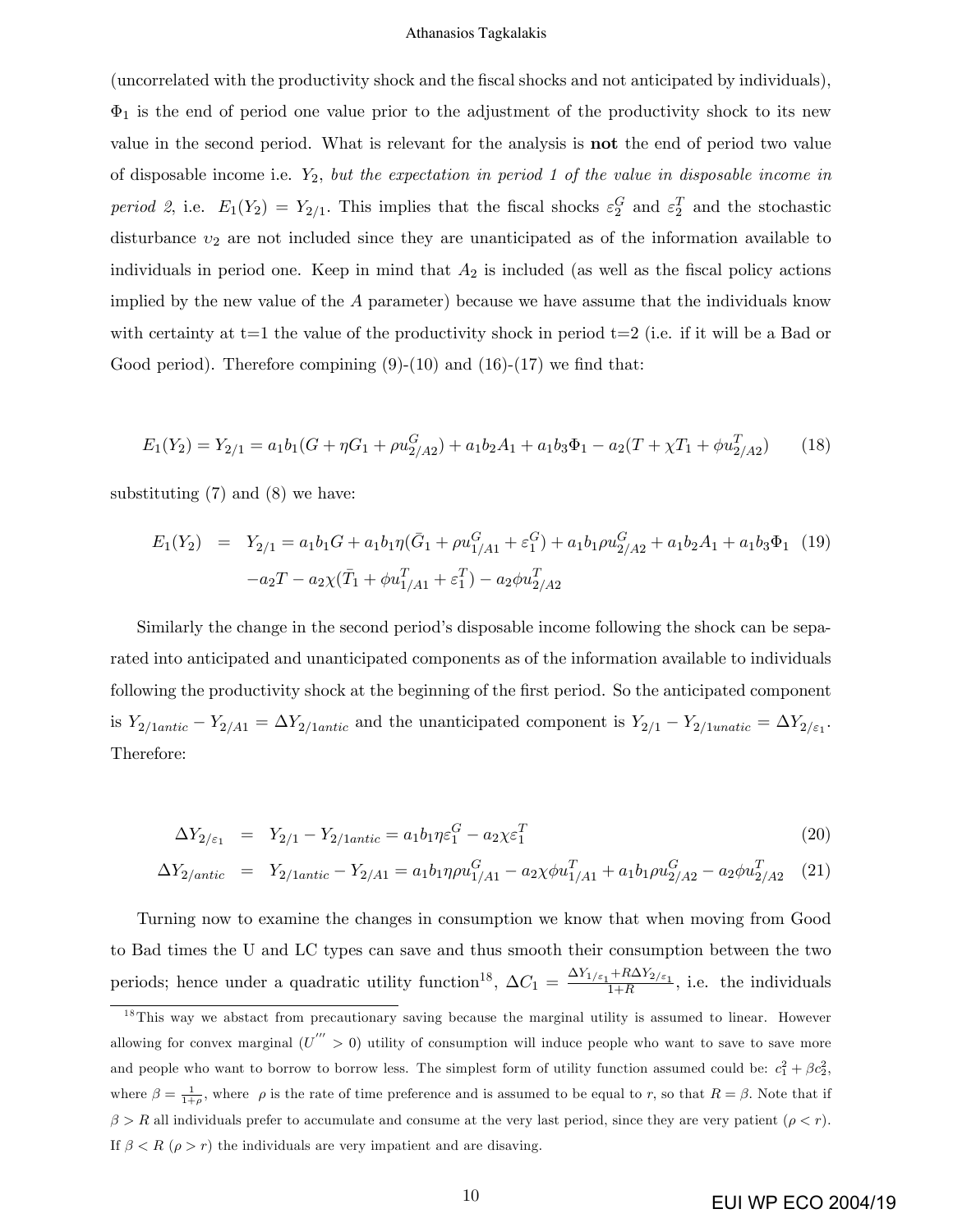respond only to the innovations in the present discounted value of their disposable income. The same holds for the  $U$  type individuals when moving from Bad to Good times because they can smooth consumption. However, this is not the case for the LC type of individuals because of the binding liquidity constraints. Therefore the change in consumption in period  $t=1$  due to the fiscal policy change equals the change in their disposable income in the same period:  $\Delta C_1 = \Delta Y_1 =$  $Y_1 - Y_{1/A1} = (Y_1 - Y_{1/antic}) + (Y_{1/antic} - Y_{1/A1}) = \Delta Y_{1/\varepsilon_1} + \Delta Y_{1/antic}$  i.e. it incorporates both the anticipated and unanticipated components. The ROT consumers under both states of nature will consume their disposable income in each period, therefore their change in consumption in period one will be equal to their disposable income change (following the Öscal policy action) in the same period (as for the LC types in Bad times).

Hence the simple theoretical framework employed implies that the fiscal policy actions will have a positive effect on the ROT individuals' consumption as long as the effect on real wages is positive. In addition it have a positive effect on the LC and U types' consumption, if the positive effect on real wages outweights the negative effect of higher taxation, leading to higher disposable income. In addition the effect on the LC types' consumption will be bigger in Bad times because they will face binding liquidity constraints and hence they will consume all their disposable income change. Furthermore, anticipated fiscal policy actions will have a positive effect on disposable income, if the positive effect on real wages is bigger than the negative effect of taxation. This will imply that the anticipated component of disposable income change will affect private consumption in a positive manner.

#### 3.2.1 Implications to be tested empirically

Unanticipated fiscal policy changes are expected to have stronger effects on private consumption in Bad times when individuals face binding liquidity constraints and consume all their disposable income change (induced by the unanticipated fiscal policy change). Hence, the bigger the fraction of the liquidity constrained and ROT individuals in an economy, the more likely to have a positive effect of fiscal policy actions in recessions<sup>19</sup>. In addition, if a fraction of the population faces binding constraints under both states of nature (like the ROT consumers that have no access to financial markets) then fiscal policy would be always more effective in the countries having a bigger fraction of liquidity constraint agents. Furthermore, disposable income changes induced by the anticipated component of fiscal policy actions are expected to be more important in Bad times, and more pronounced in countries with less developed consumer credit markets where a bigger

 $19$ Alternatively, the more likely to have a smaller negative effect if overall the effect of fiscal policy actions on consumption are negative.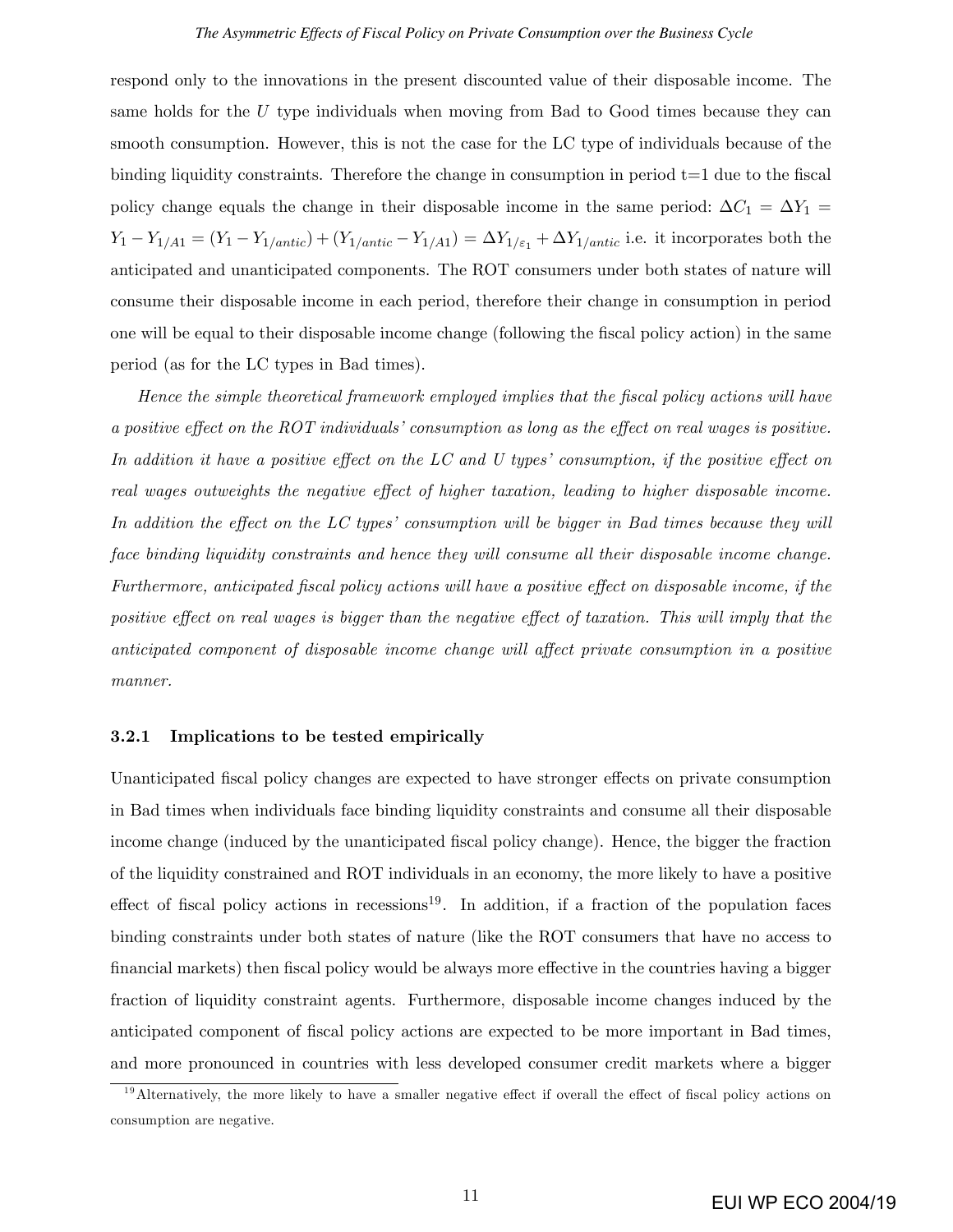fraction of the population is expected to face binding credit constraints and follow a rule of thumb consumer behavior.

## 4 Data and Empirical Strategy

The implications of the theoretical discussion are tested using an unbalanced panel of yearly data from nineteen OECD countries<sup>20</sup> from 1970 to 2001. The first step in our empirical strategy is to characterize the periods of recession (Bad times) for each country in the data set. The next step is to consider the role played by credit constraints. It is expected that fiscal policy is more effective in economies with less developed consumer credit markets, with the effects being much stronger in periods of economic recession. Hence, crucial to the results obtained will be the use of the right measure of the severity of liquidity constraints.

With respect to the effects of fiscal policy in Bad and Good times, there have been several recent empirical studies<sup>21</sup> that have contributed to the literature. The studies by Perotti (1999) and Gavin and Perotti (1997) are those mostly related with the current study. Perotti (1999) analyzes the effects of fiscal shocks on private consumption, however, it considers as Bad times the periods with high or growing deficit or debt to GDP ratio and not the periods of low economic activity. Gavin and Perotti (1997) analyze the behavior of fiscal balance and government revenue and expenditure in recessions and expansions in Latin American countries. They use two definitions of

 $^{21}$ Gali and Perotti (2003) are examining the cyclical relation between budget variables and economic activity; to this end they estimate fiscal rules using output gap as well as squared output gap in order to test for the presence of any non-linearity on the sign and intensity of discretionary Öscal policy response. They argue that, so far, there has not been any significant change in the discretionary fiscal policy actions of the EMU members following the imposition of the Stability and Growth Pact. Lane (2003), as well, discusses the role of fiscal policy over the cycle, focusing on the limitations for fiscal policy to act in a countercyclical manner in less developed economies. Perotti and Kontopoulos (2002) analyze the implication of fragmentation in determining fiscal outcomes in difficult times. To attain this they interact the political variables (number of parties, number of ministers and ideology) that determine fragmentation of the political process with the change in unemployment. This way they capture the implications of bad economic environment to the effects of political variables on fiscal variables. In addition they interact the above mentioned variables with a dummy variable that determines the state of public finances (as in Perotti (1999) in order to determine the implications of bad initial conditions in terms of the debt/GDP ratio). The results indicate that in periods of bad times, "when unemployment increases by  $1\%$ , the deficit increases by  $0.08\%$ of potential GDP more for every extra party or spending ministerî.

<sup>&</sup>lt;sup>20</sup> All variables are from the OECD's Economic Outlook. Our data run from 1970 to 2001 for Australia, 1970-2001 for Austria, 1970-2001 for Belgium, 1970-2002 for Canada, 1970-2001 for Germany, 1981-2001 for Denmark, 1970- 2001 for Spain, 1970-2001 for Finland, 1970-2001 for France, 1970-2001 for the UK, 1970-2001 for Greece, 1970-2001 for Ireland, 1970-2001 for Italy, 1970-2001 for Japan, 1971-2001 for Netherlands, 1970-2001 for Norway, 1970-2001 for Portugal, 1970-2001 for Sweden, and 1970-2001 for the US.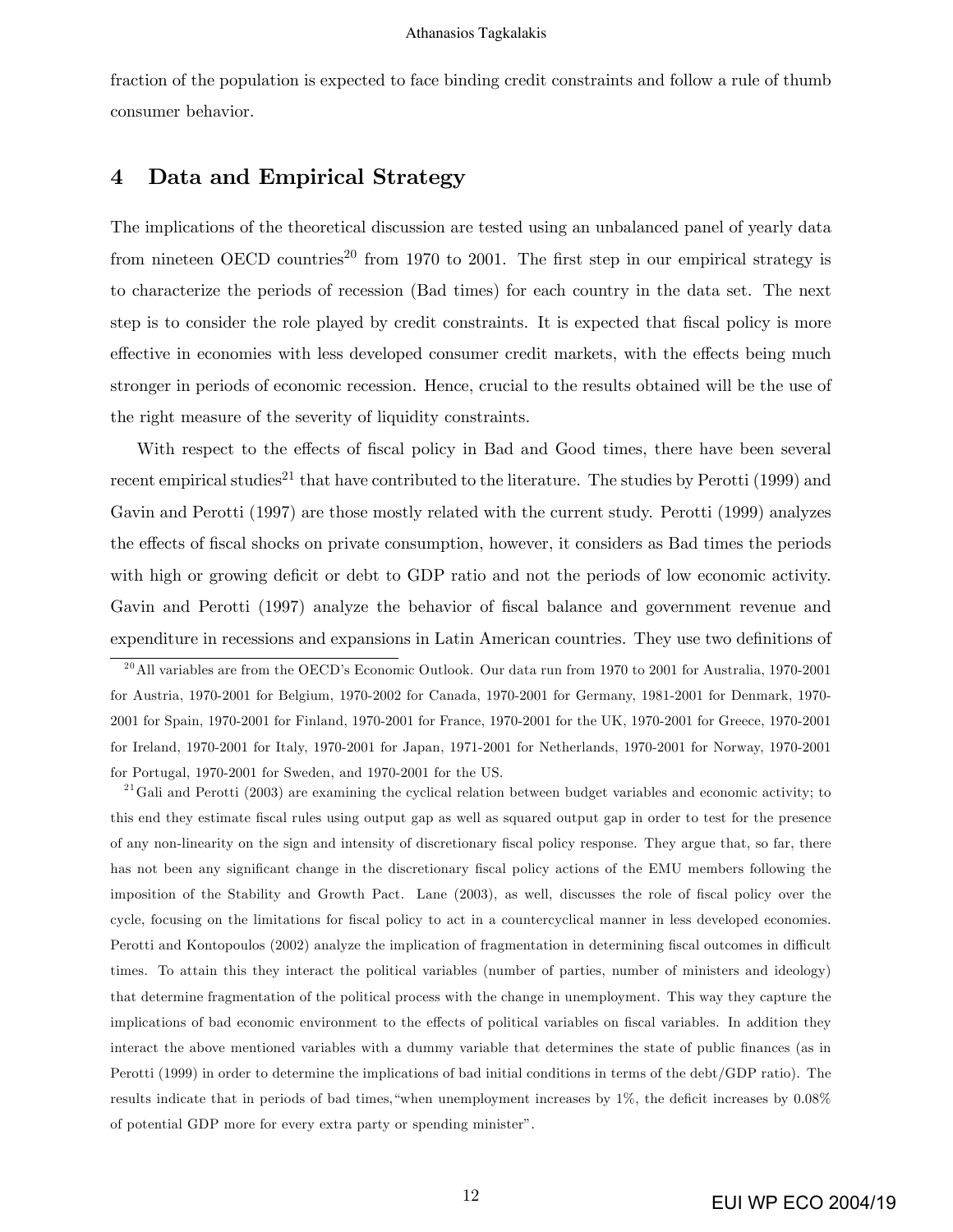#### *The Asymmetric Effects of Fiscal Policy on Private Consumption over the Business Cycle*

recessions. First the characterize as recessions the years during which a country's growth rate is less than the average rate of growth minus one standard deviation of the growth rate series for each country. Second the characterize as deep recession episodes for the OECD countries the periods where output growth is below -1. Therefore the current study differs from the above mentioned by the fact that we are analyzing the effect of fiscal policy on private consumption in recessions and expansions by using several alternative definitions of Bad times.

We consider four definitions of Bad times. The first measure of Bad times used is based on the cyclical component of real GDP and has been extracted by applying the Hodrick-Prescott filter where the lambda coefficient was set to 6. The dummy variable  $D1$  takes the value 1 when the cyclical component is negative, while it is zero otherwise. According to D1 there are (261) cases of Bad times, and  $(274)$  cases of Good times. This is a measure of the "output gap". The second definition is the change in the cyclical component of real GDP; the dummy variable  $D2$  takes the value 1 when the change of the cyclical component of real GDP is negative and 0 otherwise. This definition captures also cases where the cyclical component of real GDP is positive but declines from one period to the other, though the cases where the cyclical component is negative but increases (improves) from one period to the other are characterized as Good times. According to D2 there are (251) cases of Good and (285) cases of Bad times. The third measure of Bad times used is based on the cyclical component of unemployment rate, extracted as before by using the Hodrick-Prescott filter (the lambda coefficient was set to 6). The dummy variable D3 takes the value 1 when the cyclical component is positive while it is 0 otherwise; this definition generates  $(270)$  cases of Bad and  $(265)$  cases of Good times. The last definition corresponds to the change of the cyclical component of unemployment rate, so D4 takes value 1 when the cyclical component is positive and zero when it is negative; this generates (245) cases of Bad times and (290) cases of Good times. The last two definitions being related to the unempolyment rate can be characterized as a milder definitions of the cyclical economic conditions, since unemployment might be high and or increasing not only during periods with low or declining output growth.

Being constrained to used yearly data since fiscal variables are not available on quarterly frequency for most countries, we prefer to use the above described definitions of Bad times so that to generate enough Bad time data points. Using definitions analogous to Gavin and Perotti (1997) produces not enough data points to carry over the analysis in Bad times. Moreover, when output growth is negative, i.e. we are in a deep recession episode, all governments whether in a more or less financially developed economy are expected to provide a fiscal stimulus to the economy. This implies that the effect of fiscal shocks on private consumption in Bad times will be biased upwards by the fact that the Öscal impulse will be of a bigger magnitude.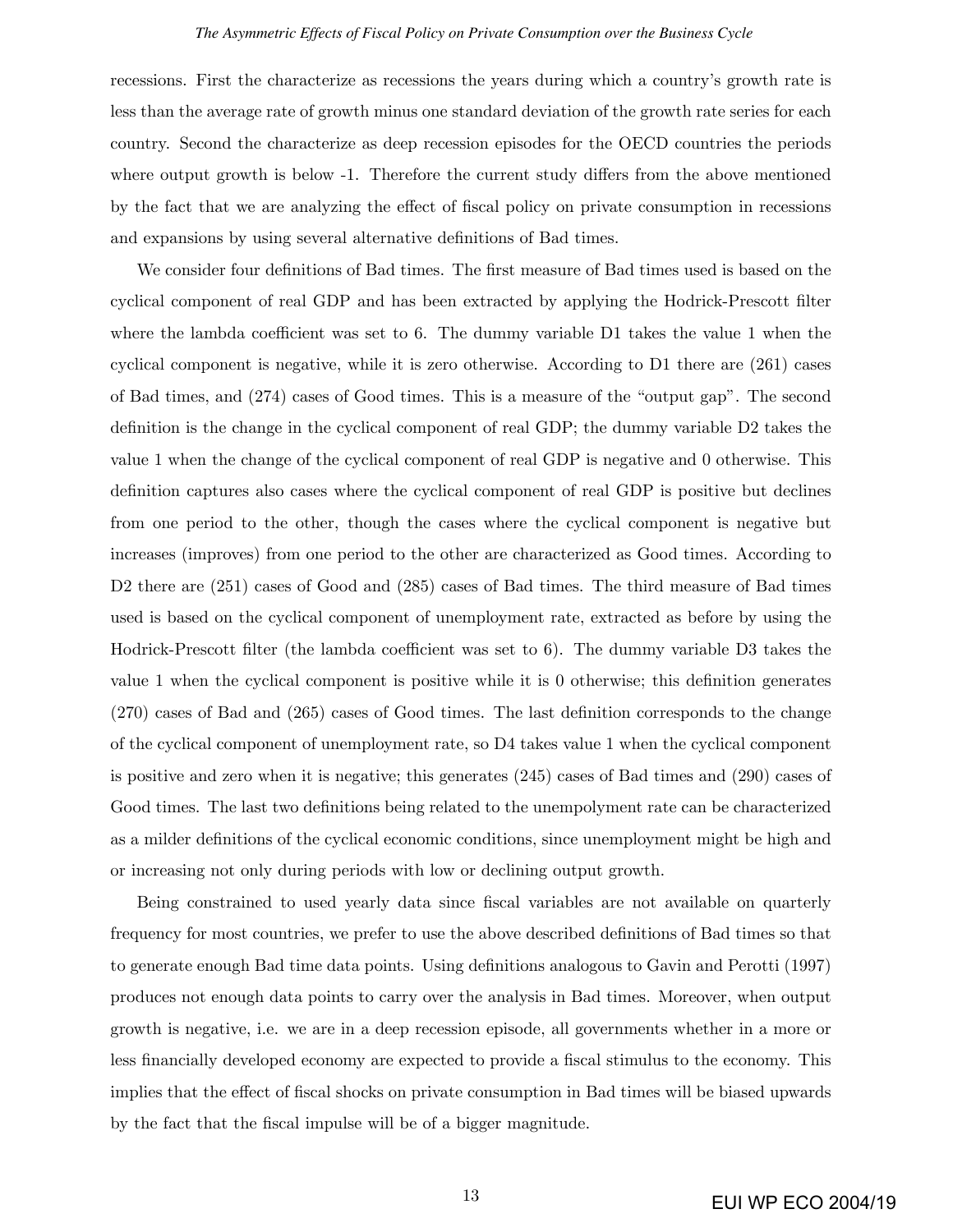The definitions used capture relatively well the economic downturns that many countries have experienced in the early 1980s, 1990s and 2000s.

| Dummy          | Definition                                             |     |         | Total |
|----------------|--------------------------------------------------------|-----|---------|-------|
| D <sub>1</sub> | Cyclical component of real GDP growth $>0$             |     | 261 274 | 535   |
| D <sub>2</sub> | $\Delta$ (Cyclical component of real GDP growth)>0 251 |     | 285     | 535   |
| D3             | Cyclical component of $UnRate>0$                       | 270 | 265     | 535   |
| D4             | $\Delta$ (Cyclical component of UnRate)>0              | 245 | 290     | 535   |

TABLE 2: DEFINITIONS OF BAD TIMES

With respect to the role of credit constraints on the effects of fiscal policy actions on private consumption, we follow previous work by Jappelli and Pagano (1994) and Perotti (1999). We use as a proxy for credit constraints the maximum ratio of the loan to the value of the house in housing mortgages (LTV ratio). Jappelli and Pagano (1994) that have constructed this measure provide an extensive discussion of why this measure is appropriate as a proxy for liquidity constraints faced by consumers, even in countries where the credit to the private sector as a share of GDP is relatively high<sup>22</sup>. Following, Perotti  $(1999)$  we assign each country-decade pair in high or low LTV group, using a cutoff value of  $80\%$  for the LTV ratio. The countries already in a high LTV group before 1994 are retained in the same group for the period from 1995 onwards, assuming (as Perotti (1999)) that the LTV ratio does not decrease over time. The countries belonging to a low LTV ratio before 1995 are either reassigned in the high LTV ratio group or remain in the low LTV  $\mathrm{group}^{23}.$ 

#### 4.1 Model Specification and Estimations

As we have discussed above the U and LC types of individuals respond to the unanticipated fiscal policy shocks. Moreover, the LC type individuals will respond also to anticipated changes in

 $^{22}$ As Jappelli and Pagano (1994) argue, this is the case "because there is no necessary connection between the degree to which credit is available to firms and the degree to which it is available to consumers". Some useful comparison of the LTV ratio and credit to the private sector as a fraction of GDP, which is an index of financial intermediation for the economy as a whole, are presented at the Appendix (Table 9).

<sup>&</sup>lt;sup>23</sup> Loan-to-Value Ratio: ratio of loan to value of house in average mortgage contract, from Jappelli and Pagano (1994) and Perott(1999). The country decaced characterization reported in Perotti (1999) is: (High-LTV countriesdecades) Australia 1980-1994, Canada 1980-1994, Germany 1980-1994, Denmark 1970-1994, Spain 1980-1994, Finland and France 1965-1994, UK 1970-1994, Ireland 1965-1994, Norway 1980-1994, Sweden, US (1965-1994). Countrydecades with LTV less than 80 percent: (low LTV): Australia 1965-1980, Austria, Belgium 1965-1994, Canada 1965- 1980, Germany 1965-1980, Denmark 1965-1970, Spain 1965-1980, Greece, Italy and Japan 1965-1994, Netherlands 1965-1994, Norway 1965-1980, Portugal 1965-1994. These high and low LTV groups for the sample used in the current study are presented at the Appendix (Table 10).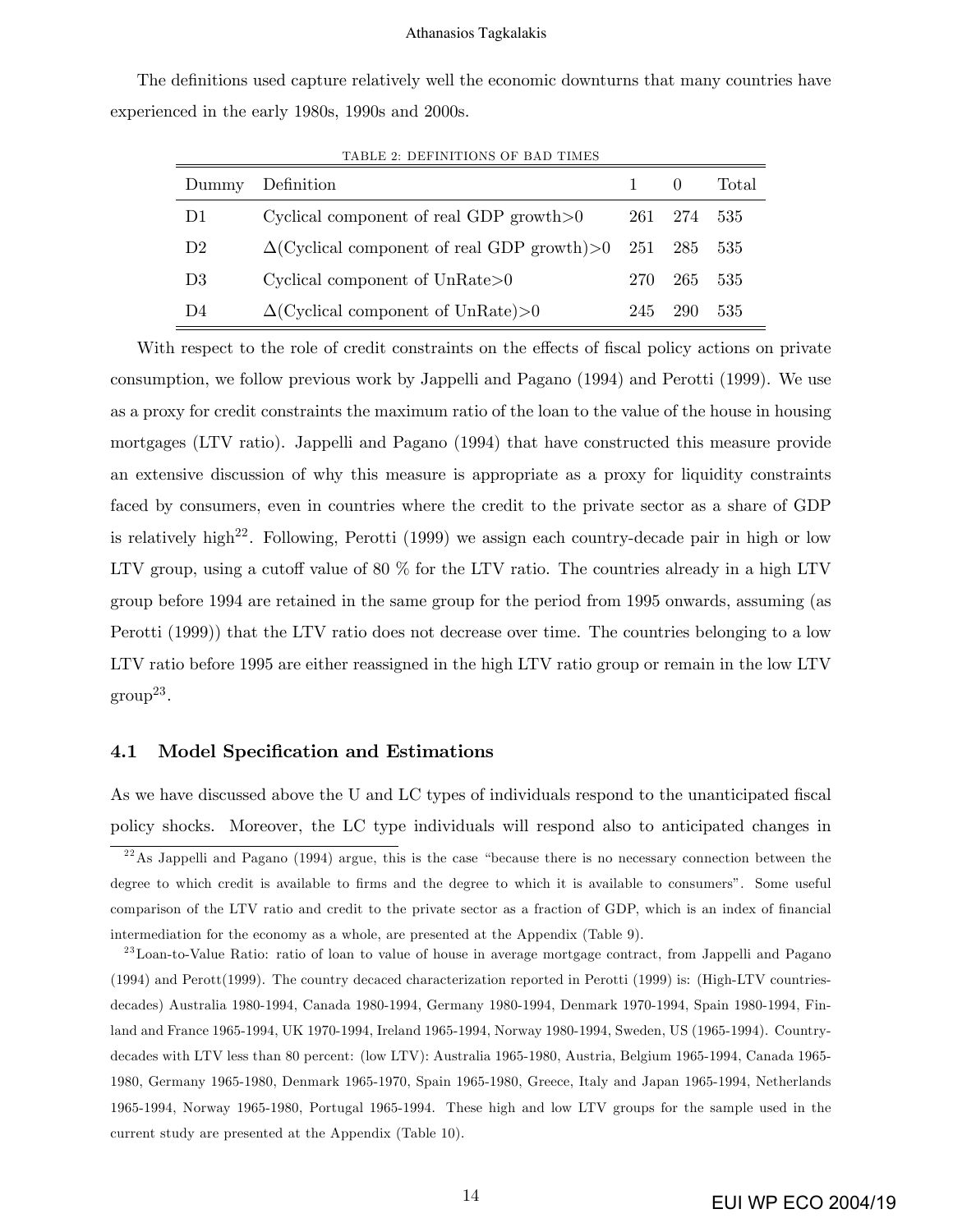their disposable income when they face binding liquidity constraints, while the ROT consumers will respond both to unanticipated and anticipated disposable income changes under both states of nature. Therefore, we should include a proxy of the "anticipated" disposable income changes  $(\Delta \tilde{Y}_{1/antic})$  that are induced by the anticipated component of fiscal policy actions. We expect that this proxy will have more important effects in Bad times than in Good times; because in Bad times it is related both to ROT and LC type consumers, while in Good times it concerns only the ROT consumers. Moreover, we expect that the proxy will have stronger effects in countries with less than with more developed consumer credit markets, because liquidity constraints will bind for a bigger fraction of the population. Notice, that even if we do not distiguish between Bad and Good times, and we consider only a categorization of more and less financially developed economies both the disposable income proxy and the unanticipated components of the fiscal variables should have more pronounced effects in the less financially developed economies because it is more likely that a bigger fraction of their population faces binding liquidity constraints in both recessions and expansions, or that a bigger fraction of their population behaves as rule-of-thumb consumers.

Keep in mind that we are analyzing consumption changes induced by fiscal policy actions conditional on the information available to consumers following the realization of the productivity shock at the beginning of period  $t=1$  (in order to study how individuals respond to fiscal shocks when already in a recession or an expansion). Hence, the simple theoretical framework implies that the U-type individuals always smooth their consumption (reacting only to the unanticipated component of the fiscal policy change):  $\Delta C_1^U = \frac{\Delta Y_{1/\varepsilon_1} + R\Delta Y_{2/\varepsilon_1}}{1+R}$ , this is true for the LC types only in Good times. While in Bad times their consumption change equals the change in their disposable income (including both the anticipated and unanticipated component):  $\Delta C_1^{LC} = \Delta Y_{1/\varepsilon_1} + \Delta Y_{1/antic}$ . The same applies for the ROT consumers under both states of nature. Hence, the equation to be estimated would be composed of two components, an unanticipated component which is determined by the fiscal shocks  $\varepsilon_1^G$ ,  $\varepsilon_1^T$  and the stochastic disturbance  $v_1$ , and an anticipated component of the disposable income changes which is proxied by  $\Delta \tilde{Y}_{1/antic}$ . Therefore, we will estimate the following specification for the high and low LTV groups:

$$
\Delta C_1 = \alpha_1 (1 - D_1) \varepsilon_1^G + \alpha_2 (1 - D_1) \varepsilon_1^T + \alpha_3 (1 - D_1) \Delta \tilde{Y}_{1/antic} + \alpha_4 D_1 \varepsilon_1^G + \alpha_5 D_1 \varepsilon_1^T + \alpha_6 D_1 \Delta \tilde{Y}_{1/antic} + \nu_1
$$
\n(22)

 $D_1$  is a dummy variable taking the value 1 in Bad times and 0 in Good times.  $\varepsilon_1^T$  is the spending shock and  $\alpha_1$  gives us its effect on consumption in Good times, while  $\alpha_4$  gives us its effect in Bad times.  $\varepsilon_1^T$  is the tax shock and  $\alpha_2$ ,  $\alpha_5$  are its effects in Good and Bad times, respectively.  $\alpha_3$  and  $\alpha_6$  are, respectively, the Good and Bad time effects of the disposable income proxy. While  $v_1$  is a stochastic disturbance that is uncorrelated with the fiscal shocks. Notice that the coefficients of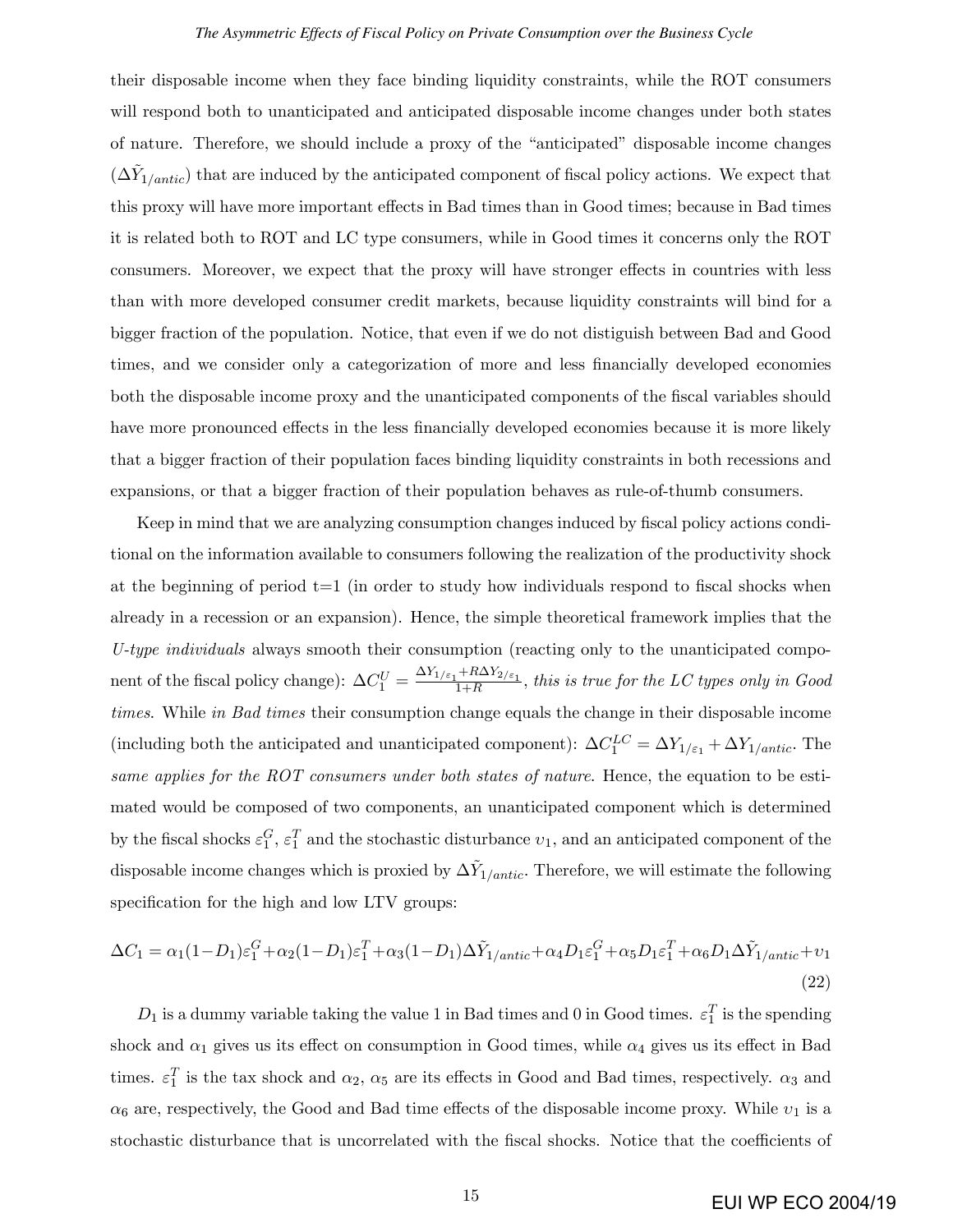fiscal policy variables in Good and Bad times capture the effect on private consumption for the U, LC and ROT type individuals. Whereas, the coefficient of the disposable income proxy in Good times captures the change in consumption for the ROT individuals; in Bad times the coefficient of the disposable income proxy incorporates the effect of anticipated income changes on the private consumption of the LC and ROT consumers. This setting captures in a simple way the real life fact that some people face binding constraints both in recessions and expansions, furthermore, these liquidity constraints bind for a bigger fraction of the population in recessions.

In order to construct the proxy  $\Delta \tilde{Y}_{1/antic}$ , and to deal with the *endogeneity* of current income changes with the fiscal variables, we predict the "anticipated" disposable income change using only lagged information. Notice that the disposable income proxy according to equation (15) should capture the anticipated fiscal policy effects on disposable income conditional on the realization of the productivity shock (i.e. knowing the state of the economy at the beginning of period one). Therefore we predict  $\Delta \tilde{Y}_{1/antic}$  with the fitted values  $(\Delta \hat{Y}_t)$  from the regression<sup>24</sup>:

$$
\Delta Y_t = \Delta Y_{t-1} + \Delta Y_{t-2} + \Delta Y_{t-3} + \Delta T L_{t-1} + \Delta T L_{t-2}
$$
  
+
$$
\Delta G_{t-1} + \Delta G_{t-2} + \Delta C_{t-2} + \Delta C_{t-2} * cdum + cdum + tdum
$$
 (23)

i.e. we regress the change in households disposable income  $(\Delta Y_t)$  on the first, second and third lagged values of  $\Delta Y_t,$  on first and second lagged values of changes of government spending and cyclically adjusted labor taxation (direct taxes and social security contributions paid by households), and on the second lagged value of the change in consumption and its interaction with country specific dummies  $(cdum)$  (see Perotti (1999)) in order to capture country specific consumption dynamics. Finally,  $tdu$  are year dummies that control for global economic developments<sup>25</sup>. The lagged values of the change in taxation and expenditure can be thought of capturing the anticipated effects of fiscal policy changes on disposable income, while the lagged values of the disposable income change control for the state of the economy.

<sup>&</sup>lt;sup>24</sup>The fiscal variables used are  $G_t$ : government consumption,  $T_t$ : total tax revenues (total direct taxes, social security contributions received by the government and total indirect taxes).  $TL_t$ : income and social security taxes paid by employees. All variables are expressed in real per capita terms, for the Öscal variables we have used the GDP deflator, whereas for private consumption and household disposable income we have used the deflator of private consumption. Moreover, following Perotti (1999) we scale each variable by the lagged value of real per capita disposable income (the argument for that is that a fiscal policy change will have different effects on private consumption when government consumption or taxation is 10 percent or 40 percent of GDP).

 $^{25}$ Different specifications have been examined combining the use of unadjusted and cyclically adjusted measures for  $\Delta TL$ , as well as, including and excluding  $\Delta Y_{t-2} \Delta Y_{t-3}$ .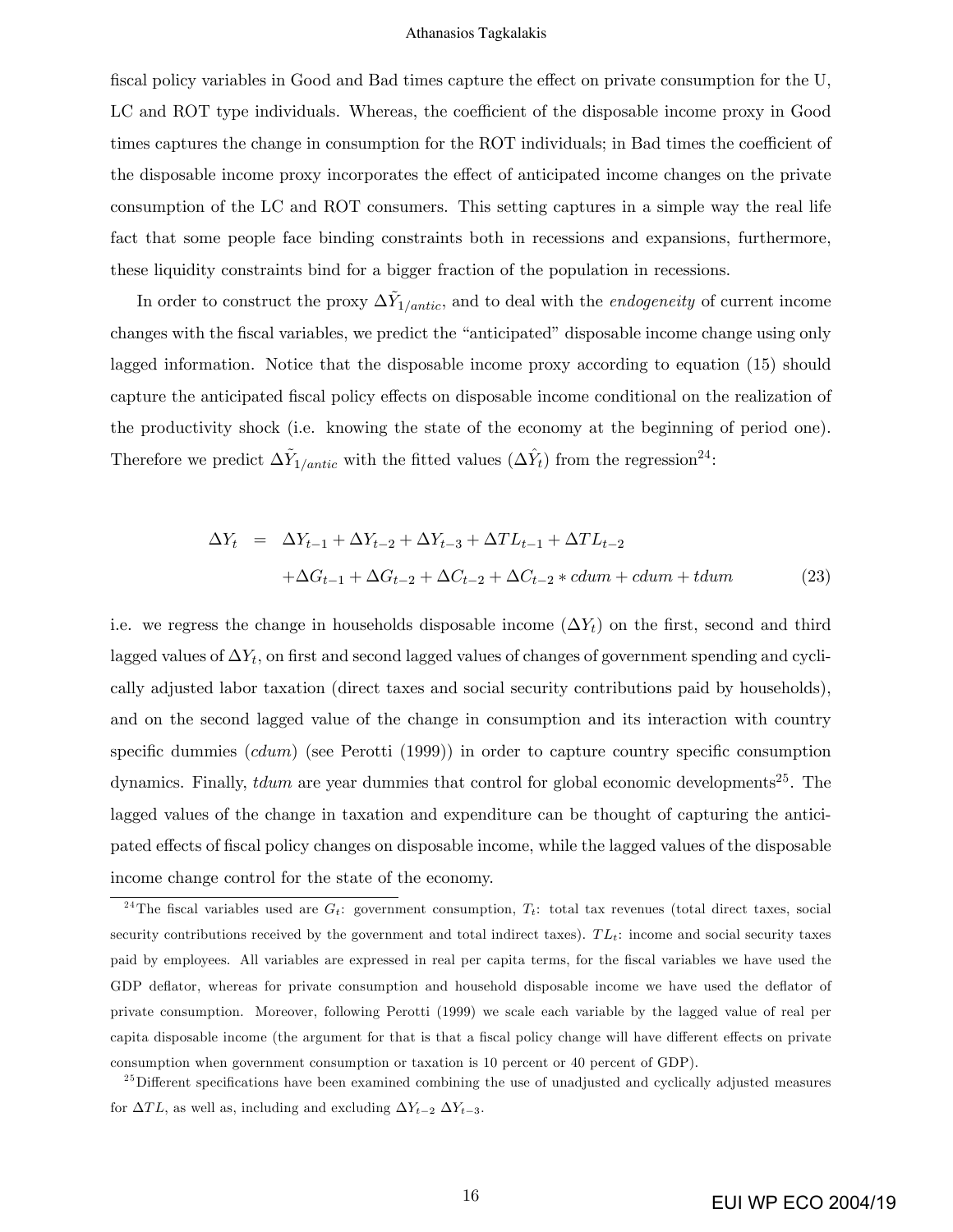#### 4.1.1 Fiscal shocks

Next we discuss the estimation of the fiscal shocks. To get consistent estimates of the coefficients of  $(22)$  we need to exclude any feedback on fiscal policy variables due to economic activity. Therefore, we should not consider the component of fiscal policy changes which is driven by cyclical movements in economic activity. The focus should be on discretionary policy changes of an unanticipated nature. Discretionary policy changes, as is discussed Gali and Perotti (2003), can be decomposed into a systematic or endogenous component (systematic responses to changes in actual or expected cyclical economic conditions) and an exogenous component (random changes in budget variables (e.g. war spending etc). Perotti (1999) provides a discussion of whether it is appropriate to talk about discretionary changes in taxation and spending with no feedback from GDP when using yearly data. He claims that the assumption that policy makers do not respond much to economic environment within a year is not unreasonable with respect to several government spending components. However, it is quite likely that such kind of feedback will exist with respect to taxation. Nevertheless, Perotti  $(1999)$  argues that "even if the estimated surprises are not truly exogenous, this is likely to bias...the coefficients of tax surprises upwards, both in  $Good$ and Bad times,... but it is not clear why it should seriously bias their difference<sup>"26</sup>. However, Bad and Good times in Perotti  $(1999)$  correspond to periods of high debt and/or deficit, not recessions and expansions as in our analysis. In our case it is likely that fiscal policy might be conducted in a countercyclical manner, being stronger in Bad times because an economic downturn is more costly to policy-makers so they will choose to respond in a more decisive manner to adverse economic conditions. This would imply that the difference between the coefficients of fiscal variables in recessions and expansions might be biased. Moreover, there might be strong monetary and fiscal policy interactions. This would also affect the coefficients of the fiscal variables, especially in downturns of economic activity where the Öscal and monetary authorities might coordinate to get the economy out of the recession.

To extract  $\varepsilon_1^G, \varepsilon_1^T$ , the fiscal policy shocks, we perform OLS on the following system of equations<sup>27</sup>, where we are dealing with the above mentioned problems by adding two lagged values of the change in real GDP  $(Q)$ , as well as, including the lagged change in short term interest rate

 $26$  To deal with the feedback from GDP to changes in taxation, Blanchard and Perotti (2002) suggest as remedy the use of quarterly data.

<sup>&</sup>lt;sup>27</sup>As in Perotti (1999) in each regression the constant is allowed to change in 1975. Moreover, we allow for a post-Maastricht effect on EU countries by allowing a different mean after 1992, this captures more cooperative and possibly more coordinated policies as well as trend towards Öscal consolidation in the run up to the EMU. The countries considered are: Austria, Belgium, Germany, Denmark, Spain, Finland, France, UK, Greece, Ireland, Italy, Netherlands, Portugal and Sweden.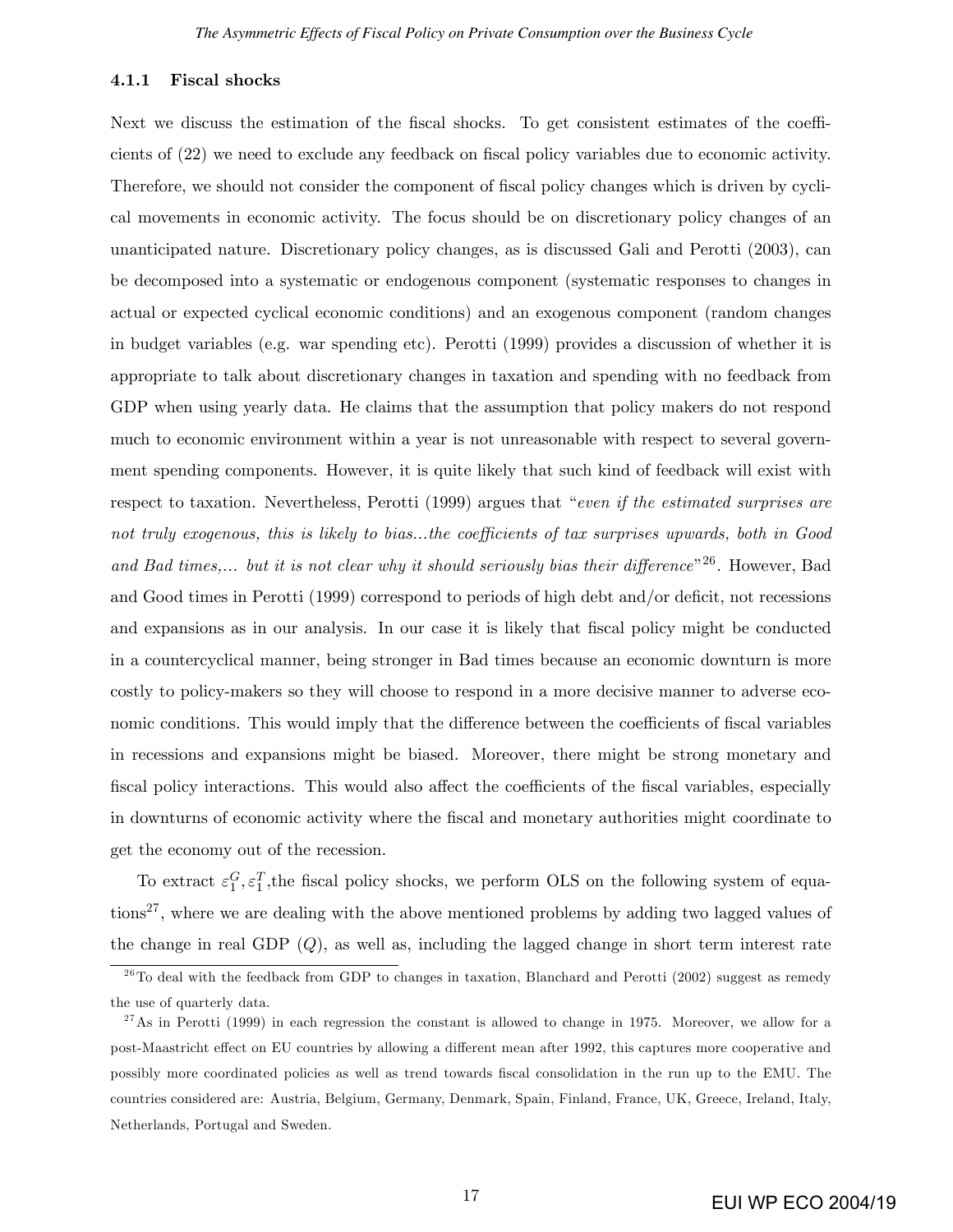$(IRS)^{28}$ :

$$
\Delta G_t = a_{11} + a_{12}\Delta G_{t-1} + a_{13}\Delta T_{t-1} + a_{14}\Delta Q_{t-1} + a_{15}\Delta Q_{t-2} + a_{16}\Delta IRS_{t-1} + \varepsilon_t^G
$$
  
\n
$$
\Delta T L_t = a_{21} + a_{22}\Delta G_{t-1} + a_{23}\Delta T L_{t-1} + a_{24}\Delta Q_{t-1} + a_{25}\Delta Q_{t-2} + a_{26}\Delta IRS_{t-1} + \varepsilon_t^T
$$
 (24)  
\n
$$
\Delta Q_t = a_{31} + a_{32}\Delta G_{t-1} + a_{33}\Delta T_{t-1} + a_{34}\Delta Q_{t-1} + a_{35}\Delta Q_{t-2} + a_{36}\Delta IRS_{t-1} + \varepsilon_t^Q
$$

Therefore in the next step of our analysis the government spending shock will be  $\hat{\varepsilon}_1^G$  as estimated above, whereas the cyclically adjusted tax shock is constructed as proposed by Blanchard (1993), and it is  $\hat{\varepsilon}_1^{TCA} = \hat{\varepsilon}_1^T - \phi_t \hat{\varepsilon}_t^Q TL_t$ ,  $\phi_t$  is a weighted average of the GDP elasticities of direct taxes to households and social security contributions paid by employees, i.e. the components of  $TL$ . These elasticities are taken from OECDís Economic Outlook (2003), Giorno et al (1995), and Van den Noord  $(2002)^{29}$ .

Notice that in order to capture the effect of credit or liquidity constrained consumers we should estimate equation (22) for the two LTV groups that represent different degrees of development of consumer credit and mortgage markets. The larger the fraction of liquidity constrained individuals, the stronger the effect of fiscal policy on private consumption. Particularly in Bad times when liquidity constraints bind for more people (or when they are stricter). Hence, we expect that a government spending shock, will have positive and stronger effects on private consumption in Bad times compared to Good times in countries characterized by less developed consumer credit and mortgage markets. This happens because the liquidity constrained individuals being at a "corner" solution will consume their income increase that results as a consequence of the spending shock. In more financially developed economies, where the fraction of liquidity constraint individuals and rule-of -thumb consumers is much smaller, we would expect that a government spending shock has smaller effects on private consumption compared to the less financially developed economies. Though, even for them fiscal policy might be more effective in Bad times if the fraction of population affected by liquidity constraints increases in Bad times<sup>30</sup>.

Similarly a tax shock is expected to have a stronger negative effect on consumption in periods of economic slowdown compared to economic expansions, in less Önancially developed countries.

<sup>&</sup>lt;sup>28</sup>Data for real GDP and short-term interest rate are from OECD, Economic Outlook and International Financial Statistics of the IMF.

 $^{29}$ Following work by Perotti (2002) we are assuming interest rate semi elasticities for taxes and spending equal to zero.

 $30$  We should also investigate whether fiscal policy actions have the same effect on disposable income determinants (wages, interest rates, asset prices, employment etc), on more or less Önancially developed economies. Additionally, the effects of fiscal policy actions on wages and employment will also depend on the extent of nominal and real rigidities in each economy, independently of the consumer credit and mortgage markets development.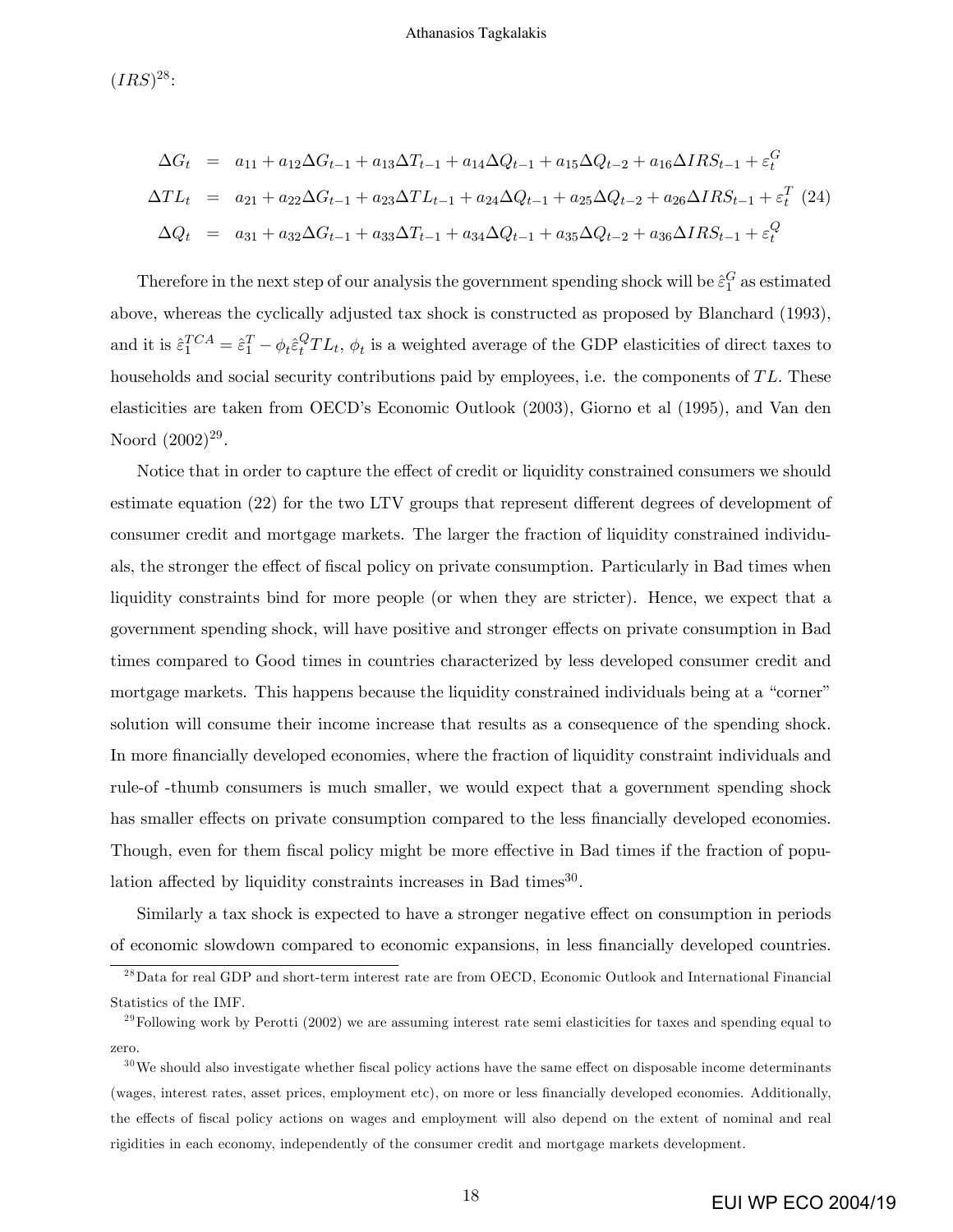The other side of the coin would be that a tax cut could boost private demand by much more in downturns relative to upturns, in countries where access to consumer credit is limited. In countries with more developed consumer credit markets the effects should be of a smaller magnitude, still though it is possible that a tax shock might have stronger effects in a recession relative to an expansion, as long as the fraction of the population that cannot smooth consumption increases in Bad times.

Moreover, we expect that the disposable income proxy will have more pronounced effects on consumption in the low LTV rather than in the high LTV group, whereas it will be of a bigger magnitude for both of them in Bad times. The first result holds, as long as, a bigger fraction of the population does not have access in Önancial markets in the low LTV than in the high LTV group. In addition the second result holds if the constraints bind for more people in both LTV groups during Bad times.

#### 4.2 Estimation Results

The analysis will be conducted in four steps. First, we will examine the implications of fiscal shocks on private consumption in the whole OECD sample without making use of the LTV categorization or the Bad-Good times definitions. This way we will get a better idea of what the results are for the benchmark model using the whole OECD sample, and whether the categorizations that we shall use next make sense. As a *second* step we will analyze what are the implications if we consider the two LTV groups separately (high and low), without considering the Bad times definitions. If there exist consumers that have limited access to consumer credit under all states of nature then fiscal policy will be more effective in the low LTV group. The *third* step will be to consider the fiscal policy actions taken in Bad and Good times for the whole OECD sample, without making use of the LTV index. The conclusions drawn will be related to the effectiveness of discretionary fiscal policy on affecting private demand over the business cycle, a useful benchmark for the final step of the analysis. The fourth and last step will be to investigate the role of liquidity constraints (as proxied by the LTV indexed) in the transmission of Öscal shocks in recessions and expansions.

#### 4.2.1 Fiscal policy in OECD countries

First we present the benchmark model where we analyze the effect of spending and tax shocks on private consumption using the whole OECD sample, without incorporating the LTV categorization or the Bad time dummy variables. The model is estimated by the Prais-Winsten estimation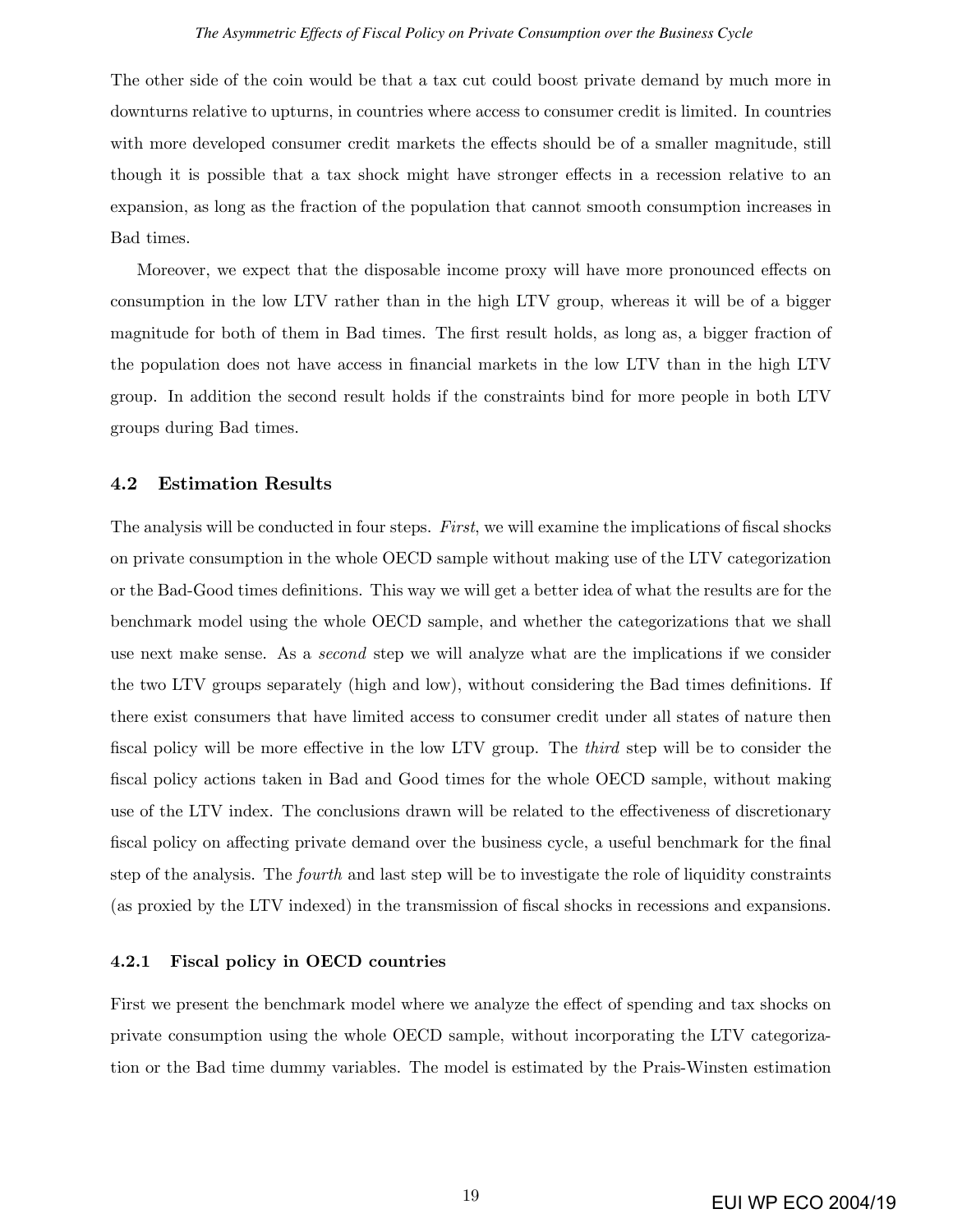procedure allowing for a panel-level heteroskedastic  $AR(1)$  error structure<sup>31</sup> with country and year dummy variables. As we see in Table 1 a government spending shock has a very strong positive effect on private consumption, while the tax shock has a negative effect of a smaller magnitude though. Moreover, the disposable income enters with a positive and significant coefficient, according to the theoretical discussion this should indicate the presence of liquidity constrained individuals. Overall, the effects are of a Keynesian nature.

| Table 1                      |                      |                      |                      |  |  |
|------------------------------|----------------------|----------------------|----------------------|--|--|
| Variables                    | OECD                 | <b>HLTV</b>          | <b>LLTV</b>          |  |  |
| $\varepsilon_t^g$            | $2.2940(3.32)$ ***   | 0.1662(1.34)         | $3.4499(3.63)$ ***   |  |  |
| $\varepsilon_t^t$            | $-0.4101(-3.14)$ *** | $-0.2070(-3.52)$ *** | $-0.5396(-3.49)$ *** |  |  |
| $\Delta \hat{Y}_t$           | $0.7586(2.24)$ **    | $0.4077(4.75)$ ***   | $0.7475(2.07)$ **    |  |  |
| <b>Nobs</b>                  | 535                  | 302                  | 233                  |  |  |
| $R^2$                        | 0.321                | 0.5147               | 0.4043               |  |  |
| Adj $\mathbb{R}^2$ 1st regr. | 0.873                | 0.873                | 0.873                |  |  |
| Nobs 1st regr.               | 544                  | 544                  | 544                  |  |  |

t-statistics in parenthesis. \*\*\*, \*\*,\* statistical significance at  $1\%$ ,  $5\%$  and  $10\%$  level of significance, respectively.

The next step is to introduce the high and low LTV categorization and see whether the results change in a significant manner. The results are presented in the last two columns of Table 1 for each LTV group. The estimates after pooling the two groups are reported in Table 2. As expected spending, taxation and the disposable income proxy have bigger coefficient estimates in the case of the low LTV group. However, only the spending shock has statistically different results between the two groups. The tax shock produces different effects in the two LTV groups, though the difference between the two groups is statistically different from zero only at the  $20\%$  level of significance. Therefore, fiscal policy shocks and particularly government spending shocks have asymmetric effects in the two LTV groups, suggesting that liquidity constraints are important.

<sup>&</sup>lt;sup>31</sup> Alternatively, we estimated the model by pooled OLS allowing for heteroskedastic and autocorrelated of order one error structure (Newey-West standard errors). The results obtained are qualitatively similar.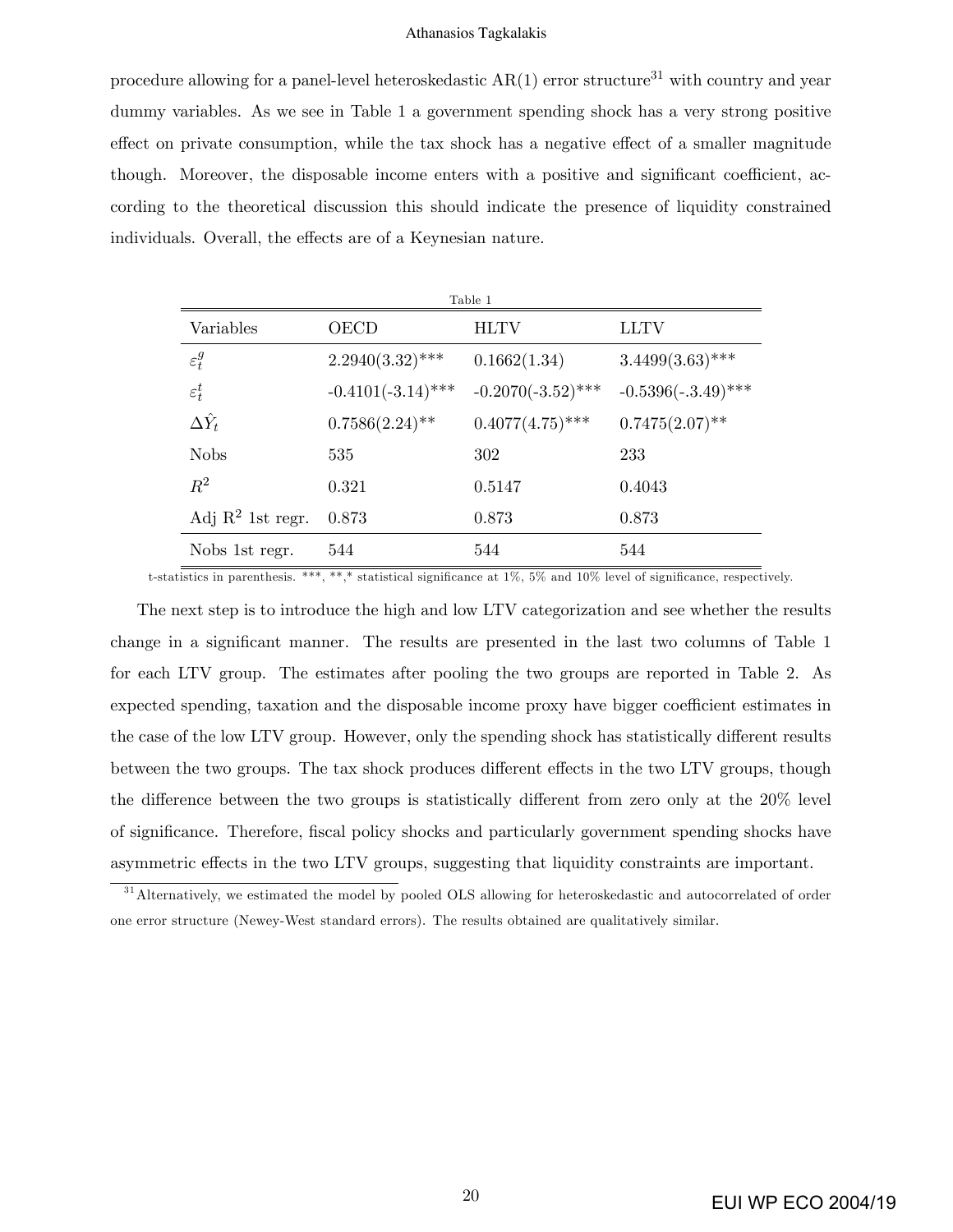#### *The Asymmetric Effects of Fiscal Policy on Private Consumption over the Business Cycle*

| Table 2                                |                      |
|----------------------------------------|----------------------|
| Variables                              |                      |
| $\varepsilon_t^gLITY$                  | $3.4863(3.44)$ ***   |
| $\varepsilon_t^g(HLTV-LLTV)$           | $-3.3630(-3.30)$ *** |
| $\varepsilon_t^t L LTV$                | $-0.5264(-3.20)$ *** |
| $\varepsilon_t^t(HLTV-LLTV)$           | 0.2431(1.34)         |
| $\Delta \hat{Y}_t L L T V$             | $0.7626(2.14)$ **    |
| $\Delta \hat{Y}_t(HLTV - LLTV)$        | $-0.0837(-0.33)$     |
| Nobs                                   | 535                  |
| $R^2$                                  | 0.3755               |
| Nobs & $\mathbb{R}^2$ in the 1st regr. | 544 (0.873)          |

t-statistics in parenthesis. \*\*\*, \*\*,\* statistical significance at  $1\%$ ,  $5\%$  and  $10\%$  level of significance, respectively.

Before turning to examine the role of liquidity constraints in the transmission of fiscal shocks in recessions and expansions, we analyze how tax and spending shocks affect private consumption in recessions and expansions in all the nineteen OECD countries considered. This way we will get a better picture of the effectiveness of fiscal policy over the business cycle; the results will serve as a useful benchmark so as to evaluate the effect that the interaction of the degree of development of consumer credit markets (as described by the LTV ratio) with fiscal policy shocks have on private consumption in upturns and downturns of economic activity.

We estimate two versions of the model. In the first one, according to our simple theoretical framework, the proxy  $\Delta \hat{Y}_t$  captures the effects of anticipated income changes on private consumption of liquidity constraited individuals. While in the second  $\Delta \hat{Y}_t$  is allowed to have a different effect in Bad and Good times, i.e. allow for liquidity constraints to bind both in Good and Bad times; we expect though the result to be stronger in Bad times. In both cases we include a full set of country and year dummy variables. Tables 3 and 4 present the estimates that correspond to the four definitions of Bad times.

When examining  $D1$  we see that spending shocks have a positive effect on private consumption which much more pronounced in Bad times. Tax shocks, have a negative effect in both states of nature with their effect being stronger and more significant in Bad times. The disposable income proxy has a bigger effect in economic recessions. However, relevant Chi-square tests indicate that only the effect of the spending shock has statistically different effects in Good and Bad times. The results under the second definition of Bad times follow a similar pattern. The spending shock has positive and more significant effects in Bad times, similarly for taxation, however in Good times the effect is positive, though not significant. The disposable income proxy appears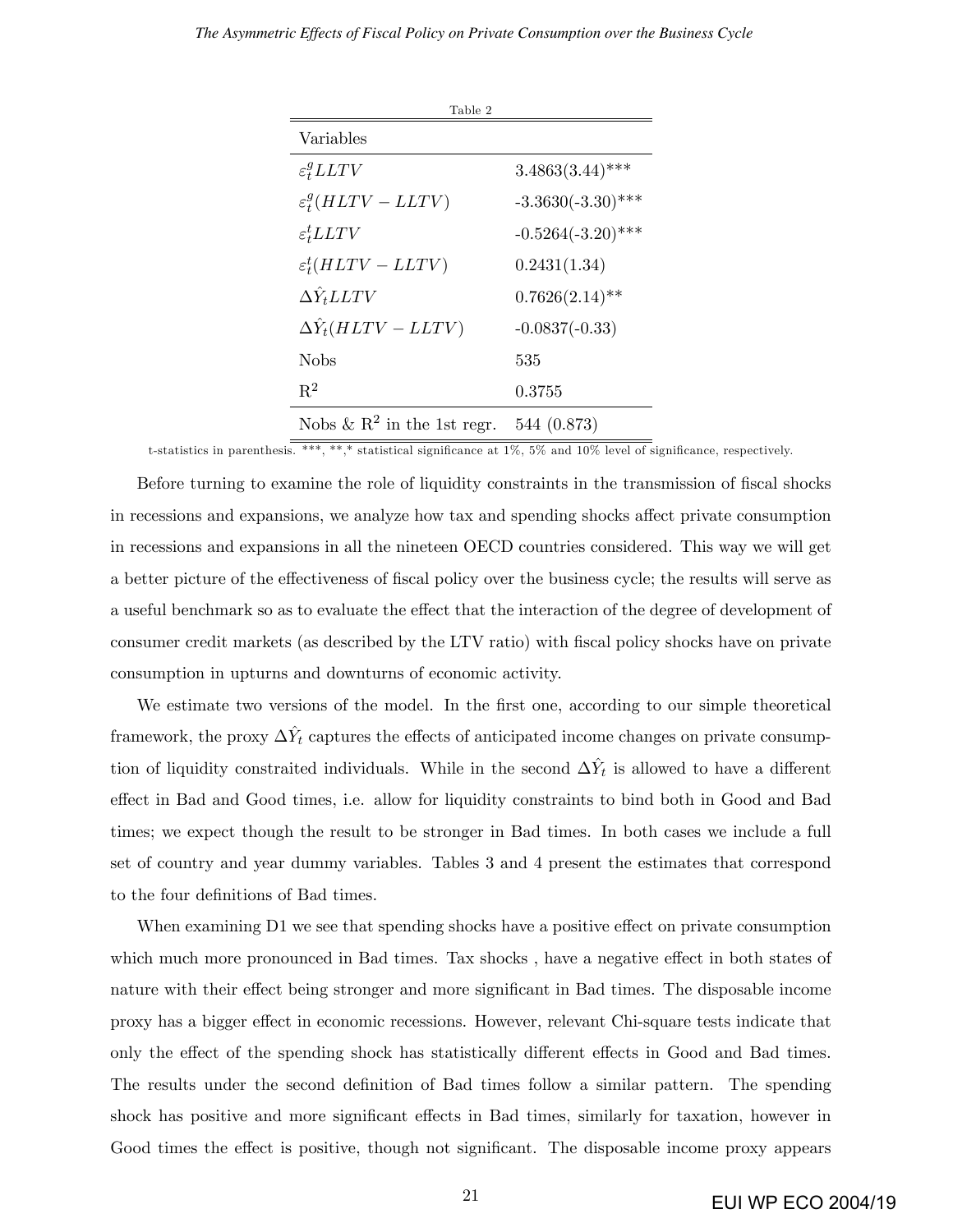to have more pronounced effects in Good times. Nevertheless, keep in mind that this definition captures the relative change compared to the last period's state of nature, i.e. when our output gap indicator (the first definition of Bad times) implies that we are in a recession for two consecutive periods, despite an improvement in the output gap measure from one period to the other, this definition evaluating the relative change of the output gap measure will classify the current period as Good times. Analogously when in Good times according to the output gap measure, with the performance of the output gap deteriorating between two consecutive periods, then this definition will classify the current state as Bad times. Therefore the estimates under this definition capture the effects of fiscal policy actions on private consumption when the state of the economy improves or deteriorates without actually being in a recession or economic expansion according to the output gap measure used.

|                                               |                      | ${\tt TABLE}$ 3      |                      |                     |
|-----------------------------------------------|----------------------|----------------------|----------------------|---------------------|
| Variables                                     | D1                   | D1                   | D2                   | D2                  |
| $\varepsilon_t^g B a d$                       | $3.6949(3.62)$ ***   | $3.8225(3.82)$ ***   | $3.4775(3.32)$ ***   | $2.9015(2.79)$ ***  |
| $\varepsilon_t^g Good$                        | 0.7130(0.88)         | 0.3064(0.41)         | 0.6473(0.89)         | 0.9904(1.46)        |
| $\varepsilon_t^t B a d$                       | $-0.5711(-3.61)$ *** | $-0.6199(-3.90)$ *** | $-0.4909(-2.93)$ *** | $-0.3390(-1.97)$ ** |
| $\varepsilon_t^t$ Good                        | $-0.3422(-1.00)$     | $-0.2012(-0.62)$     | 0.2918(1.08)         | 0.2468(0.94)        |
| $\Delta \hat{Y}_t$                            | $0.7467(2.27)$ **    |                      | $0.7804(2.56)$ **    |                     |
| $\Delta Y_t$ Bad                              |                      | $0.8351(2.48)$ **    |                      | $0.5679(1.88)$ *    |
| $\Delta \hat{Y}_t Good$                       |                      | $0.6000(1.74)$ *     |                      | $0.9928(3.19)$ ***  |
| <b>Nobs</b>                                   | 535                  | 535                  | 535                  | 535                 |
| NofBad Times                                  | 261                  | 261                  | 251                  | 251                 |
| $R^2$                                         | 0.368                | 0.386                | 0.402                | 0.471               |
| $X^2$ (and p-values):bg=gg                    | 5.22(0.0224)         | 7.88(0.0050)         | 4.78(0.0288)         | 2.33(0.1268)        |
| $X^2$ :bt=gt                                  | 0.36(0.5477)         | 1.32(0.2505)         | 6.32(0.0120)         | 3.50(0.0613)        |
| $X^2 : b\Delta \hat{Y}_t = g\Delta \hat{Y}_t$ |                      | 1.18(0.2779)         |                      | 3.64(0.0566)        |
| Adj. $R^2$ & Nobs 1st regr.                   |                      | 0.873(544)           | 0.873(544)           |                     |

t-statistics in parenthesis (in  $X^2$  tests we report p-values).\*\*\*, \*\*,\* statistical significance at 1%, 5% and 10% level of signif., respectively.

The D3 and D4 definitions that are based on the unemployment rate and describe milder recession episodes produce analogous results for the spending variable. However the estimates are of a smaller magnitude and not as significant as before, especially with respect to the D4 definition. The effects for the tax variable are analogous to  $D2$ . The disposable income proxy, as above, produces positive and more significant effects in Bad times.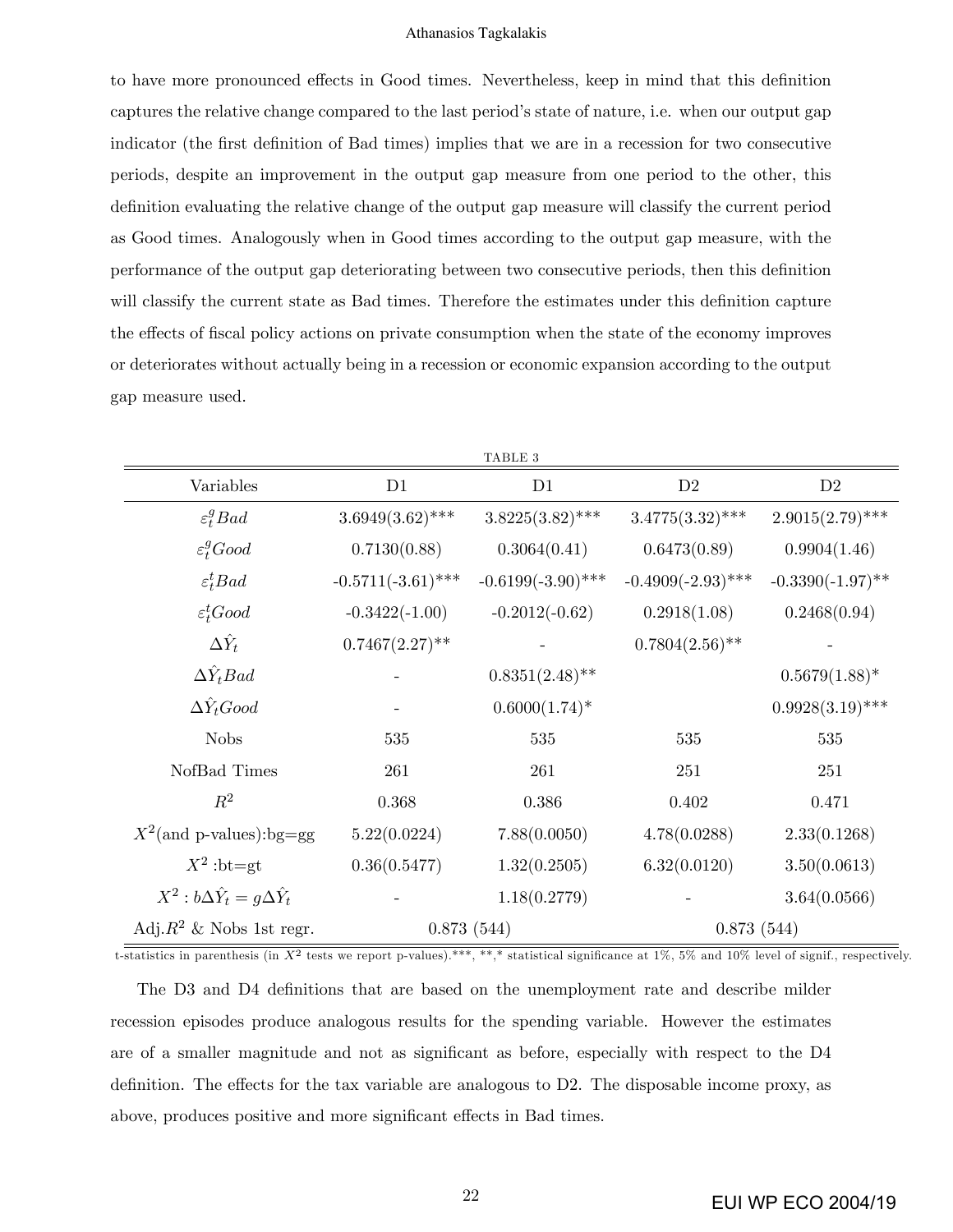|                                               |                      | ${\tt TABLE}$ 4      |                      |                      |
|-----------------------------------------------|----------------------|----------------------|----------------------|----------------------|
| Variables                                     | D3                   | D3                   | D <sub>4</sub>       | D <sub>4</sub>       |
| $\varepsilon_t^g B a d$                       | $1.8343(1.83)^*$     | $2.2484(2.38)$ **    | 1.0802(1.24)         | 1.2322(1.43)         |
| $\varepsilon_t^g$ Good                        | 0.5958(0.73)         | 0.1963(0.26)         | 0.1103(0.15)         | $-0.0463(-0.07)$     |
| $\varepsilon_t^t B a d$                       | $-0.5305(-3.77)$ *** | $-0.6185(-4.53)$ *** | $-0.5127(-3.89)$ *** | $-0.5373(-4.03)$ *** |
| $\varepsilon_t^t$ Good                        | 0.0426(0.22)         | 0.1368(0.74)         | 0.2134(1.25)         | 0.2546(1.51)         |
| $\Delta \hat{Y}_t$                            | $0.6529(2.01)$ **    |                      | $0.6806(2.27)$ **    |                      |
| $\Delta Y_t$ Bad                              |                      | $0.8300(2.48)$ **    |                      | $0.7232(2.34)$ **    |
| $\Delta \hat{Y}_t$ Good                       |                      | 0.5270(1.62)         |                      | $0.6167(1.91)^*$     |
| <b>Nobs</b>                                   | 535                  | 535                  | 535                  | 535                  |
| NofBad Times                                  | 270                  | 270                  | 245                  | 245                  |
| $R^2$                                         | 0.437                | 0.475                | 0.493                | 0.497                |
| $X^2$ (and p-values):bg=gg                    | 0.89(0.3456)         | 2.79(0.0950)         | 0.71(0.3983)         | 1.38(0.2404)         |
| $X^2$ :bt=gt                                  | 6.13(0.0133)         | 10.95(0.0009)        | 11.91(0.0006)        | 13.94(0.0002)        |
| $X^2 : b\Delta \hat{Y}_t = g\Delta \hat{Y}_t$ |                      | 2.08(0.1488)         |                      | 0.28(0.5968)         |
| Adj. $R^2$ & Nobs 1st regr.                   |                      | 0.873(544)           | 0.873(544)           |                      |

t-statistics in parethesis (in  $X^2$  tests we report p-values).\*\*\*, \*\*,\* statistical significance at 1%, 5% and 10% level of signif., respectively.

Overall fiscal policy appears to have Keynesian effects on private consumption in Bad times for the whole OECD sample. A tax cut in downturns increases private consumption more than a tax cut in upturns of economic activity, whereas a spending shock genetate much more pronounced effects in periods of reduced economic activity. This implies that fiscal policy is more effective in mitigating economic slumps rather than in muting booms, with respect to its effect on private consumption. Alternatively, fiscal policy is a more effective mechanism in shortening recession episodes than lengthening expansions in OECD countries. This result can be explained by two factors. The first is that liquidity constraints bind for a fraction the population in all OECD countries during Bad times, so that unanticipated Öscal policy actions will induce them to consume more. The second has to do with the way fiscal policy is practiced over the business cycle. Fiscal policy might be countercyclical, with its the effect being inherently stronger in recessions because downturns are more costly for policy makers, hence they are more likely to respond with a more pronounced fiscal policy action<sup>32</sup>. Next, we will evaluate whether the LTV categorization captures effectively the implications of credit constraints, however, there is no particular reason why fiscal policy actions (in Bad times) might be of a bigger magnitude in economies with more or less

 $32$ However, in a recent study Perotti and Gali (2003) claim that fiscal policy has not always been conducted in a countercyclical manner for all the OECD countries.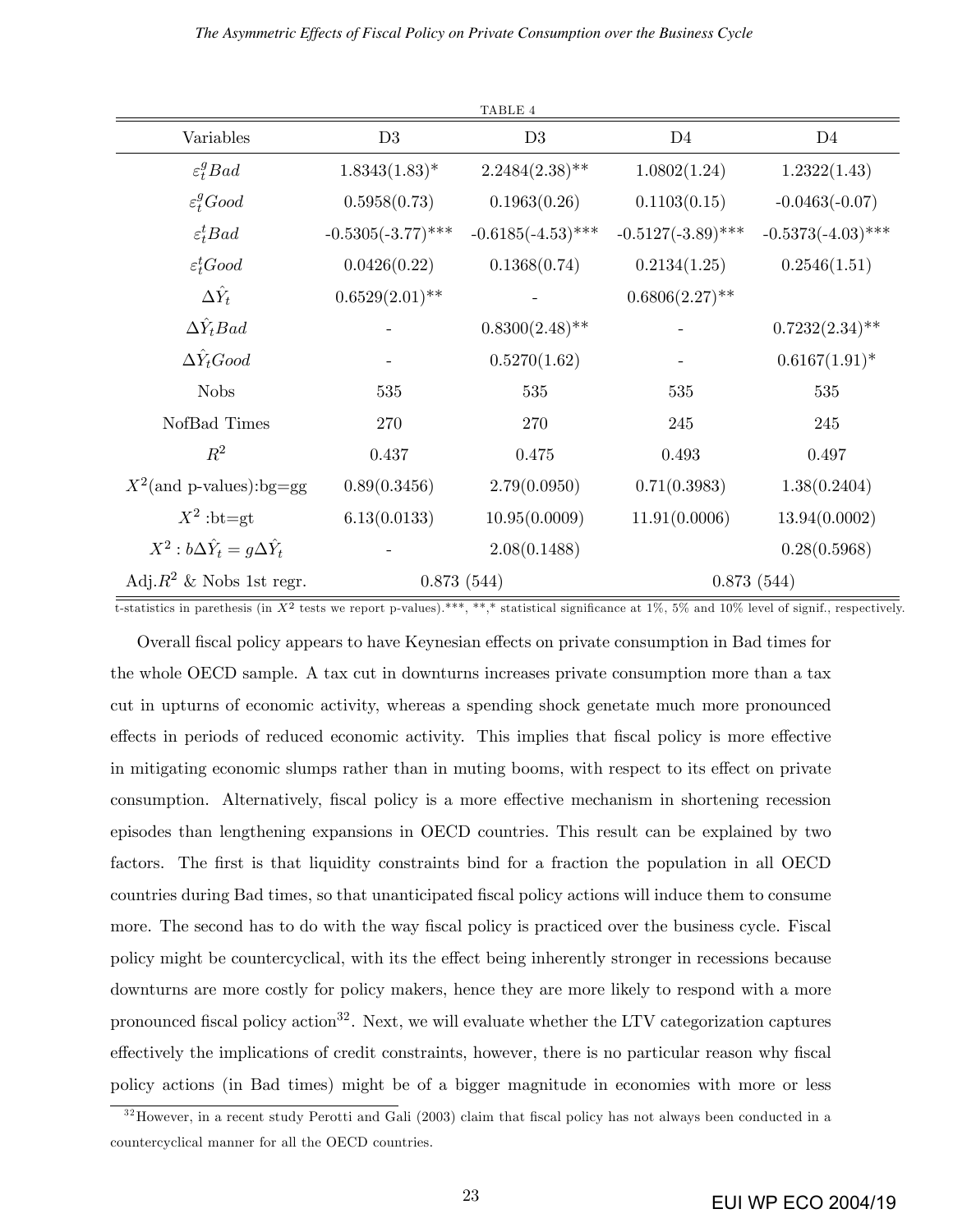developed consumer credit markets.

4.2.1.1 The effects of credit constraints in recessions and expansions In this section we will examine the effects of consumer credit availability on the way that fiscal policy affects consumption behavior. Consumer credit availability is determined, as noted, by the LTV ratio<sup>33</sup>.

The results presented on Table 5 make use of the D1 definition of Bad times and refer to the high and low LTV groups. A government spending shock affects in a positive and significant manner private consumption in Bad times with respect to the high LTV group; though in Good times its effect is not statistically significant, and the coefficient has a negative sign. The tax variable has a negative and significant effect which appears to be of a similar magnitude in both Good and Bad times. The disposable income proxy enters with a positive and significant coefficient both in Good and Bad times, though its effect is bigger in Good times. Fiscal policy is more effective with respect to the low LTV group. A government spending shock has a much bigger and statistically significany coefficient in Bad times, on top of that the tax shocks have a bigger effect and are statistically significant only in Bad times. The disposable income proxy has a bigger effect on private consumption in the low LTV group, with its effect being more pronounced, as expected, in Bad times. However, it is only the spending shock that appears to have statistically different effects (at conventional levels of statistical significance) on private consumption in Bad and Good times.

Therefore, spending shocks have more pronounced effects in Bad times for both LTV groups, though the magnitude of the coefficients is much bigger when considering the low LTV group. Tax shocks have a bigger coefficient for the low LTV group rather than the high LTV group, however, in both cases we cannot reject the null of a similar effect in Good and Bad times. Analogously, the effect of the disposable income proxy is bigger in the low LTV group. In addition, the disposable income proxy has a stonger effect in Good times for the high LTV group, whereas its effect is bigger in Bad times for the low LTV group (though only at the  $20\%$  percent level of significance).

<sup>&</sup>lt;sup>33</sup>As before we estimate two versions of equation (7). The first one imposes a common  $\Delta \hat{Y}_t$  in Good and Bad times, while in the second  $\Delta\hat{Y}_t$  is allowed to have a different effect in upturns and downturns. A full set of country and year dummy variables have been included, and the estimation is conducted for a high and a low LTV country-year groups. The Prais-Winsten estimation procedure that allows for panel-level heteroskedastic AR(1) error structure was used. Qualitatively similar results were obtained when we estimated the model with pooled OLS with Newey-West standards errors.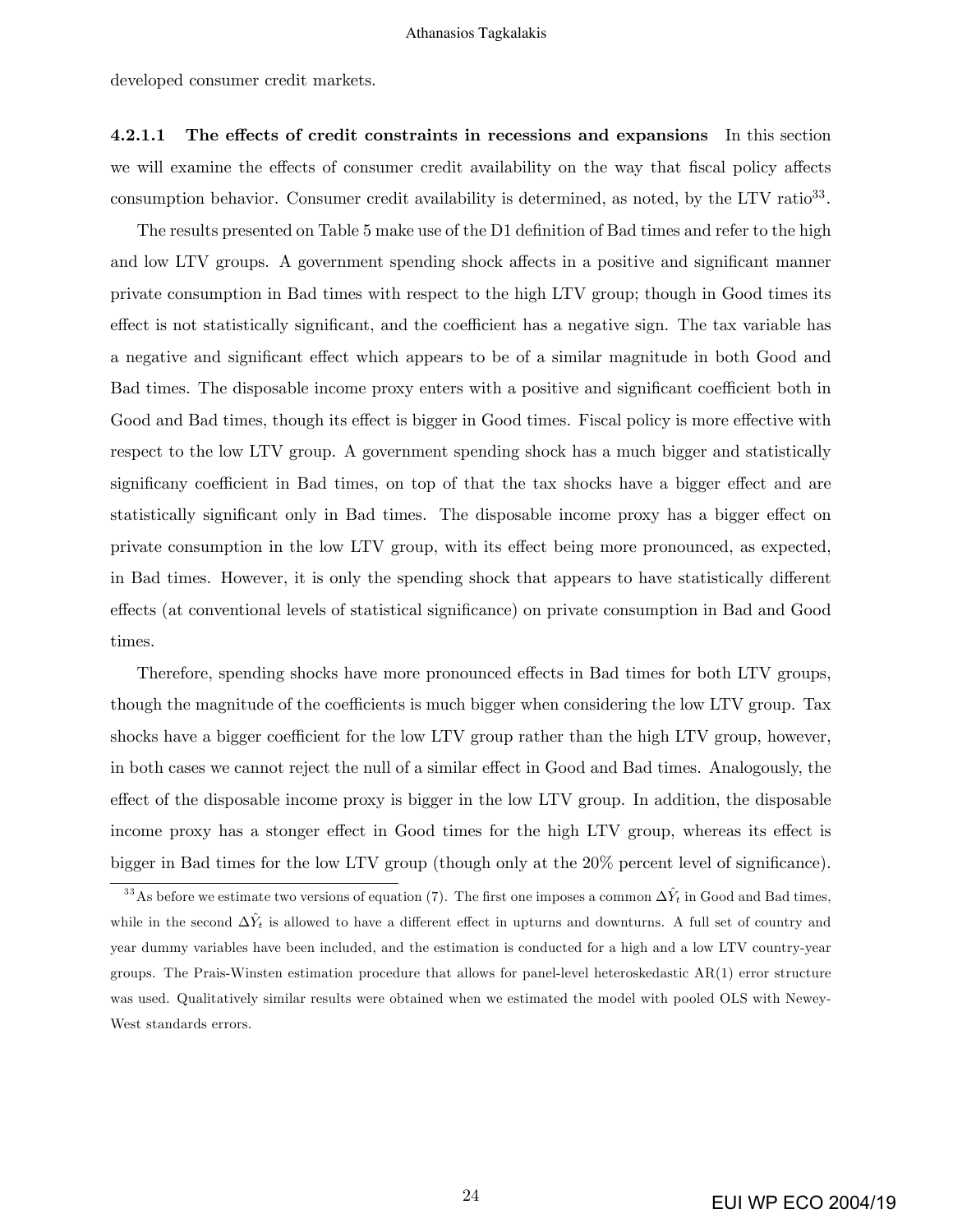|                                               |                     | TABLE 5: D1          |                      |                      |
|-----------------------------------------------|---------------------|----------------------|----------------------|----------------------|
| Variables                                     | $\mathbf{1}$        | $\overline{2}$       | $\sqrt{3}$           | $\overline{4}$       |
|                                               | H-LTV               | H-LTV                | L-LTV                | L-LTV                |
| $\varepsilon_t^g B a d$                       | $0.5255(2.73)$ ***  | $0.4932(2.60)$ ***   | $4.7018(3.89)$ ***   | $4.9059(4.12)$ ***   |
| $\varepsilon_t^g$ Good                        | $-0.0641(-0.040)$   | $-0.0690(-0.44)$     | 1.3697(1.05)         | 0.5108(0.39)         |
| $\varepsilon_t^t B a d$                       | $-0.2185(-2.47)$ ** | $-0.2327(-2.70)$ *** | $-0.7016(-3.97)$ *** | $-0.7611(-4.28)$ *** |
| $\varepsilon_t^t$ Good                        | $-0.1868(-2.52)$ ** | $-0.2013(-2.78)$ *** | $-0.5507(-0.67)$     | $-0.2401(-0.30)$     |
| $\Delta \hat{Y}_t$                            | $0.4139(4.84)$ ***  |                      | $0.7589(2.15)$ **    |                      |
| $\Delta Y_t$ Bad                              |                     | $0.2750(2.77)$ **    |                      | $0.8475(2.40)$ **    |
| $\Delta \hat{Y}_t Good$                       |                     | $0.4841(5.38)$ ***   |                      | 0.5599(1.50)         |
| <b>Nobs</b>                                   | 302                 | 302                  | 233                  | 233                  |
| NofBad Times                                  | 149                 | 149                  | 112                  | 112                  |
| $R^2$                                         | 0.528               | 0.535                | 0.443                | 0.465                |
| $X^2$ (and p-values) for bg=gg                | 5.49(0.0191)        | 5.15(0.0232)         | 3.61(0.0574)         | 6.16(0.0131)         |
| $X^2$ :bt=gt                                  | 0.08(0.7765)        | 0.08(0.7723)         | 0.03(0.8565)         | 0.42(0.5192)         |
| $X^2 : b\Delta \hat{Y}_t = g\Delta \hat{Y}_t$ |                     | 6.45(0.0111)         |                      | 1.73(0.1883)         |

t-statistics in parenthesis (in  $X^2$  tests we report p-values).\*\*\*, \*\*,\* statistical significance at 1%, 5% and 10% level of signif., respectively.

Turning now to examine the results (Table  $6$ ) obtained using the second definition of Bad times (D2), we see that with respect to the high LTV group spending shocks are not significant and have smaller coefficients. Tax shocks have significant effects of a relatively bigger size in Bad times, though relevant Chi-square test indicate that we cannot reject the null of a similar effect in Good and Bad times. The disposable income proxy appears to be more significant in Good times. When considering the low-LTV group we see that both the spending and tax shocks have much stronger effects in Bad times (only when we do not separate the effect that the disposable income proxy has on Good and Bad times), with their effects in Good times being insignificantly estimated. Contrary to what expected the disposable income proxy has a bigger effect in Bad times under the definition used.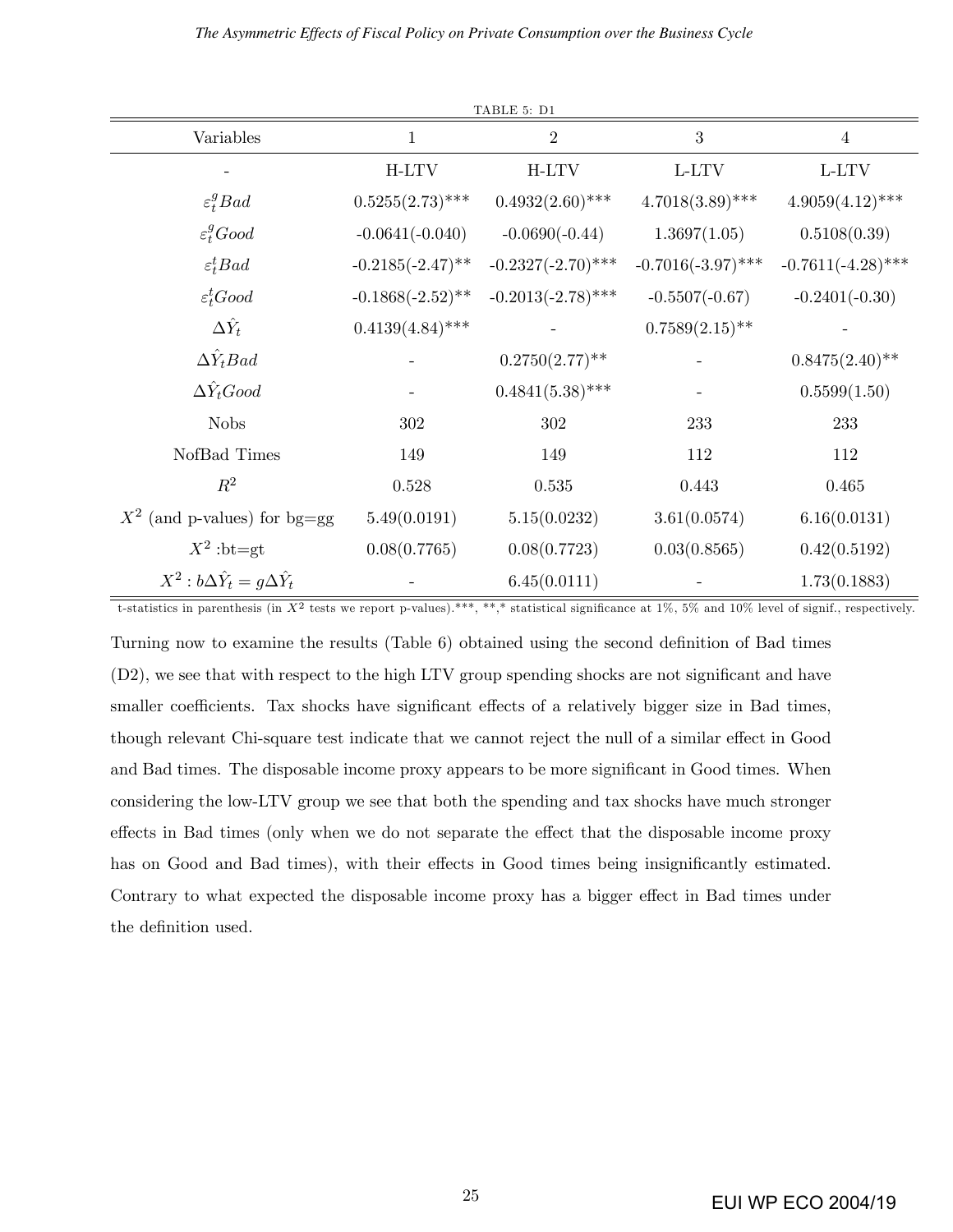| Variables                                     | $\mathbf{1}$         | $\overline{2}$       | $\sqrt{3}$           | $\overline{4}$      |
|-----------------------------------------------|----------------------|----------------------|----------------------|---------------------|
|                                               | H-LTV                | H-LTV                | L-LTV                | L-LTV               |
| $\varepsilon_t^g B a d$                       | 0.1883(0.86)         | 0.1219(0.58)         | $4.2950(3.64)$ ***   | $3.6482(3.06)$ ***  |
| $\varepsilon_t^g Good$                        | 0.1727(1.11)         | 0.1800(1.21)         | 1.1619(0.73)         | 2.0767(1.37)        |
| $\varepsilon_t^t B a d$                       | $-0.2719(-2.99)$ *** | $-0.2482(-2.87)$ *** | $-0.5951(-3.31)$ *** | $-0.4312(-2.30)$ ** |
| $\varepsilon_t^t$ Good                        | $-0.1597(-2.06)$ **  | $-0.1634(-2.23)$ **  | 0.2672(0.77)         | 0.1330(0.39)        |
| $\Delta \hat{Y}_t$                            | $0.4103(4.79)$ ***   |                      | $0.7982(2.48)$ **    |                     |
| $\Delta Y_t$ Bad                              |                      | $0.2396(2.67)$ ***   |                      | $0.5716(1.82)^*$    |
| $\Delta Y_t$ Good                             |                      | $0.6076(6.73)$ ***   |                      | $1.0025(3.12)$ ***  |
| <b>Nobs</b>                                   | 302                  | 302                  | 233                  | 233                 |
| NofBad Times                                  | 146                  | 146                  | 105                  | 105                 |
| $R^2$                                         | $0.519\,$            | 0.564                | 0.490                | 0.552               |
| $X^2$ (and p-values) for bg=gg                | 0.00(0.9545)         | 0.05(0.8231)         | 2.57(0.1091)         | 0.66(0.4178)        |
| $X^2$ :bt=gt                                  | 0.91(0.3390)         | 0.58(0.4461)         | 5.13(0.0235)         | 2.08(0.1488)        |
| $X^2 : b\Delta \hat{Y}_t = g\Delta \hat{Y}_t$ |                      | 22.06(0.0000)        |                      | 3.84(0.0501)        |

t-statistics in parenthesis (in  $X^2$  tests we report p-values).<sup>\*\*\*</sup>, \*\*\*,\* statistical significance at 1%, 5% and 10% level of signif., respectively.

According to the D3 definition of Bad times that makes use of the cyclical component of the unemployment rate the effects of spending shocks on private consumption for the high LTV group follow the same pattern as with the first definition of Bad times, i.e. the coefficients are much bigger and significant only in Bad times. Tax shocks appear to have a relatively stronger effect in Good times, though this is not supported by relevant Chi-square tests. The disposable income proxy has significant and positive coefficient estimates in both Good and Bad times, moreover we cannot reject the null of a similar effect in both states of nature. When examining the coefficient estimates for the low LTV group we see that spending shocks have much bigger effects compared to high LTV group, in addition the effect in Bad times is more pronounced compared to that in Good times. The tax shocks have coefficients of bigger magnitude compared to the high LTV group in Bad times, with their effect being insignificantly estimated in Good times. The disposable income proxy has a bigger effect on private consumption relative to the high LTV group, having a more pronounced effect during recessions as expected.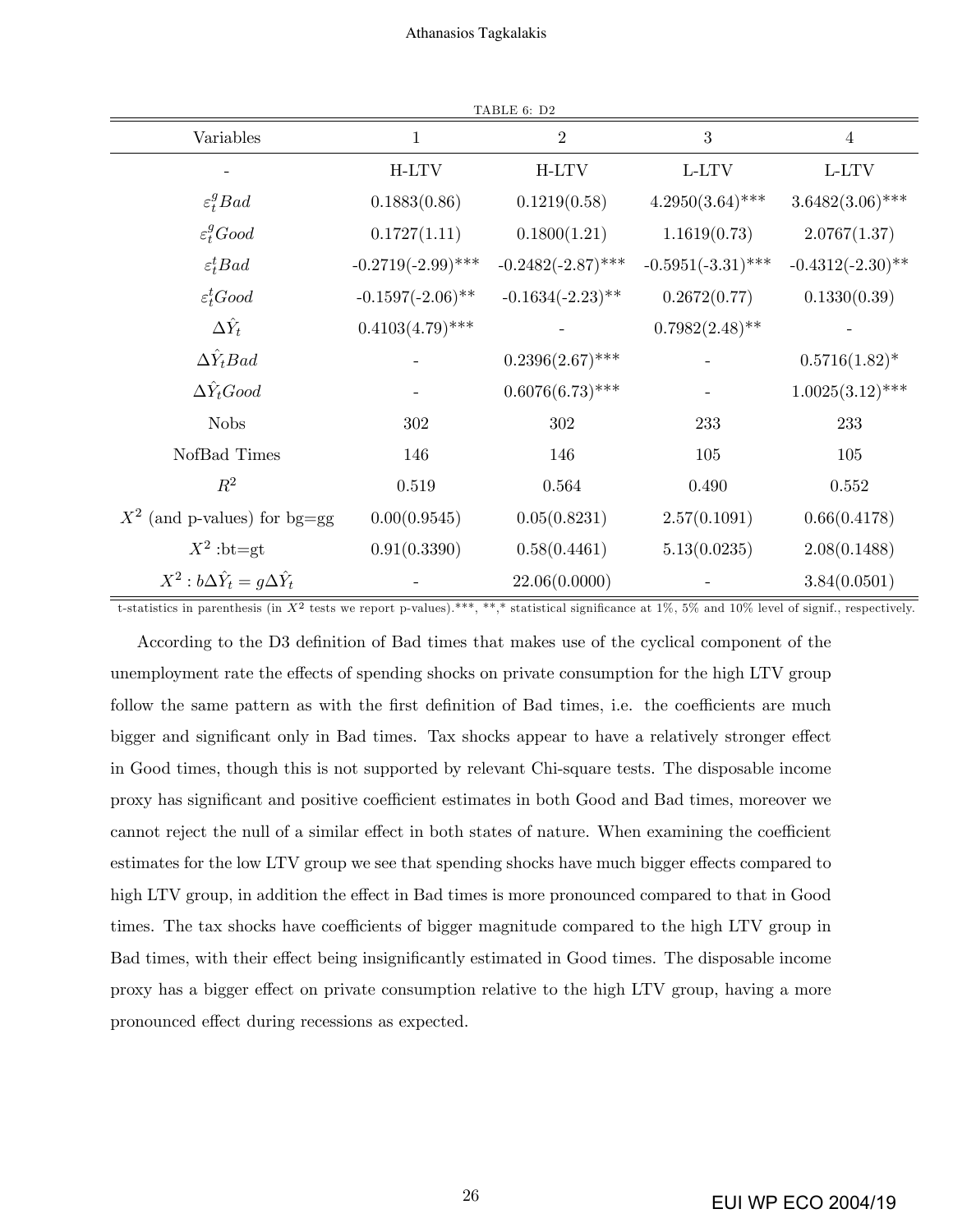| TABLE 7: D3                                   |                      |                      |                      |                      |  |
|-----------------------------------------------|----------------------|----------------------|----------------------|----------------------|--|
| Variables                                     | $\mathbf 1$          | $\sqrt{2}$           | 3                    | $\overline{4}$       |  |
|                                               | H-LTV                | H-LTV                | L-LTV                | L-LTV                |  |
| $\varepsilon_t^g B a d$                       | $0.4269(2.22)$ **    | $0.4297(2.23)$ **    | $2.9340(2.00)$ **    | $3.5925(2.55)$ ***   |  |
| $\varepsilon_t^g$ Good                        | 0.0074(0.05)         | 0.0200(0.12)         | 1.1154(0.88)         | 0.2346(0.19)         |  |
| $\varepsilon_t^t B a d$                       | $-0.1758(-1.98)$ **  | $-0.1754(-1.96)$ **  | $-0.6162(-3.53)$ *** | $-0.7477(-4.36)$ *** |  |
| $\varepsilon_t^t$ Good                        | $-0.2272(-2.82)$ *** | $-0.2338(-2.90)$ *** | $-0.0242(-0.09)$     | 0.1615(0.63)         |  |
| $\Delta \hat{Y}_t$                            | $0.3971(4.60)$ ***   |                      | $0.6547(1.83)^*$     |                      |  |
| $\Delta Y_t$ Bad                              |                      | $0.3352(3.34)$ ***   |                      | $0.8843(2.42)$ **    |  |
| $\Delta Y_t Good$                             |                      | $0.4369(4.61)$ ***   |                      | 0.4907(1.37)         |  |
| <b>Nobs</b>                                   | 302                  | 302                  | 233                  | 233                  |  |
| NofBad Times                                  | 150                  | 150                  | 120                  | 120                  |  |
| $R^2$                                         | $0.519\,$            | $0.519\,$            | 0.474                | 0.522                |  |
| $X^2$ (and p-values) for bg=gg                | 2.67(0.1019)         | 2.57(0.1090)         | 0.91(0.3410)         | 3.12(0.0772)         |  |
| $X^2$ :bt=gt                                  | 0.18(0.6700)         | 0.23(0.6307)         | 3.85(0.0498)         | 8.32(0.0039)         |  |
| $X^2 : b\Delta \hat{Y}_t = g\Delta \hat{Y}_t$ |                      | 1.25(0.2631)         |                      | 3.33(0.0681)         |  |

t-statistics in parenthesis (in  $X^2$  tests we report p-values).\*\*\*, \*\*,\* statistical significance at 1%, 5% and 10% level of signif., respectively.

Furthermore, examining the last definition D4 we see that the results for the high LTV group are analogous to those obtained when using definition D2. Similarly for the low LTV group, though the coefficients of the spending shocks in Bad times are smaller and not significant. In Good times their effects are negative. Tax shocks have negative and significant coefficients only in Bad times, moreover they are bigger than for the high LTV group. Whereas, the disposable income proxy has a stronger effect than for the high LTV group, having a relatively bigger coefficient in Bad times, however this is not supported by relevant Chi-square tests conducted.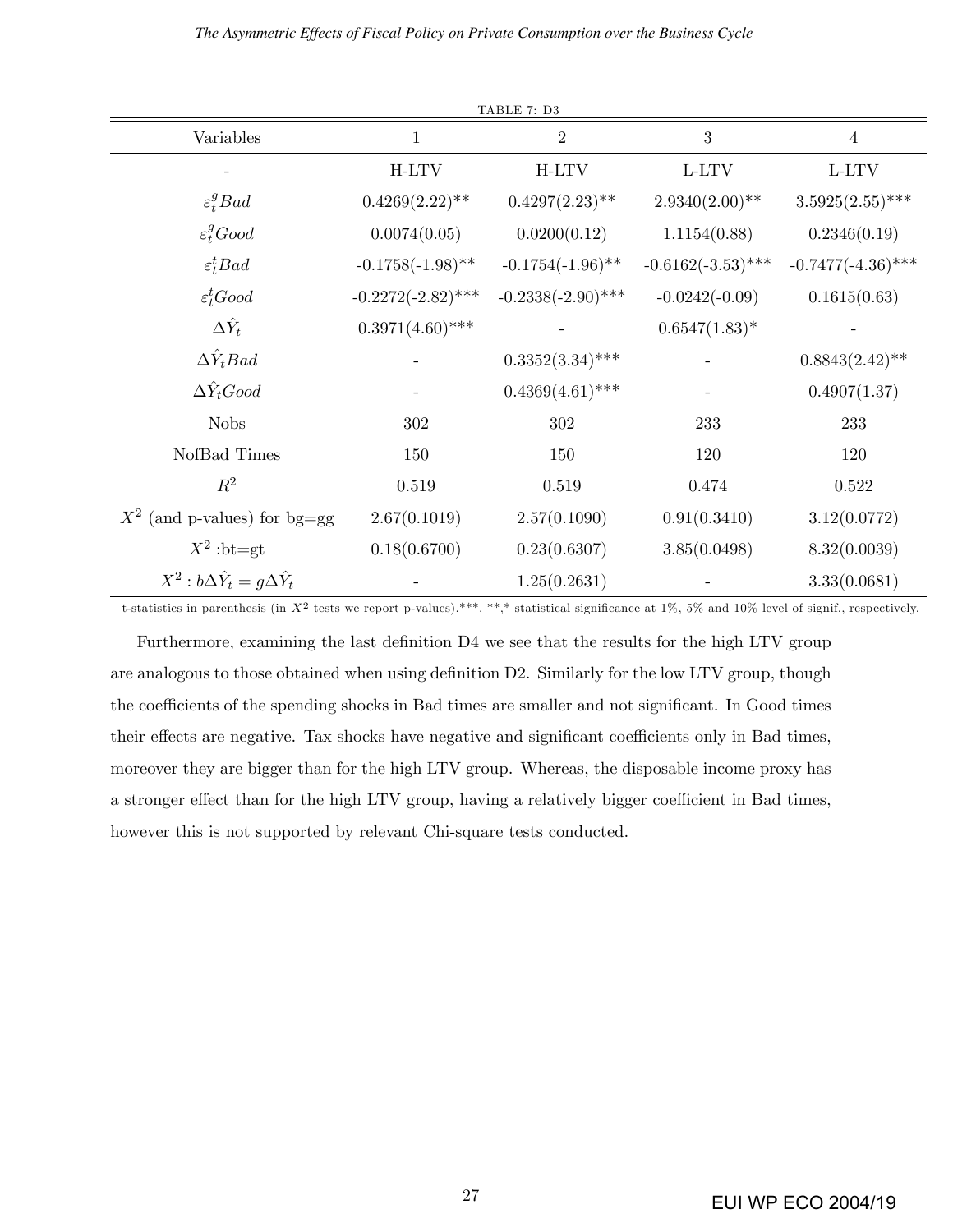|                                               |                      | TABLE 8: D4          |                      |                      |
|-----------------------------------------------|----------------------|----------------------|----------------------|----------------------|
| Variables                                     | $\mathbf{1}$         | $\mathbf{2}$         | 3                    | $\overline{4}$       |
|                                               | H-LTV                | H-LTV                | L-LTV                | L-LTV                |
| $\varepsilon_t^g B a d$                       | 0.1941(1.01)         | 0.2425(1.31)         | 1.6024(1.29)         | 1.9921(1.58)         |
| $\varepsilon_t^g$ Good                        | 0.1805(1.07)         | 0.1924(1.17)         | $-0.1703(-0.13)$     | $-0.6860(-0.53)$     |
| $\varepsilon_t^t B a d$                       | $-0.3080(-3.19)$ *** | $-0.3266(-3.48)$ *** | $-0.5583(-3.78)$ *** | $-0.6113(-4.01)$ *** |
| $\varepsilon_t^t$ Good                        | $-0.1515(-2.11)$ **  | $-0.1761(-2.50)$ **  | 0.2617(1.02)         | 0.3801(1.46)         |
| $\Delta \hat{Y}_t$                            | $0.4010(4.62)$ ***   |                      | $0.7023(2.14)$ **    |                      |
| $\Delta Y_t$ Bad                              |                      | $0.2768(2.92)$ ***   |                      | $0.7923(2.35)$ **    |
| $\Delta \hat{Y}_t$ Good                       |                      | $0.566(6.09)$ ***    |                      | $0.5984(1.75)^*$     |
| <b>Nobs</b>                                   | 302                  | 302                  | 233                  | 233                  |
| NofBad Times                                  | 136                  | 136                  | 109                  | 109                  |
| $R^2$                                         | $0.516\,$            | $0.549\,$            | 0.545                | 0.554                |
| $X^2$ (and p-values) for bg=gg                | 0.00(0.9584)         | 0.04(0.842)          | 1.03(0.3108)         | 2.22(0.1358)         |
| $X^2$ :bt=gt                                  | 1.74(0.1877)         | 1.69(0.193)          | 8.44(0.0037)         | 10.85(0.0010)        |
| $X^2 : b\Delta \hat{Y}_t = g\Delta \hat{Y}_t$ |                      | 12.91(0.0003)        |                      | 0.92(0.3378)         |

t-statistics in parenthesis (in  $X^2$  tests we report p-values).\*\*\*, \*\*,\* statistical significance at 1%, 5% and 10% level of signif., respectively.

Overall the results obtained under both narrow (D1 and D2) and broad notions of slowdown in economic activity  $(D3 \text{ and } D4)$  provide support for the presence of asymmetric effects of fiscal policy in high and low LTV groups. Under all definitions tax shocks reduce consumption the most in Bad times in the low LTV group, while it appears that they have a negative effect of a similar magnitude during both Good and Bad times when considering the high LTV group. Furthermore, the effect of a tax shock in Bad times is much bigger when analyzing the low LTV group. Government spending shocks appear to affect consumption expenditure the most during recessions in both LTV groups, however the effect is much more pronounced in countries with less developed financial systems as was anticipated. The disposable income proxy has positive and significant effects in both LTV groups, with the effect being much stronger for the low LTV group as expected. In addition, there is limited evidence (based on  $D1$ ,  $D3$  and  $D4$ ) that the coefficient estimates are bigger in Bad times for the low LTV group. On the contrary, when considering the high LTV group, in most cases, there is clear evidence of a bigger coefficient in Good times.

Therefore, fiscal policy has asymmetric effects over the business cycle in the two LTV groups. Spending appears to be more effective in Bad times for both LTV groups, though it is much more effective in boosting private consumption and moving the economy out of a recession in countries with less developed financial markets for consumer credit. On the other hand, tax policy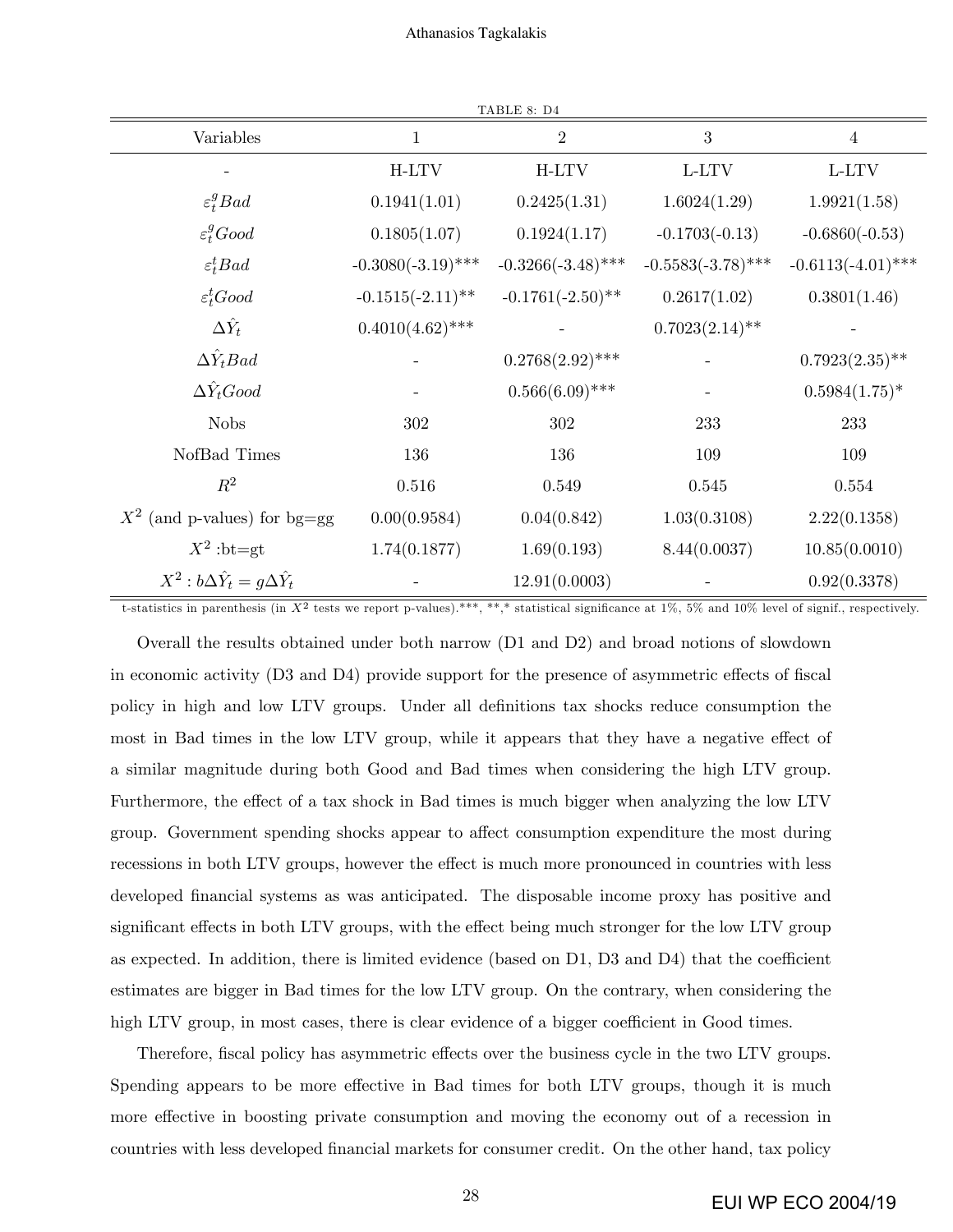#### *The Asymmetric Effects of Fiscal Policy on Private Consumption over the Business Cycle*

is more potent in affecting private demand during recession episodes in less financially developed economies, whereas in upturns of economic activity its effect is minimal. On the contrary, in more financially developed economies the effectiveness of tax policy is equally important in Good and Bad times.

In the presence of a countercyclical fiscal rule, during recession episodes fiscal policy in the low LTV group shares (or drives) the stabilization properties of the whole OECD sample case, i.e. fiscal policy (both spending and taxation) is more effective in mitigating recessions rather than muting expansions, with respect to its effect on private consumption. Alternatively, fiscal policy actions are more able in shorthening recessions than lengthening expansions. Whereas, for the high LTV group, an increase in spending boosts private expenditure only in Bad times as for the low LTV group, however tax policy is equally effective under all states of nature. This is due to the fact that taxation has a direct effect on individuals' income and since most people can smooth their consumption at all times, tax changes will have similar effects under all states of nature.

4.2.1.2 Robustness Test Nevertheless, the results obtained so far might be affected by the fact that some or all the countries that have been categorized to the low-LTV group have switched status from 1995 onwards, due to financial liberalization. According to Jappelli and Pagano (1994), the LTV ratio was 60% in Austria and Japan and Portugal, 75% in Belgium and Netherlands, 50% in Greece, and 56% in Italy in 1994. We shall explore how our results change if we assign Belgium and Netherlands in the high LTV group from 1995 onwards. A similar exercise will be done for the other two groups of countries i.e. Austria, Japan and Portugal, and finally Italy and Greece.

Under all definitions of Bad times the results remain qualitatively similar both for the high and low LTV categories, the only difference is in quantitative terms. Specifically the coefficients of all variables in most cases become bigger, in absolute terms, especially in Bad times for the low LTV group, whereas for the high LTV group the coefficient estimates do not change much or they decrease<sup>34</sup>. This implies that the effect of fiscal policy on private consumption is stronger in recessions in the low LTV group, when fewer countries are characterized as having less financially developed economies overtime. This is true only if OECD countries are converging in terms of the development of their Önancial markets, and fewer countries or none is included in the

 $34$ Results are available upon request.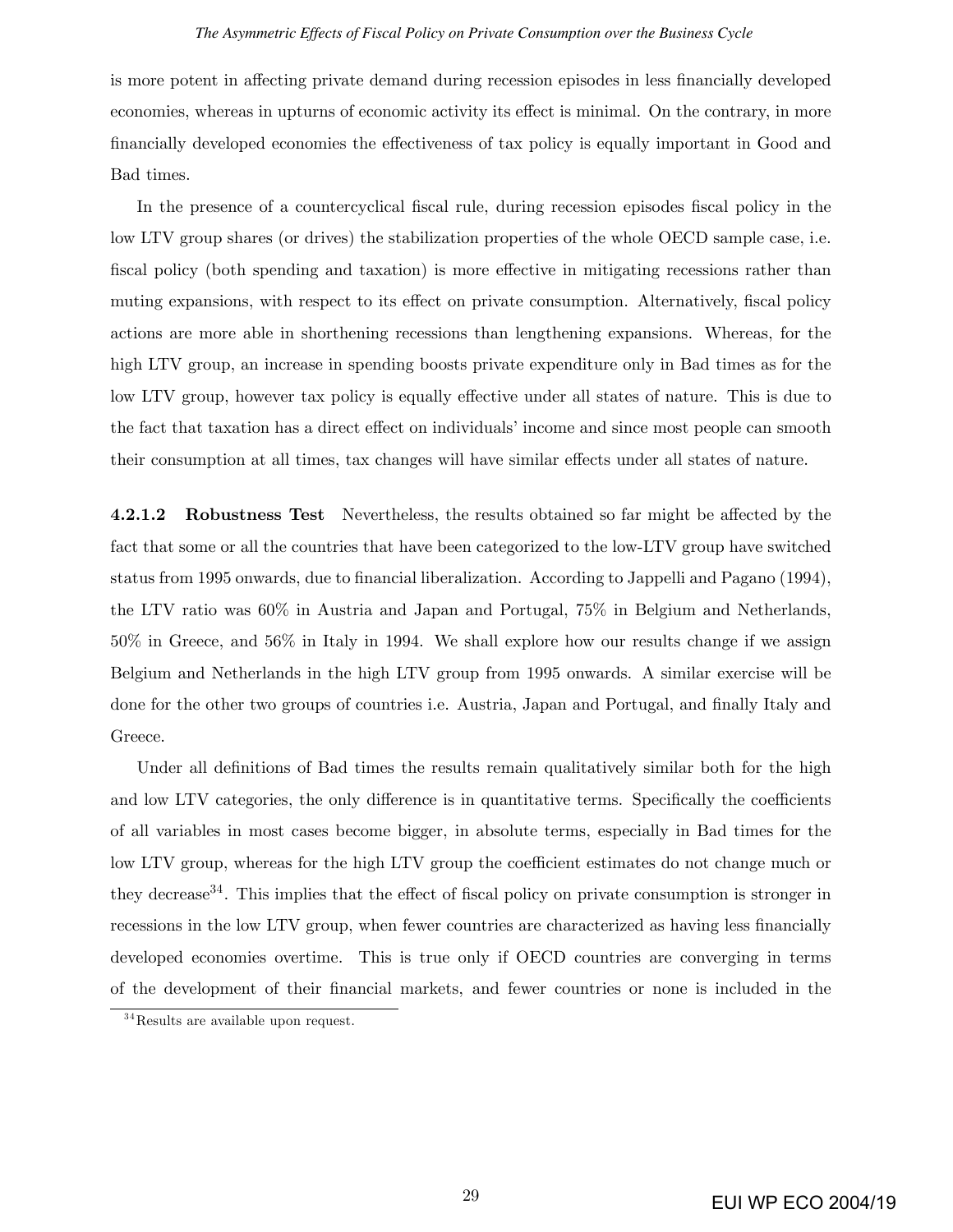low LTV group after  $1995^{3536}$ . Hence, in the event of convergence of financial development and harmonization of financial systems in OECD countries overtime, all or most of the low LTV group observations refer to the prior to 1995 period observations. In this case, fiscal policy (taxation and government expenditure) in the low LTV group has greater impact on consumption especially in Bad times, than if we allow the countries under consideration to be assigned to the low LTV group after 1995. An explanation for this could be that fiscal policy has become less effective in boosting output and private demand overtime in the event of Önacial liberalization and abolishment of restrictions on credit availability to consumers<sup>37</sup>.

### 5 Conclusions and Caveats

This paper has presented in a simple theoretical framework the idea that fiscal policy can have asymmetric effects on consumption in recessions and expansions in the presence of binding liquidity constraints. Fiscal policy will be more effective in stimulating private consumption and pushing the economy out of a recession, when liquidity constraints bind for a large fraction of the population. This idea was investigated empirically on a panel of nineteen OECD countries.

Before characterizing periods of expansions and recessions using alternative definitions, we showed that, in OECD countries, fiscal policy has Keynesian effects on private consumption expenditure, i.e. a spending shock has a positive effect and a tax shock has a negative effect on private consumption, with the spending effect being more pronounced. After considering reces-

 $36$ With respect to D1, after the reassignment of Belgium and Netherlands to the high LTV group after 1995 we have 154 and 107 Bad time episodes, respectively for the high and low LTV groups. When reassigning Austria, Japan and Portugal we get 163 and 98 episodes of Bad times respecitvely in high and low LTV groups. After reassigning Greece and Italy to the high LTV group after 1995 we get 169 and 92 episodes of bad times, respectively in the two LTV groups. With respect to D2 the number of Bad times is 151 and 100 after the first reassignment, they become 159 and 92 after the second, while after the third reassignment they become 166 and 85 respectively for the high and low LTV groups. When considering D3 we have 163 and 98, then 168 and 98 and finally 176 and 90 Bad time episodes in high and low LTV groups. For D4 we have 139 and 106, then 147 and 98 after the second reassignment to the high LTV group, whereas after the third reassignment we have 152 and 92 Bad time episodes, respectively for the high and low LTV groups.

 $37$ Perotti (2002) examined the fiscal multiplier in the US, UK, Germany, Australia, and New Zealand and discussed the possibility of declined potency of fiscal policy after the 1980. Tagkalakis (2003) established the declining efficacy of fiscal policy in affecting output through the employment channel, in the UK over the last 20 years.

<sup>&</sup>lt;sup>35</sup>When we assign Belgium and Netherland to the high LTV countries after 1995 the high LTV observations increase from 302 to 316 and the low LTV observations decrease from 233 to 219. After including Japan, Portugal and Austria in the high LTV group the observation becomes 337 and 198, respectively for the high and low LTV countries. Finally, after including Greece and Italy in the high LTV group the observations used in the regressions are 351 and 184 respectively for the high and low LTV groups.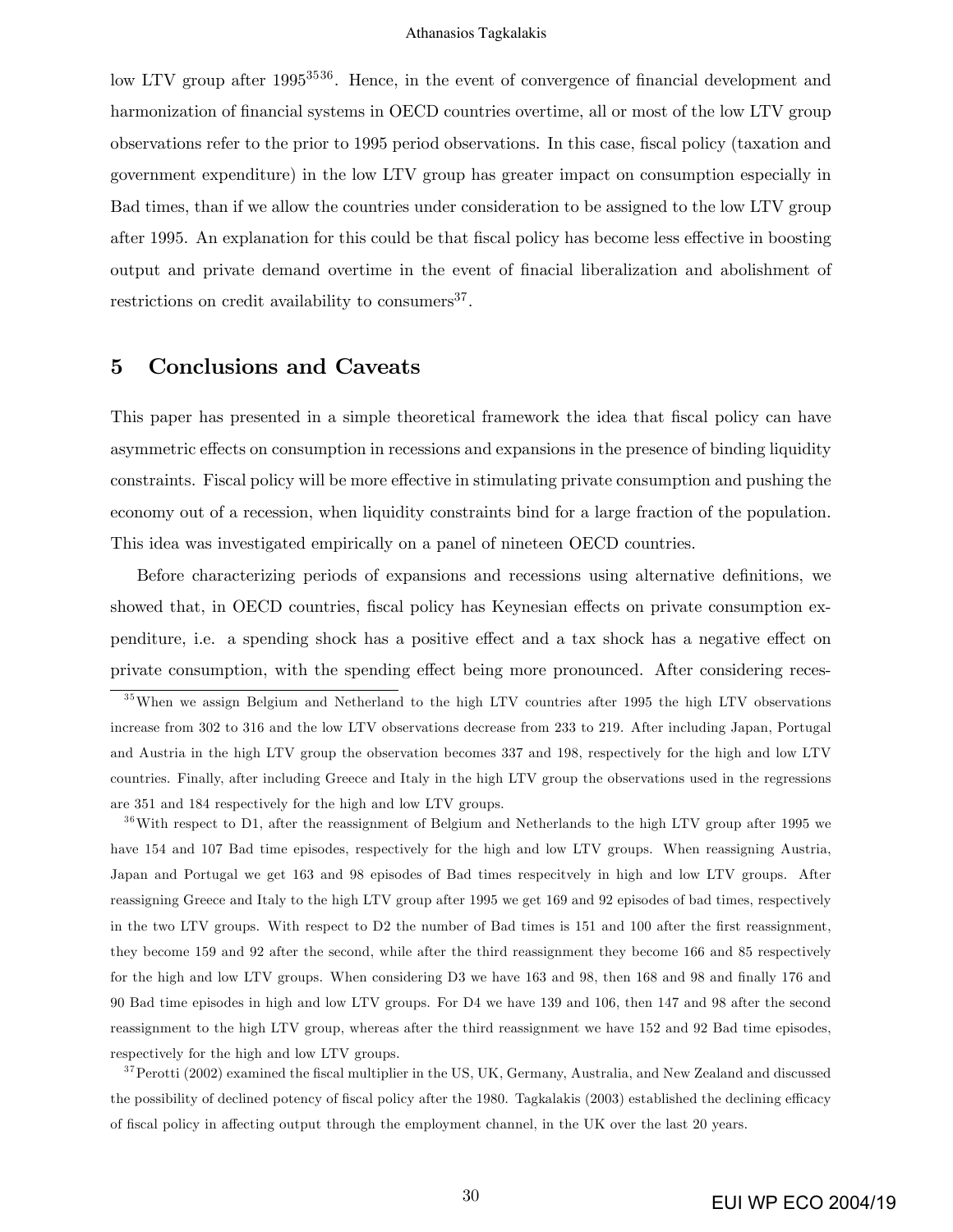sion and expansion episodes, we found that both tax and spending shocks affect consumption changes in Bad times more than in Good times.

Following Jappelli and Pagano (1994), we used as a proxy for credit constraints the maximum ratio of the loan to the value of the house in housing mortgages (LTV ratio), and we assigned country-decade observations to a high and low LTV group following the work of Perotti (1999). Using this measure we showed that fiscal policy has asymmetric effects in high and low LTV groups. Specifically, a spending shock has much more pronounced effects in the low LTV group than in the high LTV group, similarly for the tax shock, though the results appear to be less significant. After introducing in the analysis the alternative recession and expansion categorizations we found that the results provide evidence for the presence of asymmetric effects of fiscal policy in upturns and downturns in countries with more and less developed consumer credit markets. In most cases considered, tax shocks reduce consumption the most in Bad times when analyzing the low LTV group; while it appears that they have a negative effect of a similar magnitude during both Good and Bad times when considering the high LTV group. Moreover, the effect of a tax shock in Bad times is much bigger in the low LTV group. Government spending shocks affect private consumption expenditure the most during recessions in both LTV groups, nevertheless the effect is much stronger in countries with less developed Önancial systems as was anticipated. This holds both for narrow  $(D1)$  and broad  $(D3)$  definitions of recession episodes. This can be explained by the fact that credit constraints bind for more people in economies with less developed consumer credit markets, as well as, by the fact that during deep recession episodes credit constraints bind for a larger fraction of the population, both in more and less developed consumer credit markets.

The normative aspect of this analysis points to the need for discretionary fiscal policy actions as a way of mitigating economic slumps Both tax policy and government spending is effective in Bad times in all OECD countries no matter what the level of their financial development is, however their effects are much bigger in countries where consumers have limited access to credit markets. Moreover, unless OECD countries (and specifically EMU countries) are converging overtime in the degree of development of their financial systems there are reasons for not impairing fiscal flexibility by stringent Öscal rules (such as the Stability and Growth Pact).

There are two caveats in our analysis that can be treated, though, as future extensions. First of all characterizing cyclical áuctuations with yearly data is clearly problematic, business cycles and recessions and expansions can be better characterized by the use of quarterly data. Nevertheless, we have decided to carry on with the analysis benefiting from the bigger information set, since yearly Öscal policy data are available for more countries. Therefore future work could be also directed towards conducting the analysis only for those countries that have fiscal policy data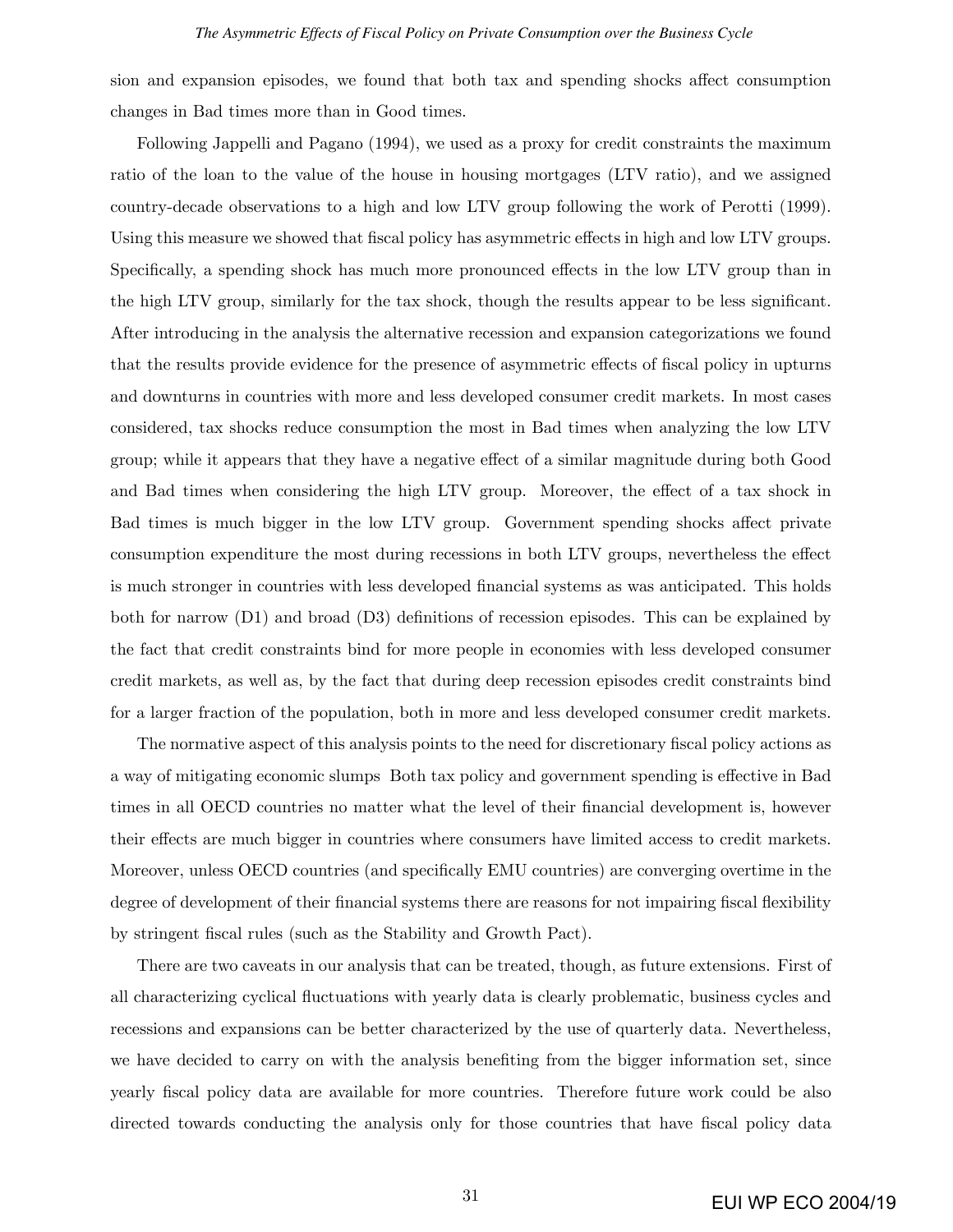reported in a quarterly frequency; which will allow a better identification of the fiscal policy shocks. It is likely that our spending and tax shocks are not purified from GDP feedbacks within a year, hence fiscal shocks are not exogenous.

The second caveat is that the LTV ratio categorization although informative of the degree of consumer credit constraints (as thoroughly explained by Jappelli and Pagano (1994)) might not be valid anymore in case the nineteen OECD countries are converging in terms of their degree of financial development. This will probably affect the nature of consumption response to a change in fiscal policy. Nevertheless, we have decided to trade off this with the fact that OECD data are of higher-quality. Credit constraints are expected to be binding for more people in non-OECD countries. In that case it would be more meaningful to examine the effects of fiscal policy on consumption in a group of non-OECD countries relative to a group of OECD countries, given that the first would probably be less financially developed, with a big fraction of their population having no access to credit markets<sup>38</sup>.

Future research, already under way, examines the effects of another big component of public policy over the business cycle i.e. government transfers. Another interesting aspect of the model that requires further investigation is the effect of fiscal policy changes of disposable income and its components, i.e. real wages, wage bill, employment, as well as, assets' rates of return. Moreover, there is scope for future research on the effectiveness of fiscal rules over the in expansions and recessions (and the evaluation of cyclical movements of government expenditure and revenue) and its interaction with monetary policy. Last but not least, there is scope for a fully developed theoretical model; this could incorporate also distortionary taxation and deficit financing of government spending.

### 6 References

Alesina, A. and R. Perotti, 1995, "Fiscal expansions and fiscal adjustments in OECD countries," Economic Policy, XXI, 205-248.

Alesina, A. and R. Perotti, 1997, "Fiscal adjustments in OECD countries: Composition and macroeconomic effects," IMF Staff Papers, XLIV, 210-248.

<sup>&</sup>lt;sup>38</sup> Preliminary results for a group of fourteen non-OECD countries, with data from World Development Indicators of the World Bank, suggest that fiscal policy has stronger Keynesian effects on consumption during recessions. A crucial point is the extraction of the cyclical component of Öscal variables. We deal with it by following Gavin and Perotti (1997) and Lane (2003) in constructing elasticities of the tax and spending variables with respect to GDP. However, another drawback of using this data set is that there exits limited information with respect to real household disposable income series for these countries. Therefore the analysis so far has been condacted using real output, which however, deviates from the theoretical model specification.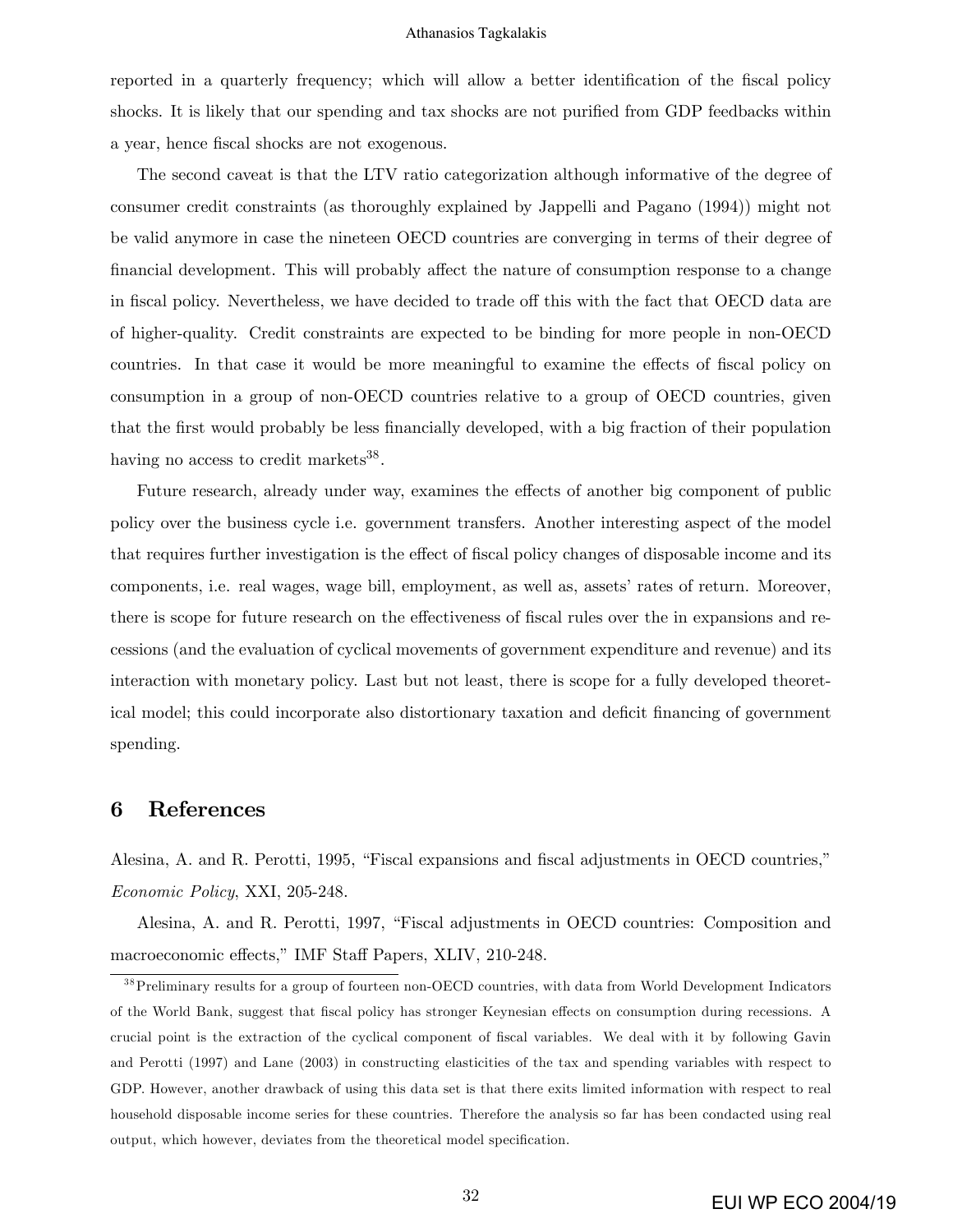Attanasio, O. 1999, "Consumption," in Handbook of Macroeconomics, Volume 1. Edited by J.B. Taylor and M. Woodford, Elsevier Science, B.V.

Attanasio, O. P. and M. Browning, 1995, "Consumption over the life cycle and over the business cycleî, American Economic Review, LXXXV, 1118-1138.

Barsky, R.B. N.G. Mankiw and S.P. Zeldes, 1986, "Ricardian consumers with Keynesian propensities," American Economic Review, Vol 76, no 4, 676-691.

Baxter, M. and R. King, 1993, "Fiscal policy in general equilibrium," American Economic Review, Vol. 83, 315-344.

Bertola, G. and A. Drazen, 1993, "Trigger points and budget cuts: Explaining the effects of fiscal austerity," American Economic Review, Vol. 83, No. 1, 11-26.

Barry, F. and M.B. Devereux, 1995, "The expansionary fiscal contraction hypothesis: A neokeynesian analysis," Oxford Economic Papers, 47, 249-264.

Blanchard, O. 1990, Comment, NBER Macroeconomics Annual, 111-116.

Blanchard, O. 1993, "Suggestions for a new set of fiscal indicators," in The Political Economy of Government Debt, Harrie A. A. Vernon and Frans A. A.M. Van Winden, eds. (Amsterdam: North-Holland).

Blanchard, O. and R.Perotti, 2002, "An empirical characterization of the dynamic effects of changes in government spending and taxes on output," Quarterly Journal of Economics.

Burnside, C. M. Eichenbaum and J.D.M. Fisher, 2002, "Assessing the effects of fiscal policy" mimeo, Northwestern University.

Fatas, A. and I.Mihov, 2001, "The effects of fiscal policy on consumption and employment: Theory and evidence," mimeo, INSEAD.

Gali, J., J.D. Lopez-Salido and J. Valles, 2003, "Understanding the effects of government spending on consumption," mimeo, Pompeu Fabra.

Gali, J. and R. Perotti 2003, "Fiscal policy and monetary integration in Europe", forthcoming, Economic Policy.

Gavin, M. and R. Perotti 1997, "Fiscal policy in Latin America", NBER Macroeconomics Annual, 11-61.

Giavazzi, F. T.Jappelli and M. Pagano, "Searching for non-linear effects of fiscal policy: evidence from industrial and developing countries," *European Economic Review*, 44, 1259-1289.

Giavazzi, F. and M. Pagano, 1990, "Can severe fiscal contractions be expansionary? Tales of two small European economies," NBER Macroeconomics Annual, 75-116.

Giavazzi, F. and M. Pagano, 1996, "Non-keynesian effects of fiscal policy changes: International evidence and the Swedish experience," Swedish Economic Policy Review,  $3, 67-103$ .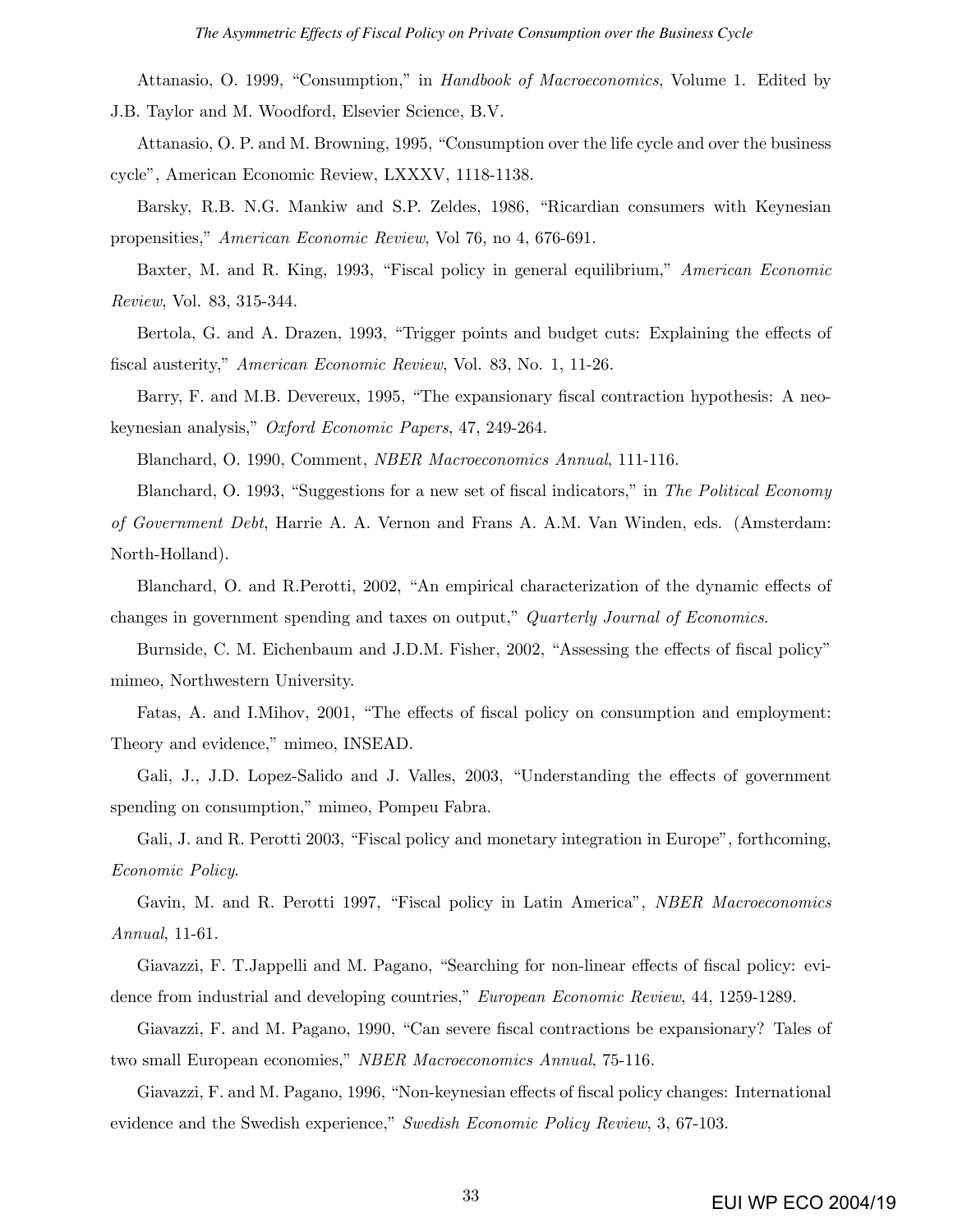Giorgio, C., P. Richardson, D. Roseveare, and P. van den Noord 1995, "Potential output, output gaps, and structural budget balancesî, OECD Economic Studies, 24, 167-209.

Jappelli, T. and M. Pagano, 1994, "Saving, growth, and liquidity constraints," Quarterly Journal of Economics, 83-109

Lane, P.R. 2003, "The cyclical behaviour of fiscal policy: evidence from the OECD", *Journal* of Public Economics, 87, 2661-2675.

Lane, P.R. and R. Perotti 2003, "The importance of composition of fiscal policy: evidence from different exchange rate regimes", Journal of Public Economics, 87, 2253-2279.

Mountford, A. and H. Uhlig, 2000, "What are the effects of fiscal policy shocks?" Discussion paper 31, Tilburg University, Center for Economic Research.

van den Noord, P. (2002), "Automatic stabilizers in the 1990s and the beyond", in: M. Buti,

J. von Hagen, and C. Martinez-Mongay, eds: The behavior of fiscal authorities, 130-48, Palgrave, New York.

OECD (2003), "Economic Outlook, Sources and Methods".

Perotti, R. 1999, "Fiscal policy in good times and bad," Quarterly Journal of Economics, Vol. CXIV, 4, 1399-1436.

Perotti, R. 2002, "Estimating the effects of fiscal policy in OECD countries," mimeo EUI.

Perotti, R. and Y. Kontopoulos 2002, "Fragmented fiscal policy", Journal of Public Economics, 86, 191-222.

Sorensen, B.E. and O.Yosha, 2001, "Is state fiscal policy asymmetric over the business cycle?" Economic Review, Federal Reserve Bank of Kansas City.

Tagkalakis, A. 2003, "The dynamic responses of heads and hours employment to macroeconomic policy shocks in the UK", mimeo, European University Institute and Bank of England.

World Bank (2003), "World Development Indicators".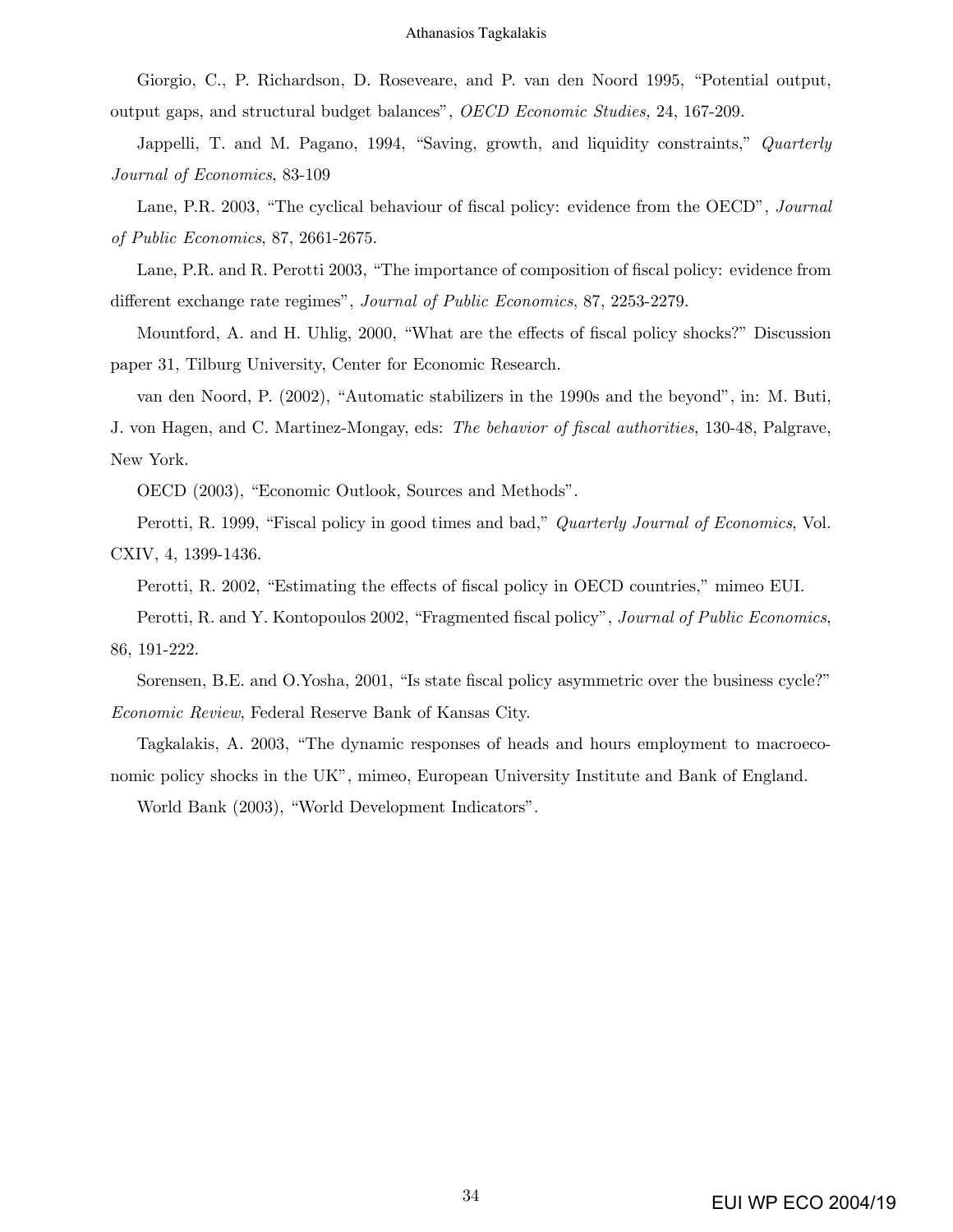## 7 Appendix

|                         |                   | Table 9 |         |                                                          |
|-------------------------|-------------------|---------|---------|----------------------------------------------------------|
| Countries               | Maximum LTV ratio |         |         | Domestic Credit to Private sector as a percentage of GDP |
|                         | 1980-1994         | 1980    | 1994    | 2001                                                     |
| Australia               | high              | 26.279  | 67.897  | 89.765                                                   |
| Austria                 | low               | 73.355  | 91.658  | 106.890                                                  |
| Belgium                 | low               | 29.645  | 76.004  | 77.069                                                   |
| Canada                  | high              | 66.726  | 78.004  | 80.753                                                   |
| Germany                 | high              | 74.785  | 101.680 | 121.040                                                  |
| Denmark                 | high              | 40.808  | 31.128  | 141.790                                                  |
| Spain                   | high              | 67.577  | 74.556  | 105.880                                                  |
| Finland                 | high              | 47.485  | 69.759  | 57.672                                                   |
| France                  | high              | 102.130 | 87.906  | 89.813                                                   |
| United Kingdom          | high              | 27.625  | 109.450 | 138.840                                                  |
| Greece                  | low               | 43.757  | 31.019  | 38.139                                                   |
| Ireland                 | high              | 29.037  | 45.245  | 111.820                                                  |
| Italy                   | low               | 55.991  | 59.527  | 79.978                                                   |
| Japan                   | low               | 131.080 | 203.170 | 186.750                                                  |
| Netherlands             | low               | 90.393  | 88.229  | 142.600                                                  |
| Norway                  | high              | 51.386  | 71.445  | 82.840                                                   |
| Portugal                | low               | 73.158  | 62.666  | 146.200                                                  |
| $\operatorname{Sweden}$ | high              | 75.930  | 108.920 | 104.650                                                  |
| United States           | high              | 78.458  | 95.673  | 145790                                                   |

## 7.1 Maximum LTV ratio<sup>39</sup> versus domestic credit to the private sector as a percent of GDP<sup>40</sup>

Even if a country has a big domestic credit (to the private sector) to GDP ratio, i.e it is characterized by high level of financial intermediation, this does not necessarily imply that consumers will have easy access to credit; this is the case with Japan and Austria and Netherlands as can be seen in Table  $9^{41}$ . On the other hand, easier access to consumer credit, does not necessarily lead to a larger fraction of credit to the private sector as a percentage of GDP, as is the case for Australia, Finland, France and Norway. Therefore, there other factors that determine consumersí behavior towards credit, even cultural factors. Hence, the LTV ratio being a supply side factor,

 $39$  High indicates above 80 percent and low below 80 percent.

 $40$  Source: World Bank, World Development Indicators.

 $^{41}\mathrm{The}$  2001 entry for Sweden corresponds to 1999 information.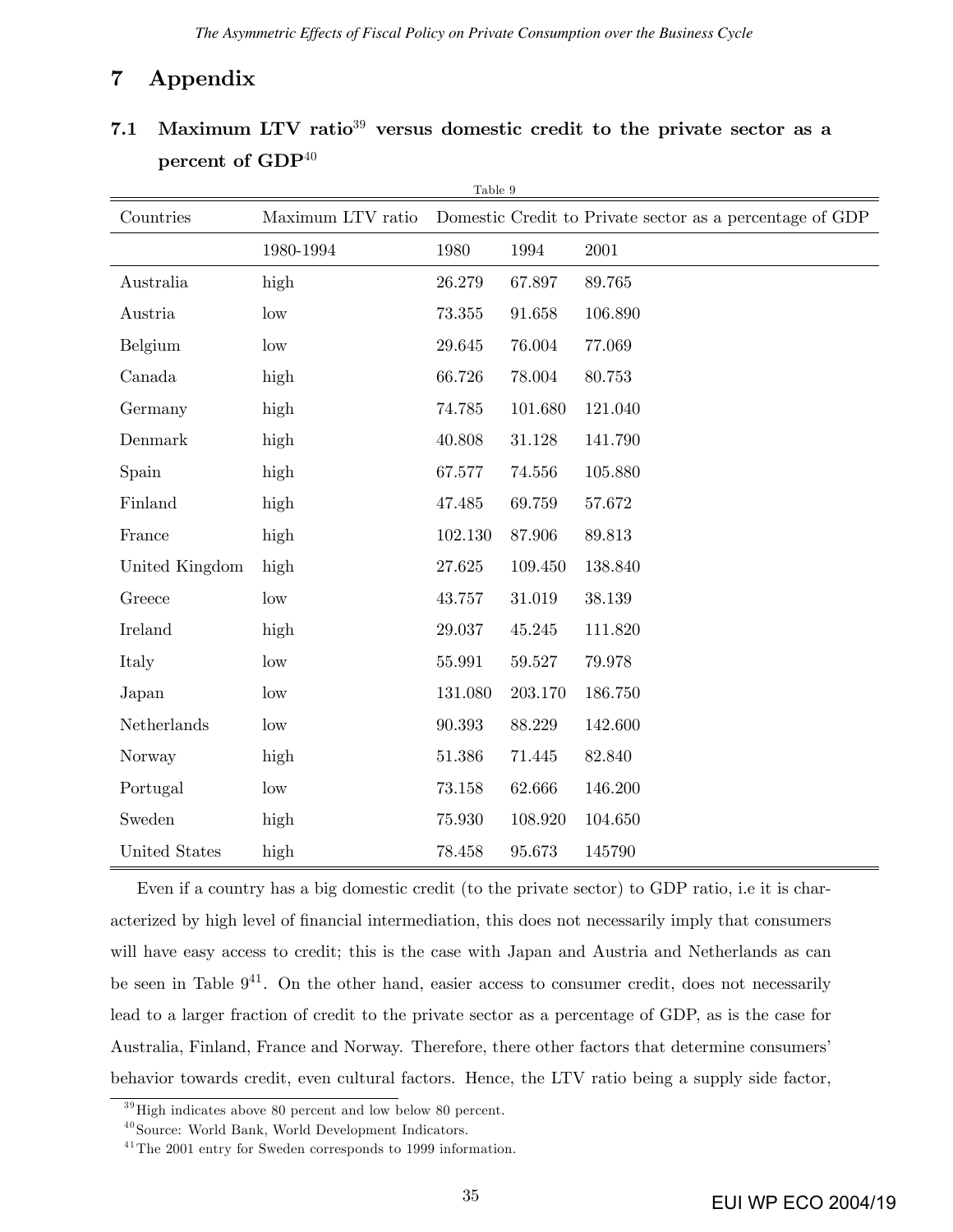is more appropriate than the amount of credit to the private sector as a measure that describes availability of credit to consumers, irrespective of their preferences towards credit.

However, supply determined conditions, like the maximum LTV ratio, are probably adjusted in a way that follows the cyclical economic conditions and the ability of individuals to repay their loans. So that the maximum LTV might be higher in upturns and lower in downturns, moreover they are probably adjusted in a way that takes into account the changing value of collaterals over the cycle (collateral value increases in upturns so consumers will have better terms and conditions when obtaining a loan, while the opposite might be true when the economy is down the cycle).

An other point that deserves attention is that the last twenty years are characterized by increasing financial liberalization in all OECD countries, which could be infered by comparing the 1980 and 2001 values of credit to private sector as a percent of GDP. Abolishment of credit constraints must have boosted the credit to GDP ratio if credit constraints were binding. An argument that is relevant for Austria, Italy, Netherlands and Portugal. Furthermore, if Önancial liberalization is the case then the country-decade categorization of the LTV measure might be very crude in capturing this effects.